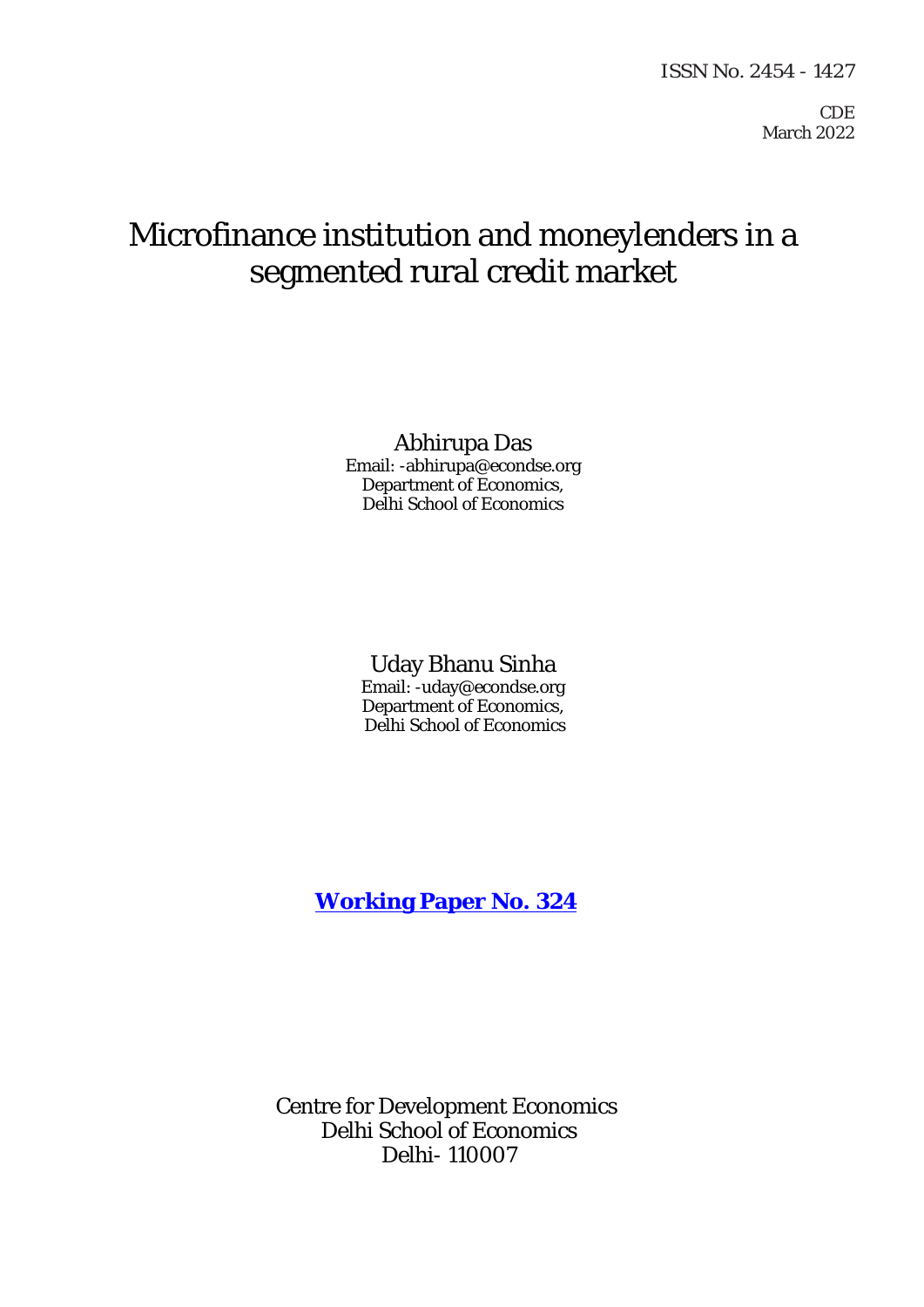# Microfinance institution and moneylenders in a segmented rural credit market<sup>\*</sup>

Abhirupa Das† Uday Bhanu Sinha‡

March 11, 2022

#### Abstract

The poor heavily rely on informal sources for their capital needs as they lack collateral required by formal institutions. Furthermore, local moneylenders operate in distinct market segments and borrowing opportunities may not be equal for every household. The role of a microfinance institution (MFI) operating in such environment becomes even more crucial. The effectiveness of MFIs in rescuing poor borrowers from 'clutches of' moneylenders has been a much-debated topic over the last few decades. This paper attempts to contribute to this debate by presenting a model of competition between a socially motivated MFI and profit-maximising moneylenders in the presence of market segmentation.

We characterise equilibrium conditions in the presence of market segmentation under scenarios where only moneylenders operate, only MFI operates and finally the case where both co-exist. We find unambiguous benefits arising from the entry of a welfare maximising entity such as an MFI. We also see the values of having local agents like moneylenders on the ground who have information gathering advantages. We conclude that an effective system of both these entities working together can bring about increases in efficiency and welfare.

Keywords: microfinance, market segmentation, collateral substitution, mandatory savings, information asymmetry, moral hazard, adverse selection

JEL Codes: D82, O16

<sup>∗</sup>This work has greatly benefitted from the suggestions of Abhijit Banerji and Soumendu Sarkar. Institutional support from the Department of Economics, Delhi School of Economics and the Centre for Development Economics, Delhi School of Economics is gratefully acknowledged. Comments and feedback from Debasis Mondal (Indian Institute of Technology, Delhi) is gratefully acknowledged.

<sup>†</sup>Department of Economics, Delhi School of Economics, Delhi 110007, India. Email:abhirupa@econdse.org ‡Department of Economics, Delhi School of Economics, Delhi 110007, India. Email:uday@econdse.org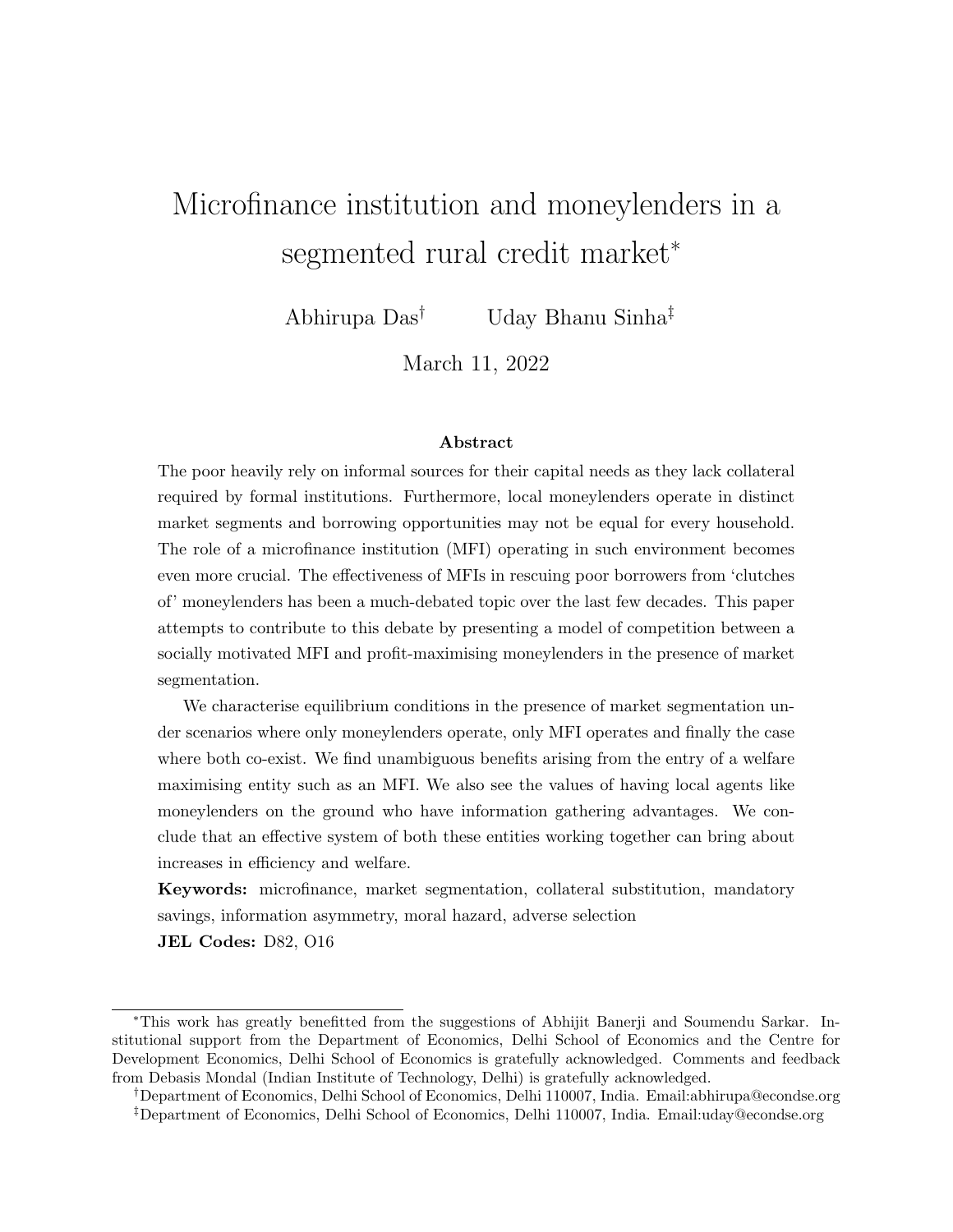## 1 Introduction

With the evolving COVID-19 situation across the globe the worldwide incidence of poverty is increasing. It is estimated that about 120 million additional people are living in poverty as a result of the pandemic and the total is expected to rise to about 150 million by the end of 202[1](#page-2-0)<sup>1</sup>. It is only through collective global action that this crisis can be tackled. Capital needs among the poor remain high and this lack of access to capital is the major factor behind largescale poverty in developing countries (Banerjee and Newman (1993), Mookherjee and Ray  $(2003)$ , Armendáriz de Aghion and Morduch  $(2007)$ ). Problems of limited liability, lack of collateral and information asymmetries prohibit the commercial banking network to operate in rural areas with low-income customers (Armendáriz de Aghion and Morduch (2007), Rutherford (2000)). The poor remain underserved by the traditional commercial banks and capital does not reach the poorest of the poor.

Microfinance is an important tool in addressing this. It is needed now, more than ever to lift people out of poverty induced by the pandemic (Zheng and Zhang, 2021). Cash strapped borrowers lack resources to apply for loans in commercial banks and hence rely on local moneylenders who offer unfair terms. Since MFIs are specifically instituted to cater to low-income households, their inability to provide collaterals against loans poses the most important challenge for MFIs. Microfinance institutions around the world use various mechanisms that differ from traditional commercial banks, in order to mitigate this issue, mechanisms such as group lending, dynamic incentives, regular repayment schedules and collateral substitutions have been practised by MFIs (Morduch, 1999).

Group lending had received a lot of attention in early theoretical research on microfinance (Banerjee et al. (1994), Stiglitz (1990), Ghatak (2000), Van Tassel (1999), Laffont and N'Guessan (2000), Armendáriz de Aghion Gollier (2000)). This mechanism was prac-ticed by many microlenders in the beginning (e.g., Grameen Bank<sup>[2](#page-2-1)</sup>, BancoSol<sup>[3](#page-2-2)</sup>, Kenya Ru-

<span id="page-2-0"></span><sup>1</sup>https://www.worldbank.org/en/topic/poverty/overview

<span id="page-2-1"></span><sup>2</sup>Morduch, 1999

<span id="page-2-2"></span><sup>3</sup>Lal and Lobb, 2016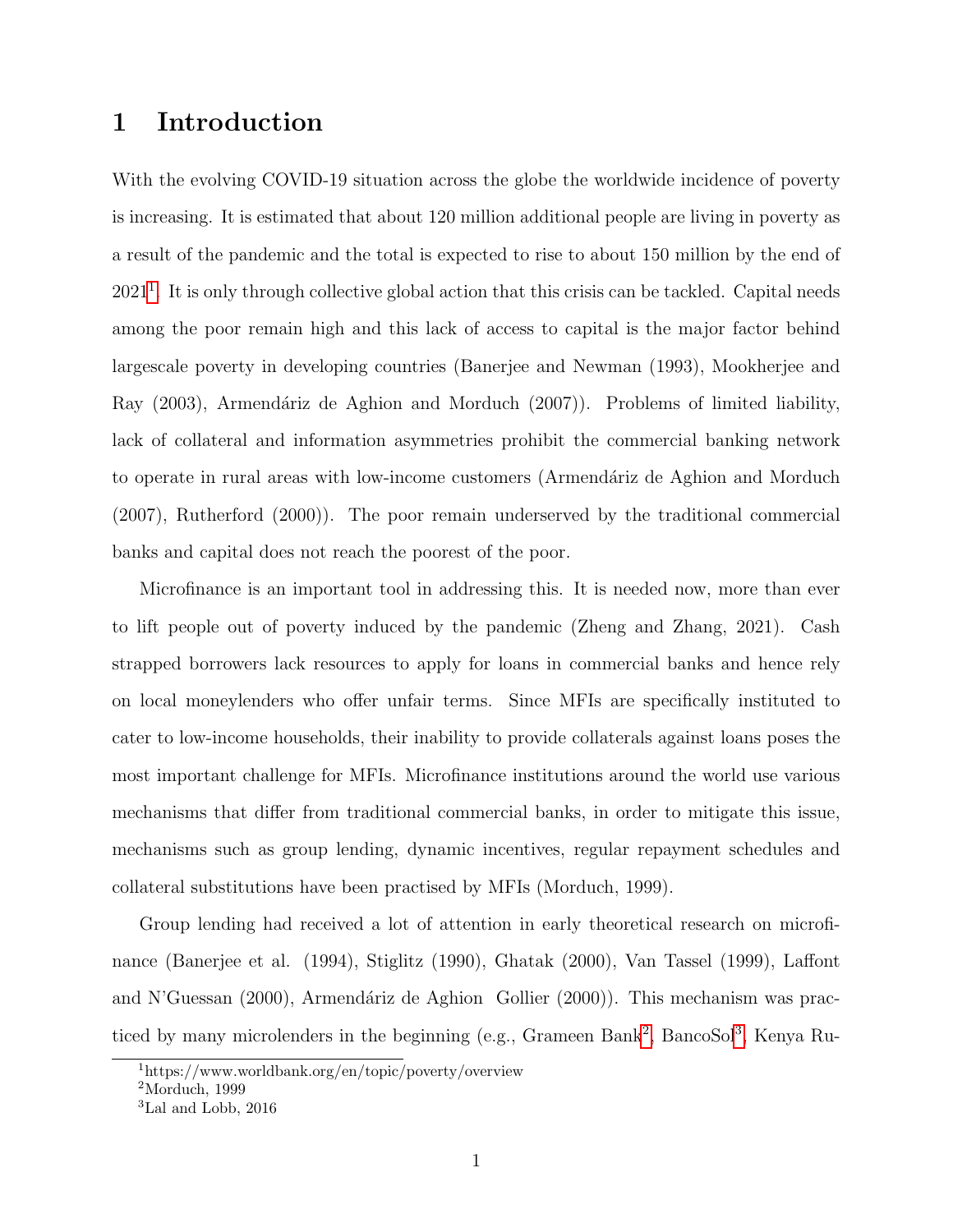ral Enterprise Programme (K-REP)<sup>[4](#page-3-0)</sup>, Bank for Agriculture and Agricultural Cooperatives  $(BAAC)^5$  $(BAAC)^5$ ). Loans were forwarded to groups of individuals well known to one another. In the absence of collateral, members of the group vouched for one another and was responsible for monitoring others in the group and ensuring repayment of loans. This not only assuaged the lack of collateral issue but also facilitated inexpensive peer monitoring.

Dynamic incentive involves lending small amounts initially and then allowing larger loan amounts upon successful repayment. This increases repayment rates as the incentive of receiving a larger loan in the future pushes borrowers to repay their initial loans (Morduch, 1999). This is termed as "progressive lending" by Hulme and Mosley (1996). Another feature of microfinance loan contracts is that repayment starts almost instantly as loans are disbursed. The Grameen bank model initially had weekly collection of instalment repayments starting just a few weeks after disbursement (Morduch, 1999). Armendáriz de Aghion and Morduch (2007) provides a few explanations as to why the repayment schedule is such. First, this creates an early warning system by allowing credit officers to interact with borrowers frequently and face-to-face and identify any potential repayment problems faced by clients. It also allows the banks to screen out more risky borrowers. Frequent instalments also address the savings problems faced by low-income households. It motivates the borrower to tap into other income flows and utilise them to repay productive loans instead of consuming it away.

Some microfinance institutions have innovated their mechanisms to include some form of collateral substitutions. For example, the Grameen Bank model requires a certain amount of savings gathered by individuals in the group to be kept aside as 'emergency fund' (Morduch, 1999). Other microfinance institutions such as the Bank Rakyat Indonesia (BRI) explicitly required collateral against a loan but were flexible in terms of the type of collateral. Many microlenders also provide ways for borrowers to build up financial assets that could be later collateralized to take out loans. For example, regularly saving for a period of time could be a mandatory requirement in order to take out loans. Regularly saving also displays certain

<span id="page-3-0"></span><sup>4</sup>Mutua, 1996

<span id="page-3-1"></span><sup>5</sup>Fitchett, 1999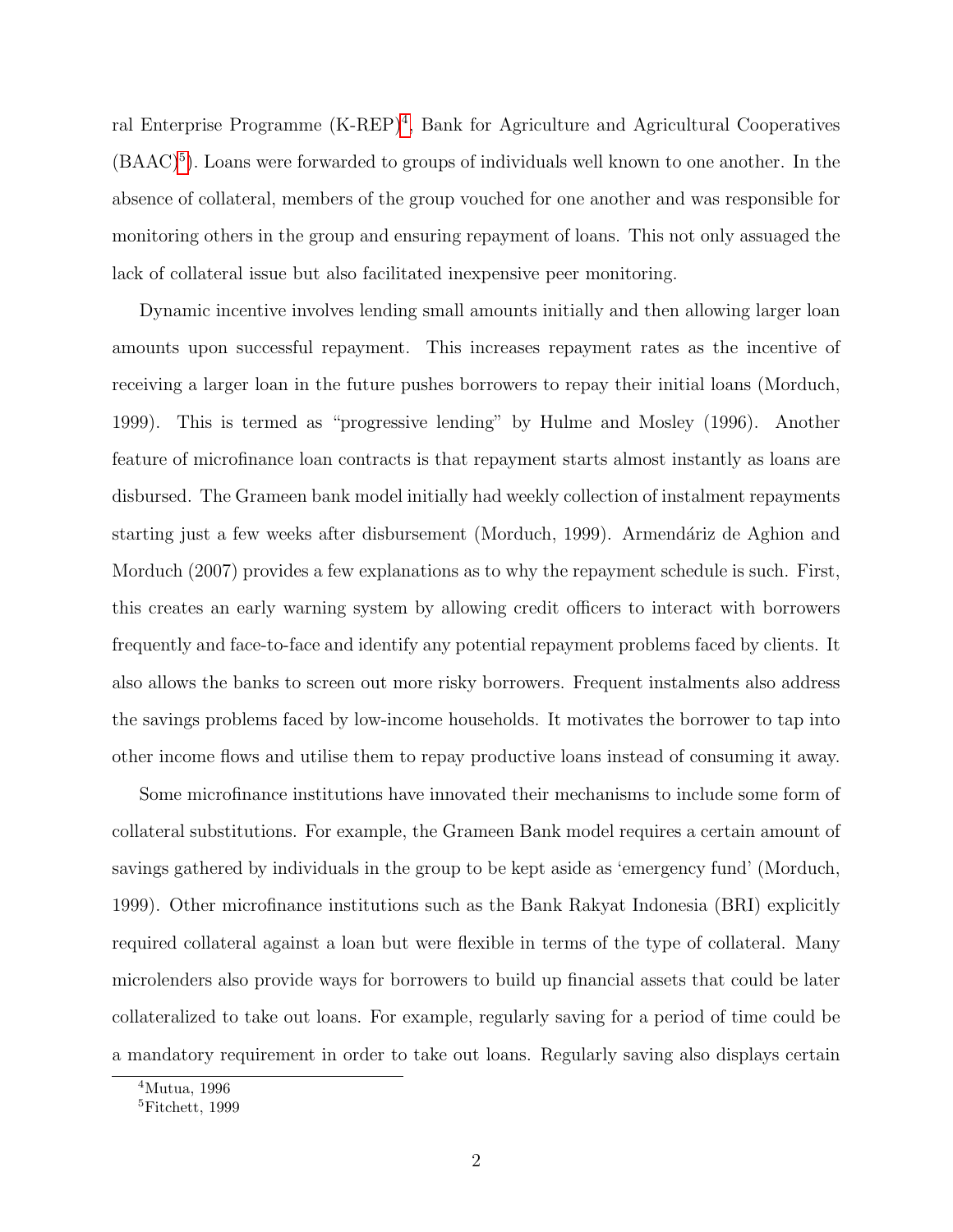desirable characteristics of borrowers such as financial discipline and money management skills (Armendáriz de Aghion and Morduch, 2007). In our paper we focus on this mechanism and allow the MFI to introduce a mandatory savings requirement against loans as a collateral substitution.

The literature suggests that in a scenario where an MFI enters the rural credit market, the introduction of an MFI triggers a competition between the formal and informal sectors (Bell et al. (1997), Bose (1998), Andersen and Malchow-Møller (2006), Mookherjee and Motta (2016)). Of course, the literature also emphasises that the nature of interaction between the formal and informal sectors may not necessarily be that of competition. In certain setups, the formal and informal institution loans may complement one another. Jain and Mansuri (2003) present a model where moneylenders provide 'bridge-loans' to the entrepreneurs to assist them in keeping up with the regular repayment schedules of the microfinance institution. Madestam (2014) and Surender (2020) formulate models where the formal institution not only provides loans to the entrepreneurs, they also fund the informal lenders. In this present work, however, we present the moneylenders as being in direct competition with the MFI for providing loan to the potential borrowers.

Over the years arguments have risen both for and against the effectiveness of MFI when it comes to rescuing poor borrowers from 'clutches of' moneylender (Mookherjee and Motta (2016)). Several findings corroborate the beneficial aspects of an MFI entry into the rural credit market. From reduction in overall usurious interest rates charged to enhancing financial inclusion among the poor, MFIs can have a positive impact on overall welfare ((Jain (1999), Andersen and Malchow-Møller (2006)). However, evidence also exists supporting the other side of the debate which either points to the ineffectiveness of MFIs or the general counterproductivity of the same. Some studies have found the entry of an MFI can lead to a negative spill-over effect on interest rates in the residual market not served by the MFI (Demont (2010)). Others point to the fact that MFI loans are often used for unproductive purposes.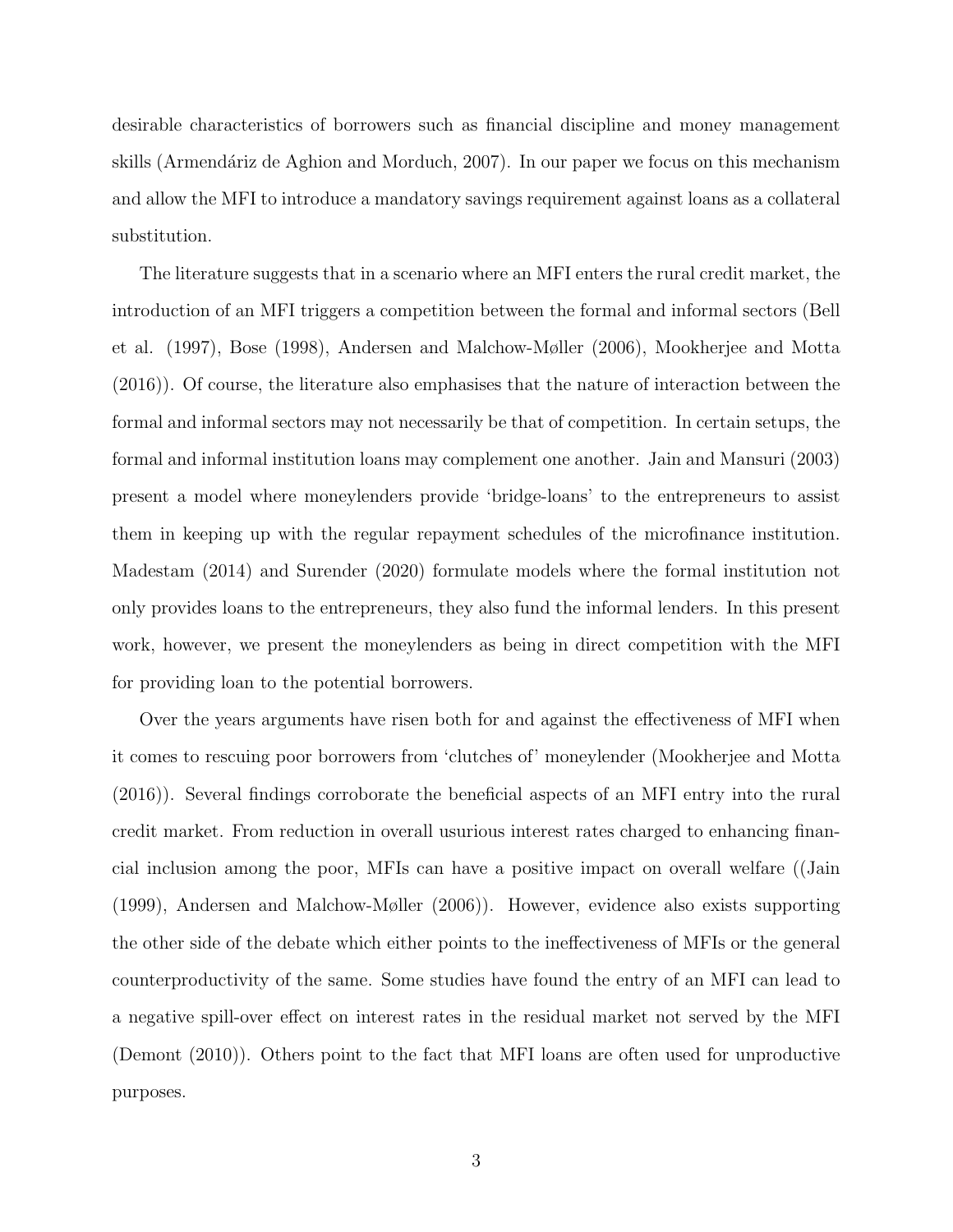In this paper we develop a model which explores the themes discussed above. Most of the literature has focused on the mechanism of joint-liability lending (Ghatak (2000), Demont (2010), Roy Chowdhury (2007a, 2007b)). On the other hand, this paper examines the effectiveness of the collateral substitution mechanism often used by microfinance institutions[6](#page-5-0) . It further explores the results from competition between a welfare maximising entity (MFI) and profit maximising entities such as the moneylenders. We operate with the notion of market segmentation. This is the case where more than one moneylender operates in the same region, sometimes competing among themselves. Udry (1990), Aleem (1990), Siamwalla et al. (1993) and Khanna and Majumdar (2020) provide empirical evidence of market segmentation from Nigeria, Pakistan, Thailand and India, respectively.

With the market being segmented, moneylenders hold certain informational and enforcement advantages in segments where they are the sole operators. Segmentations within the market denote smaller ecosystems defined either spatially or based on economic and/or social transactions that occur between the residents (Mookherjee and Motta (2016)). These advantages ensure low default rates as lending occurs between known associates. Thus, moneylenders hold monopoly power here, as other lenders would be apprehensive to lend to unknown associates (Banerjee, 2003). In other segments where more than one moneylender operates, they not only compete between themselves, but they hold lesser advantage while doing so.

Market segmentation is modelled similar to the setup provided in Basu and Bell (1991). They point out that fragmented oligopolies may arise, in trades where there is a problem of asymmetric information and moral hazard is high. This seminal paper goes on to elaborate on the properties of a fragmented duopoly and embed this market structure and analyse it in the context of labour and credit markets in backward agrarian economies. Formally, we adopt the concept of captive and contested segment from Basu and Bell (1991) with a slight

<span id="page-5-0"></span><sup>6</sup>SafeSave in Dhaka required clients to hold a savings account and actively save before any loan product is forwarded to them (Armendáriz de Aghion and Morduch (2007) and Rutherford (2000). This can act as collateral against loans.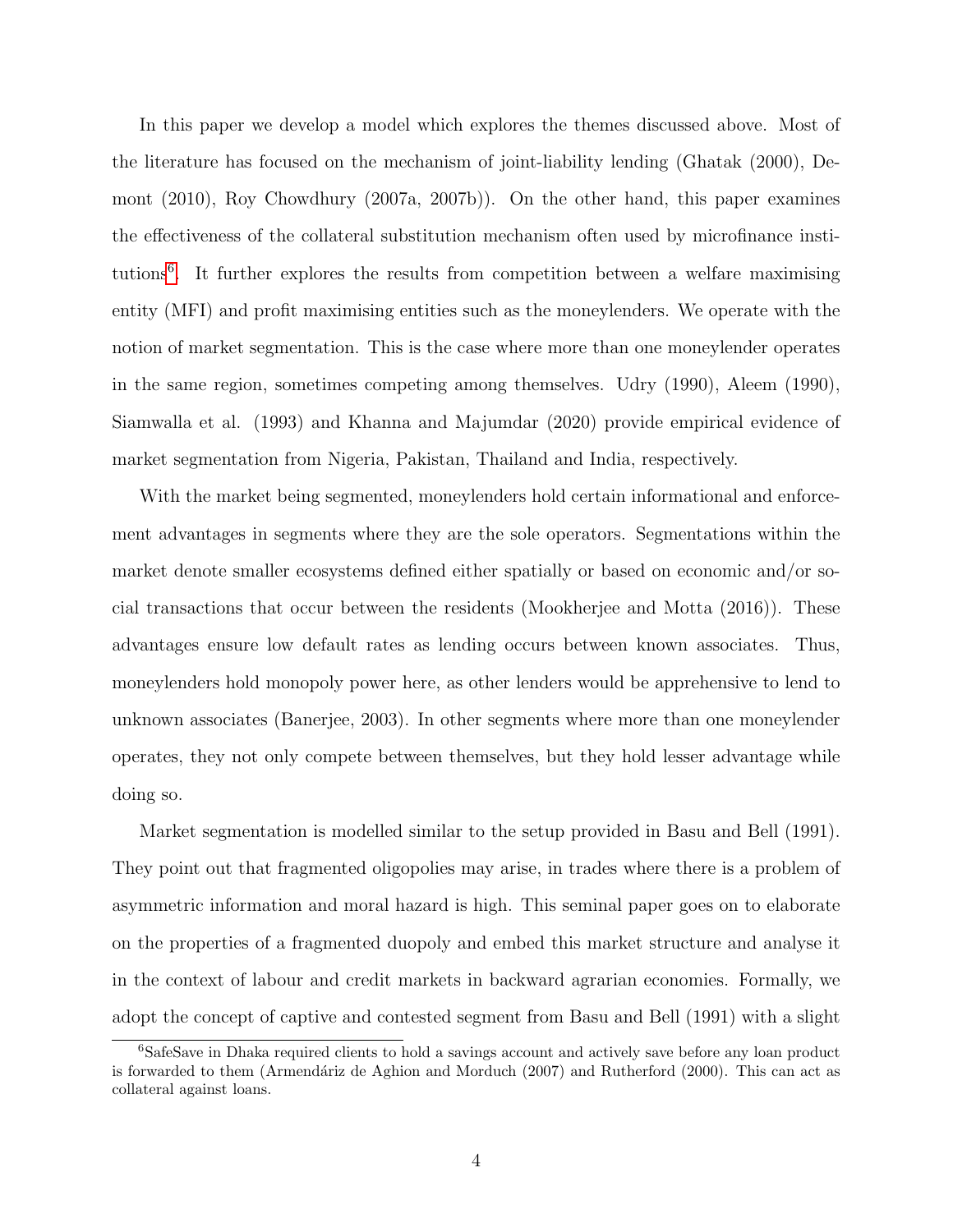change in the nature of advantages allowed in the captive vis- $\alpha$ -vis the contested segment. Due to this variation, we have termed these segments as *captive and non-captive segments*.

In our model the rural economy is set up with two profit-maximising moneylenders operating across three segments. Each moneylender having their own captive segment where only they can operate and a non-captive segment where both moneylenders can enter and conduct business.

The other entity, the MFI, is *socially motivated* such that it concerns itself with improving the payoffs of the borrowers while breaking even itself (Dam and Roy Chowdhury (2014), Mookherjee and Motta (2016)). In our model the MFI can operate and extend contracts across all segments. Information asymmetry is modelled in two forms: adverse selection and moral hazard. Adverse selection in terms of the type of borrowers, who can either be good or bad depending on their level of entrepreneurial capabilities. This distinction is not apparent until the borrower embarks on an investment.[7](#page-6-0) Moral hazard problem has two sources: whether the borrower invests the loan amount or diverts it for private consumption (where returns are unverifiable) and whether the borrower voluntarily defaults or not (ex-post moral hazard). In order to mitigate the issues created by these information asymmetries, the MFI offers contracts in such a manner that borrowers are provided with loans only when a mandatory savings amount is kept with the MFI as collateral (Dasgupta (2017) and Ghosh and Van Tassel (2008)).

To understand the effect of competition better, we first explore the benchmark case where only the moneylenders operate and offer loans in the market. The added advantages within the captive segment for the moneylender is contrasted with the relative disadvantage and competition in the non-captive segment. When the MFI operates in isolation, we explore the contracts that it can offer to improve welfare under a variety of circumstances. The model answers questions such as whether the MFI would decide to offer a pooling or a separating contract? What are the conditions for implementing such a contract? We find that in certain

<span id="page-6-0"></span><sup>7</sup>Uncertainty of the borrower regarding their own abilities is consistent with evidence from Ross and Savanti (2005), Valdivia and Karlan (2006) and Drugov and Macchiavello (2008)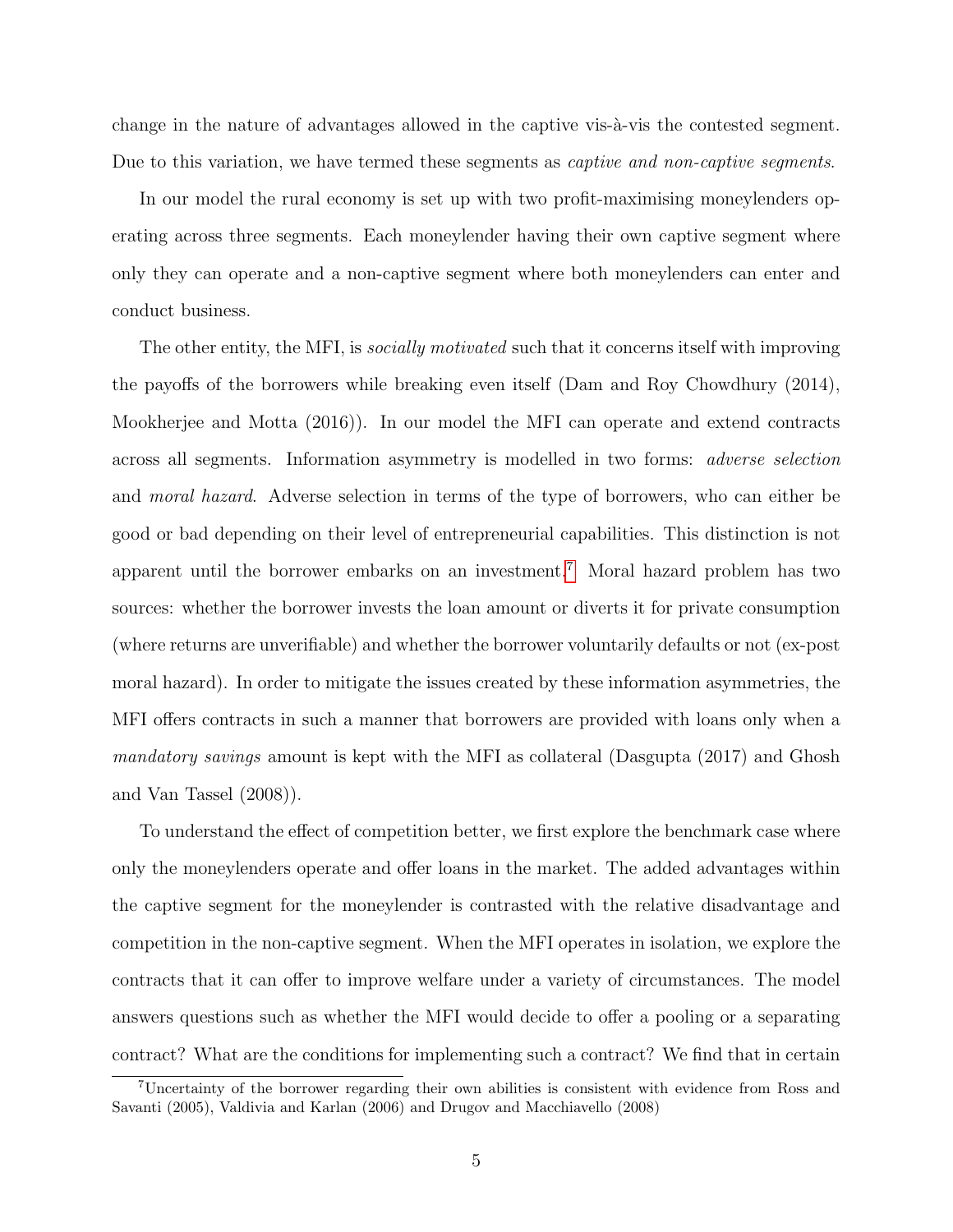cases the MFI itself faces a risk of default and therefore cannot operate sustainably. This further explains the reasons for which we see a large number of MFIs generate losses and are ultimately deemed not sustainable (Bateman and Chang (2009), Bateman et al. (2012)).

The competition between the MFI and moneylenders is uniquely captured across the captive and non-captive segments. The subtle idea this model operates under is that initially, without the MFI, there may not be equal opportunities for every household and every borrower. The borrowers from the captive and non-captive segments do not have equal terms when applying for a loan. However, the MFI offers a single contract to all these borrowers from all segments and operates with an objective function that is vastly different from that of the moneylender, which is to improve welfare. Does the MFI indeed, in this case, succeed in improving the welfare as compared to the benchmark case? Who would therefore be finally operating as the lender in captive vis- $\alpha$ -vis the non-captive segments? Briefly, the findings from this present work reveal the overall positive benefits of an MFI entry. The results also point to a case where the MFI is rendered ineffective as well when certain conditions prevail in the market.

Next, we turn towards policy instruments that can be explored. We see that in certain cases, under the separating MFI contract, the amount of mandatory savings demanded by the MFI is too high for the good entrepreneur to submit in order to secure a loan. In other words, the cost of separating is too high for the good entrepreneur to bear. In such cases, the MFI acting alone can only do as much as offer an inferior pooling contract. If instead, the MFI employs the services and informational advantages of the moneylenders in the captive segment, we find that they can manage to induce a welfare superior equilibrium.

To the best of our knowledge, this is the first work to evaluate the competition between MFI and moneylenders under the framework of captive and non-captive segments with a mandatory savings requirement acting as a collateral substitution. The rest of the paper is organised in the following manner: We provide the basic framework and assumptions of the model before proceeding to the benchmark case of only moneylenders operating. Next,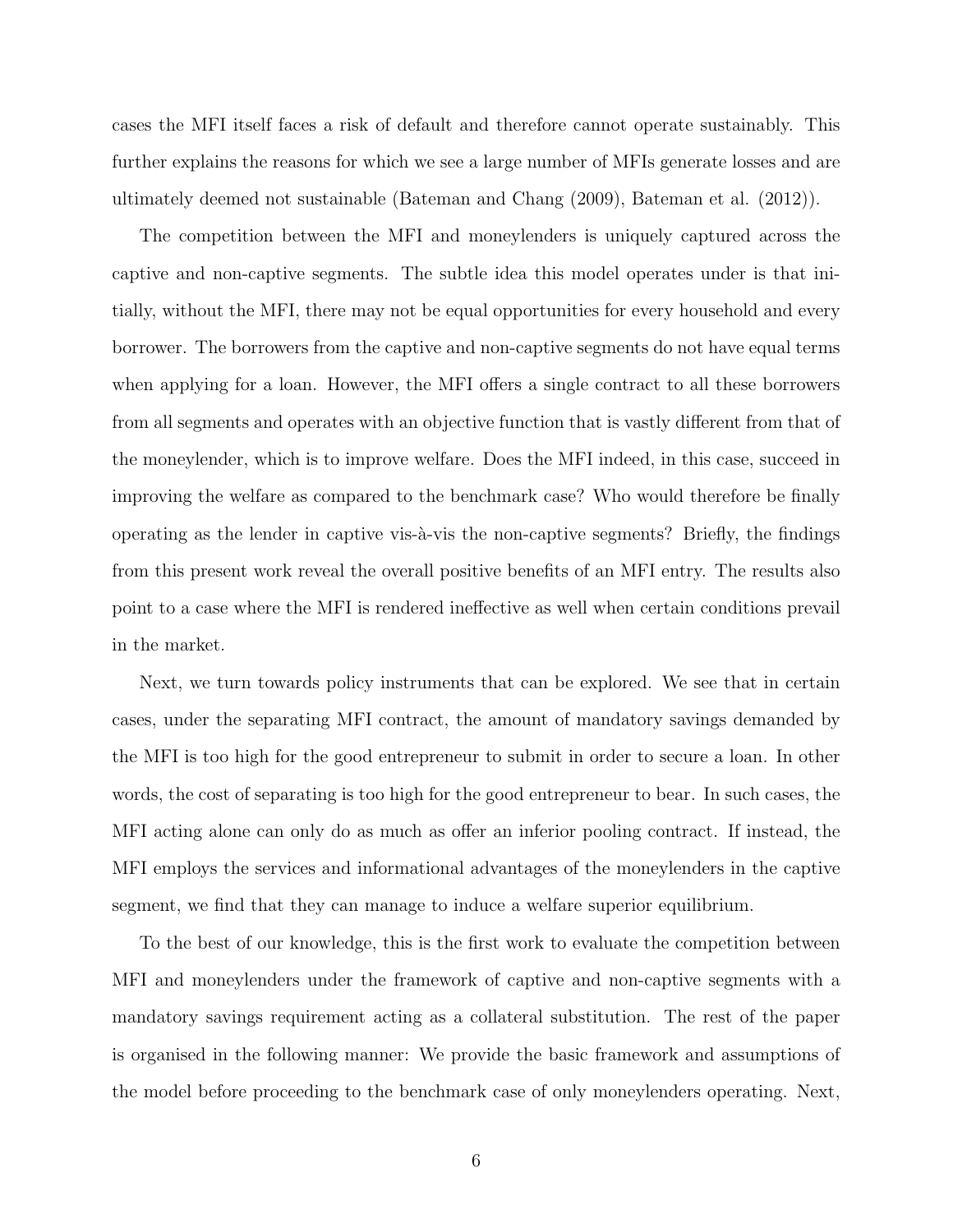we look at the case with only MFI operating, after which, we present the full setup of both MFI and moneylenders operating and competing. We follow up with a section on policy instruments and finally conclusion.

## 2 Model

#### 2.1 Set Up

There are three types of players in the economy: a population of entrepreneurs distributed uniformly across three segments, a microfinance institution (MFI) and two moneylenders. The market is segmented into two captive segments and one non-captive segment where each of the moneylenders serve in their own captive segments and both moneylenders serve in the non-captive segment. The MFI as a more extensive coverage serves in both the captive as well as the non-captive segments.

All players live for two periods,  $t = 1, 2$ . Entrepreneurs and moneylenders have a discount rate  $\delta$  < 1 between the two periods and the MFI is assumed to have a discount rate of  $\delta$  = 1. Each entrepreneurs needs one unit capital loan at the beginning of each period to invest into a project where the returns are equal to  $R$ . To realise the returns  $R$ , the entrepreneur has to put in effort. They are protected by limited liability. The entrepreneurs themselves do not possess this unit capital and hence must approach the moneylenders or MFI for a loan.

After obtaining the loan, entrepreneurs must choose to either invest in the project or divert the funds in order to derive a private benefit equal to b. However, if the funds are diverted, then the project fails and returns are equal to zero. Moneylenders in both the captive as well as the non-captive segment have the necessary power to verify returns and enforce repayment in case the loan is invested but not when it is diverted. MFI cannot assert this enforced repayment in either case. Further, we have an important assumption that entrepreneurs cannot transfer wealth from one period to another apart from using a savings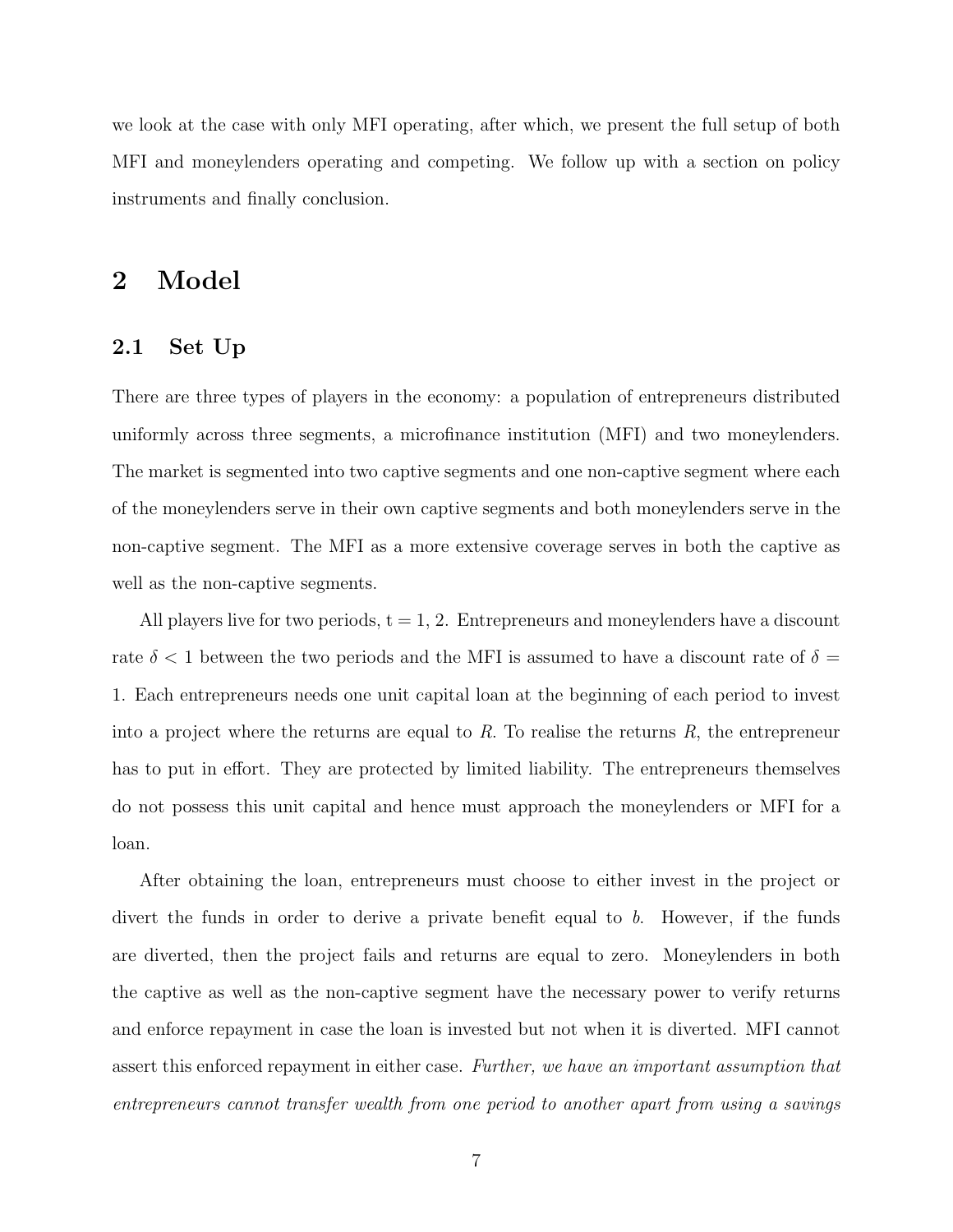option provided by the MFI.<sup>[8](#page-9-0)</sup> All amounts not saved is consumed by the entrepreneur in that particular period. If the agent does not borrow, she takes her outside option  $u > 0$ .

Entrepreneurs can be of two types: good or bad. Good entrepreneurs are assumed to be naturally endowed with entrepreneurship capabilities and have a cost of effort equal to 0. Bad entrepreneurs need to incur a cost of effort equal to  $e > 0$  for the project to succeed. Initially both borrowers and lenders are unaware of the type of the entrepreneur but have a common prior probability  $\rho$  of the entrepreneur being good. Each entrepreneurs privately learn their own type once the investment into the project is made. If the agent is from a captive segment, the operating moneylender from that segment also obtains the information regarding the type of the entrepreneur. The MFI never gets to possess this information. Therefore, all lenders in the non-captive segment remain unaware of the type of agents throughout the game and only the moneylender operating in the captive segment has this informational advantage here.

The cost of capital for the MFI is lesser than that of the moneylenders and the former is normalised to be equal to zero and the cost of lending for the moneylenders is equal to  $B >$ 0. Therefore, the MFI has a cost advantage over the moneylenders.

To summarize, in our framework, the main differences between the MFI and moneylenders operating in captive and non-captive segments are:

Information: The moneylender operating in the captive segment is the only entity apart from the agent who learns the type of the agent once investment is made in period 1. The MFI and moneylenders in the non-captive segment remain unaware of this information.

Cost of capital: The cost of capital is lower for the MFI than the moneylenders and is normalized to 0. This is possible as the MFI has access to subsidized funds or donor funds which cannot be accessed by the moneylenders.

Enforcement: The moneylenders due to their social capital can enforce repayment if the funds are invested and returns are generated not if they are consumed as private benefit.

<span id="page-9-0"></span><sup>&</sup>lt;sup>8</sup>This is an important assumption and will play a crucial role in establishing a pooling equilibrium later on.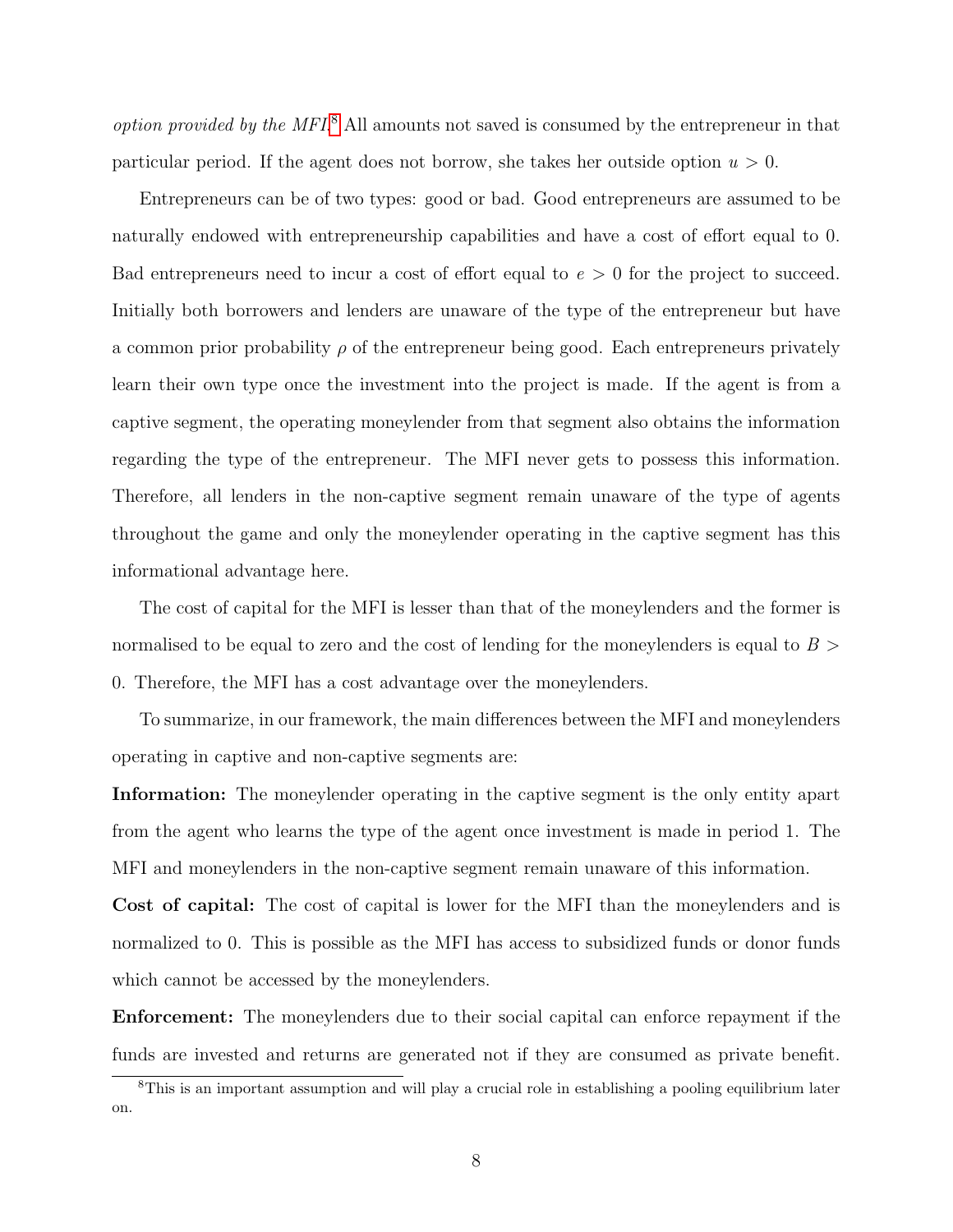On the other hand, the MFI cannot enforce repayment even if funds are invested. However, it offers savings opportunities for the borrowers. Given this setup, at the beginning of the game, the entrepreneurs would have to make the decision whether to apply for a loan or go for their outside option. Further, if they choose to apply for a loan and can secure it, they also need to decide whether to invest it or divert it to earn a private benefit. Below we present a few assumptions:

$$
At t = 0,
$$

The payoff of agent from investing in period  $1 = \rho R + (1 - \rho)(R - e) = R - (1 - \rho)e$ .

## Assumption 1:  $R - (1 - \rho)e > b$

This assumption ensures that without knowing their own type, all agents have their expected payoff from investing greater than private benefit from diverting. Hence, all agents at the beginning of the game would want to obtain the loan to invest in the project. They are incentivized to undertake this investment in order to find out whether they are a good entrepreneur or a bad one.

#### Assumption 2:  $u > R - e$

The cost of effort is substantially high and therefore a bad entrepreneur prefers to take his payoff from outside option over investing and spending effort to obtain R from the project.

#### Assumption 3:  $b > u$

For agents it is always better to obtain a loan and divert the money to attain a private benefit over taking their outside option. This introduces a moral hazard problem into the model where entrepreneurs can be incentivized to approach lenders for a loan without any intention of investing.

In the following section we describe the baseline characteristics of the model where the microfinance institution has not entered the market and only the two moneylenders operate in different segments. In the next section we will focus on the scenario when only the MFI is in operation for an effective comparison that leads up to the section when both lending institutions are functioning together.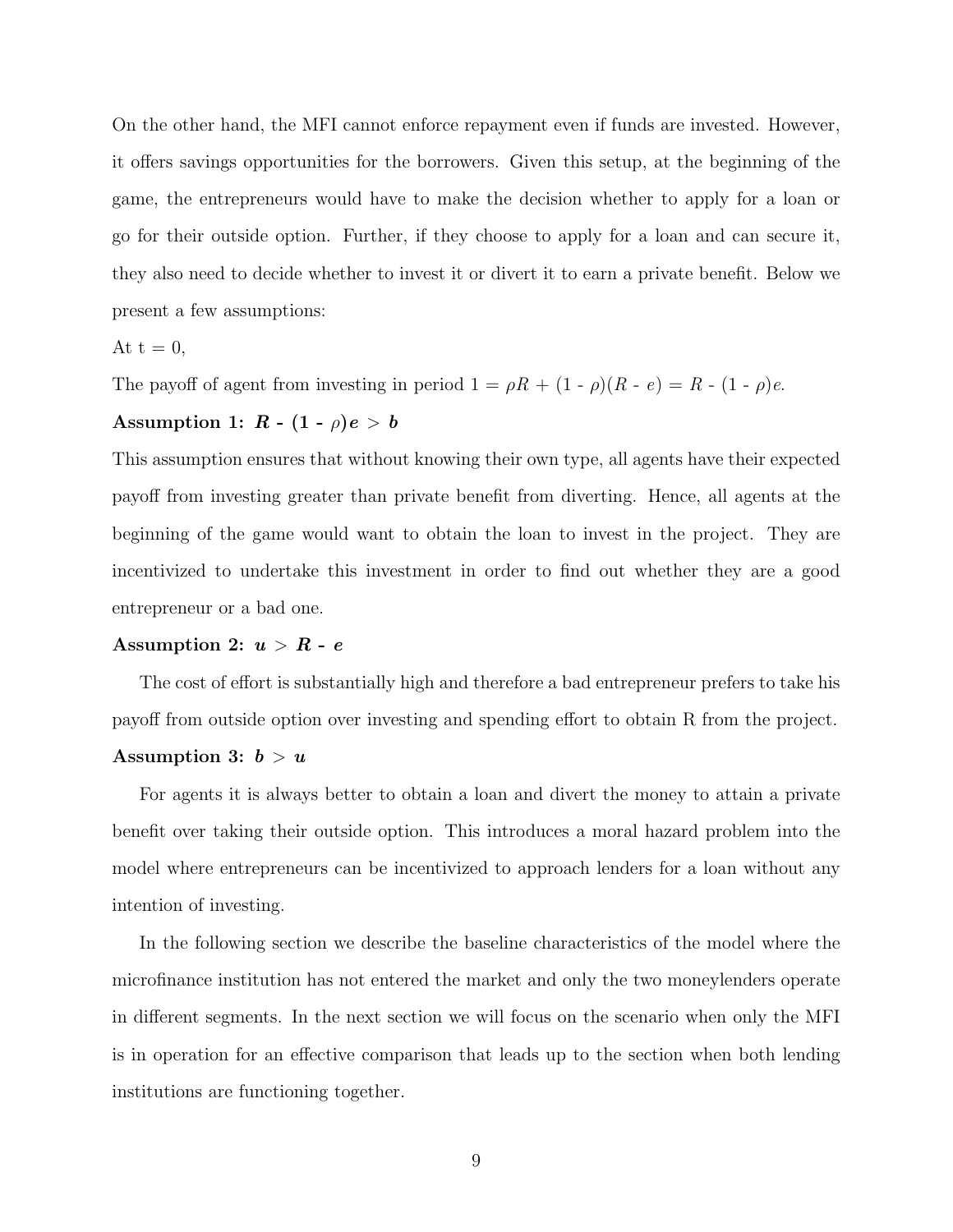|  |  |  |  | Table 1: Decision variables and parameters |
|--|--|--|--|--------------------------------------------|
|--|--|--|--|--------------------------------------------|

| $\delta$         | Discount factor between two periods                                    |
|------------------|------------------------------------------------------------------------|
| $\mathbb{R}$     | Project returns                                                        |
| $\boldsymbol{b}$ | Private benefit                                                        |
| u                | Payoff of entrepreneur from her outside option                         |
| $\epsilon$       | Cost of applying effort                                                |
| $\rho$           | Probability of the entrepreneur being good                             |
| $\boldsymbol{B}$ | Cost of capital for moneylenders                                       |
| $r_{C1}$         | Rate of interest charged by moneylenders in the captive segment in the |
|                  | first period                                                           |
| $r_{C2}$         | Rate of interest charged by moneylenders in the captive segment in the |
|                  | second period                                                          |
| $r_{NC1}$        | Rate of interest charged by moneylenders in the non-captive segment in |
|                  | the first period                                                       |
| $r_{NC2}$        | Rate of interest charged by moneylenders in the non-captive segment in |
|                  | the second period                                                      |
| $r_b$            | Rate of interest charged by MFI on borrowed amount                     |
| $r_s$            | Rate of interest given by the MFI on amount saved with the MFI         |
| S                | Mandatory savings amount to be kept with MFI to get second period      |
|                  | loans                                                                  |

#### Notation Interpretation

# 3 Only moneylenders operating

Segmentations within the market denote smaller ecosystems defined either spatially or based on economic/social transactions that occur between the residents. Individuals are assumed to know a lot about each other within these segments based on repeated social and/or economic interactions as is the case in Mookherjee and Motta (2016). Further, with two moneylenders and three segments we have a captive segment for each of the moneylenders where they have an informational advantage and a non-captive segment where there is no informational advantage.

## 3.1 Timeline

The following are the sequence of events and outcomes for when only moneylender is operating in captive segment and we denote this game as  $G_C^M$ :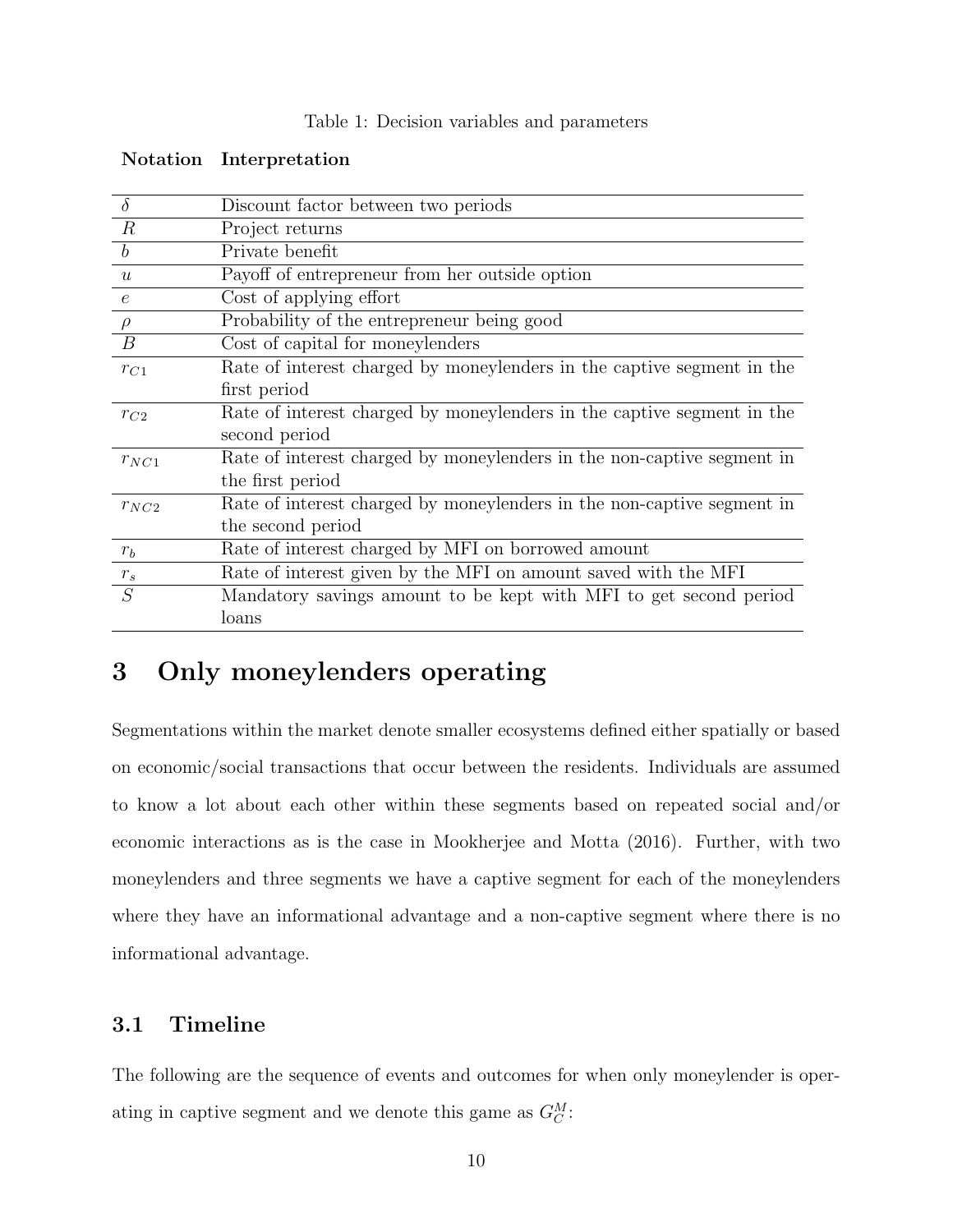At time period  $t=0$ ,

Stage 1: Moneylenders offer single period loan contracts in the captive as well as the noncaptive segments. All agents choose to either accept or reject these contracts.

#### In the captive segment:

At time period  $t=1$ ,

Stage 2: In case the agent accepts the contract, she has to make a choice to either invest or divert the loan funds and returns are realised based on investment having taken place. If diversion takes place, the agent gets her private benefit in period 1 and settles for her outside option in period 2. If investment is done, both agents as well as moneylenders learn the agent's type and repayment is enforced.

At time period  $t=2$ ,

Stage 3: Loans are not forwarded to bad agents in period 2 and they settle for their outside option. Loans are forwarded to the good agents only.

Stage 4 : Good agents who receive the loan decide whether to invest or divert the borrowed capital. In case there is diversion, agents receive their private benefit. If there is investment, then returns are realised and repayment of loans is enforced by the moneylender.

Similarly, we can represent the game with moneylender in the **non-captive segment**  $G_{NC}^M$ as following:

At time period  $t=1$ ,

Stage 2: In case the agent accepts the contract, she has to make a choice to either invest or divert the loan funds and returns are realised based on investment having taken place. If diversion takes place, the agent gets her private benefit in period 1 and settles for her outside option in period 2. If investment is done, only agents learn their own type. Moneylenders will remain uninformed.

At time period  $t=2$ ,

Stage  $3$ : Loans are forwarded to both types of agents as the moneylenders do not know their type.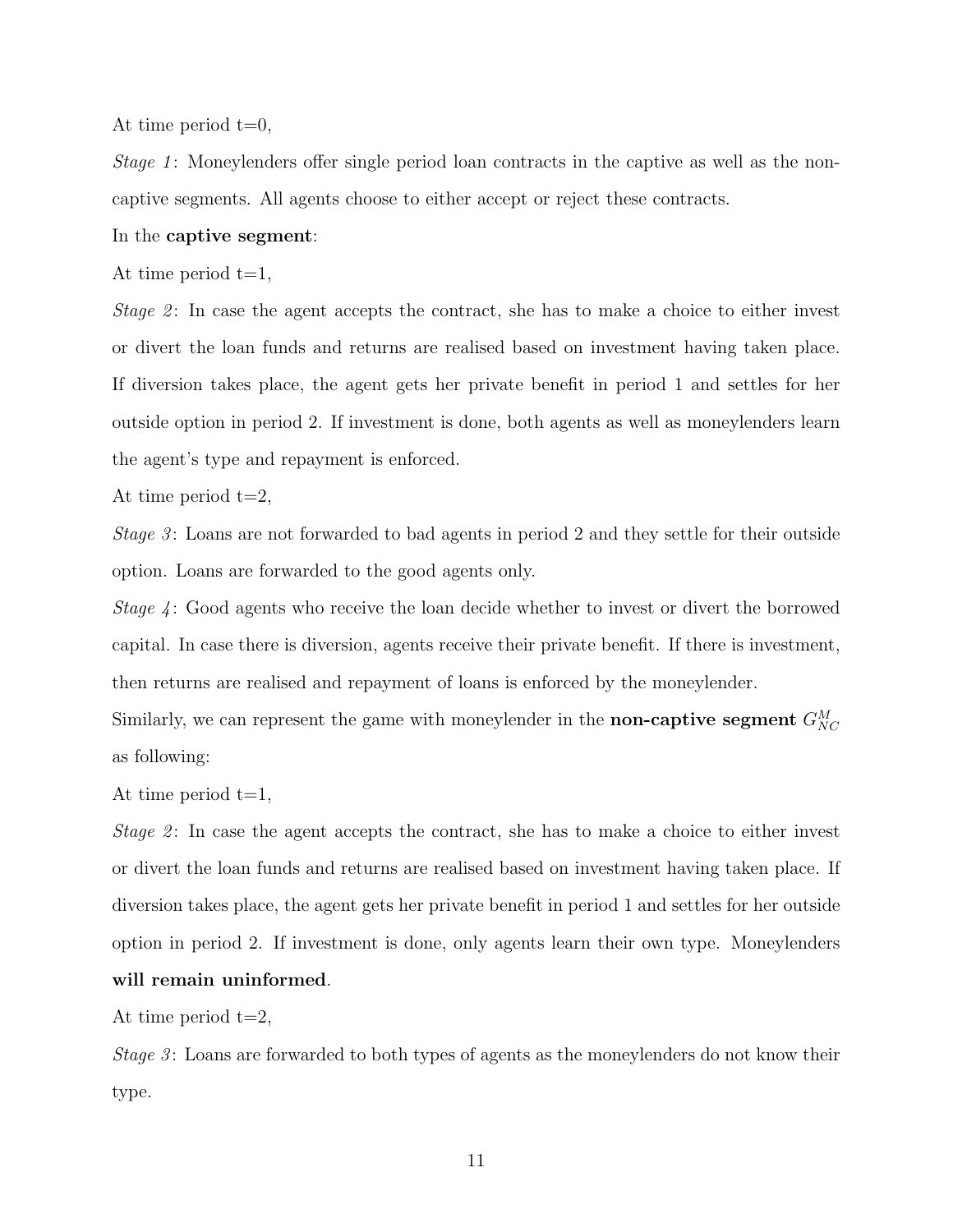Stage 4: Bad agents always divert the borrowed capital and earn their private benefit in period 2. Good agents who receive the loan decide whether to invest or divert the borrowed capital. In case there is diversion, agents receive their private benefit. If there is investment, then returns are realised and repayment of loans is enforced by the moneylender.

The stages can be represented by Figure [1](#page-14-0) for the captive segment and Figure [2](#page-15-0) for the non-captive segment.

Please note the difference between games  $G_C^M$  and  $G_{NC}^M$  in figure [1](#page-14-0) and [2](#page-15-0) respectively. In the captive segment (Figure [1\)](#page-14-0) when investment is made, states are realised and become known to both agents as well as moneylenders. Further, the bad agent is not forwarded loans in the second period, and they would have to settle for their outside option. However, in the non-captive segment (Figure [2\)](#page-15-0), after investment states are realised and only become known to agents and the moneylenders remain uninformed about the state. Therefore, in period 2 loans are forwarded to both good and bad agents and the bad agents always diverts this loan to attain her private benefit.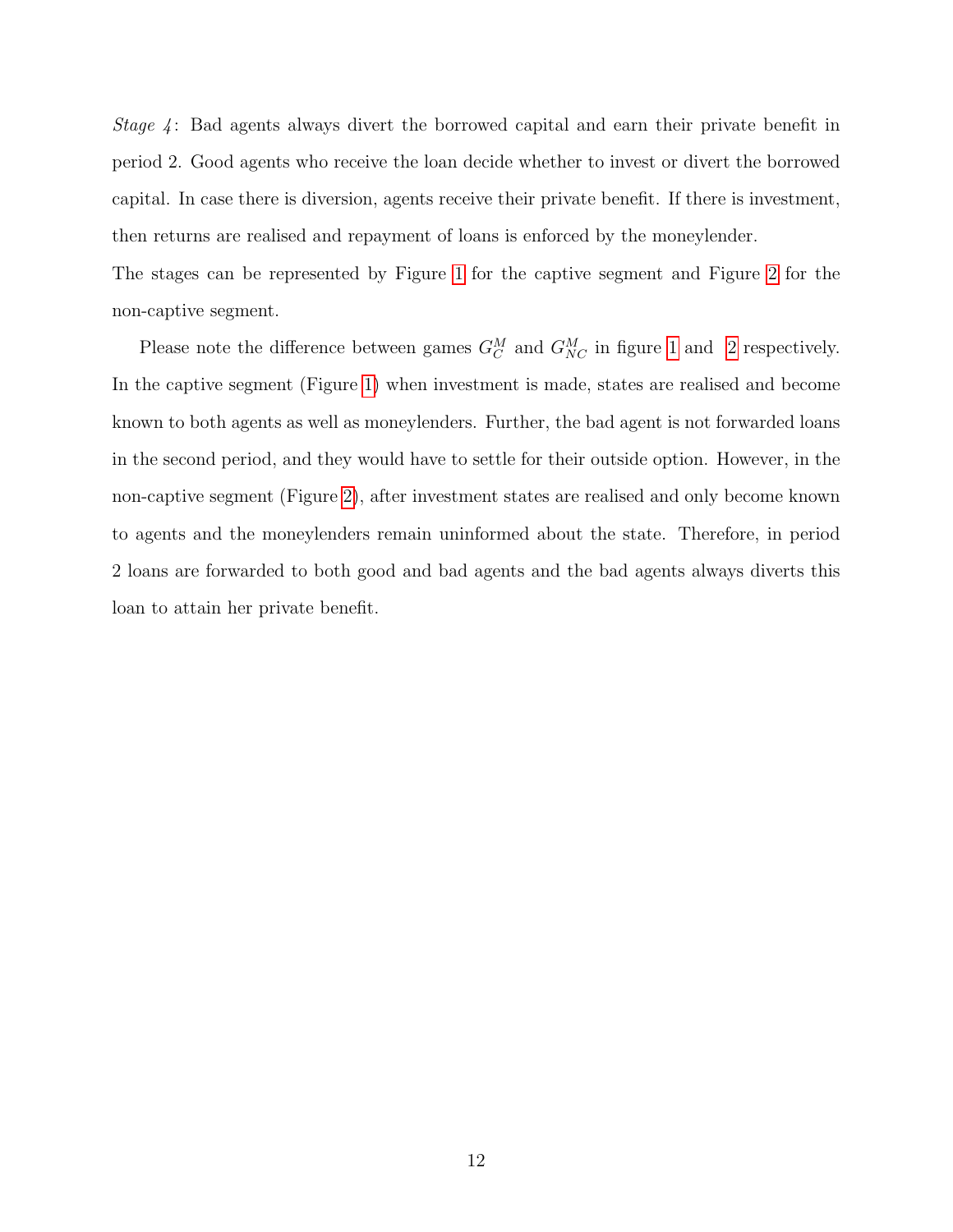<span id="page-14-0"></span>

Figure 1: Brief sketch of the game: captive segment and only moneylender operating  $G_C^M$ 

## 3.2 Captive Segment

Let us start with the analysis of the captive segment. Here, in order to finance their project, agents can approach only the moneylender operating there. The moneylender possesses both informational advantages viz-a-viz. the type of entrepreneur as well as the power or ability to enforce repayment in case the borrowed capital is not diverted. Therefore, the moneylender in the captive segment holds monopoly power.

## Assumption 4:  $R - e(1 - \rho) - b - 1 > B$

This assumption ensures the existence of a moneylender in the market. The left-hand side is the maximum interest that the moneylender can charge at the beginning of period 1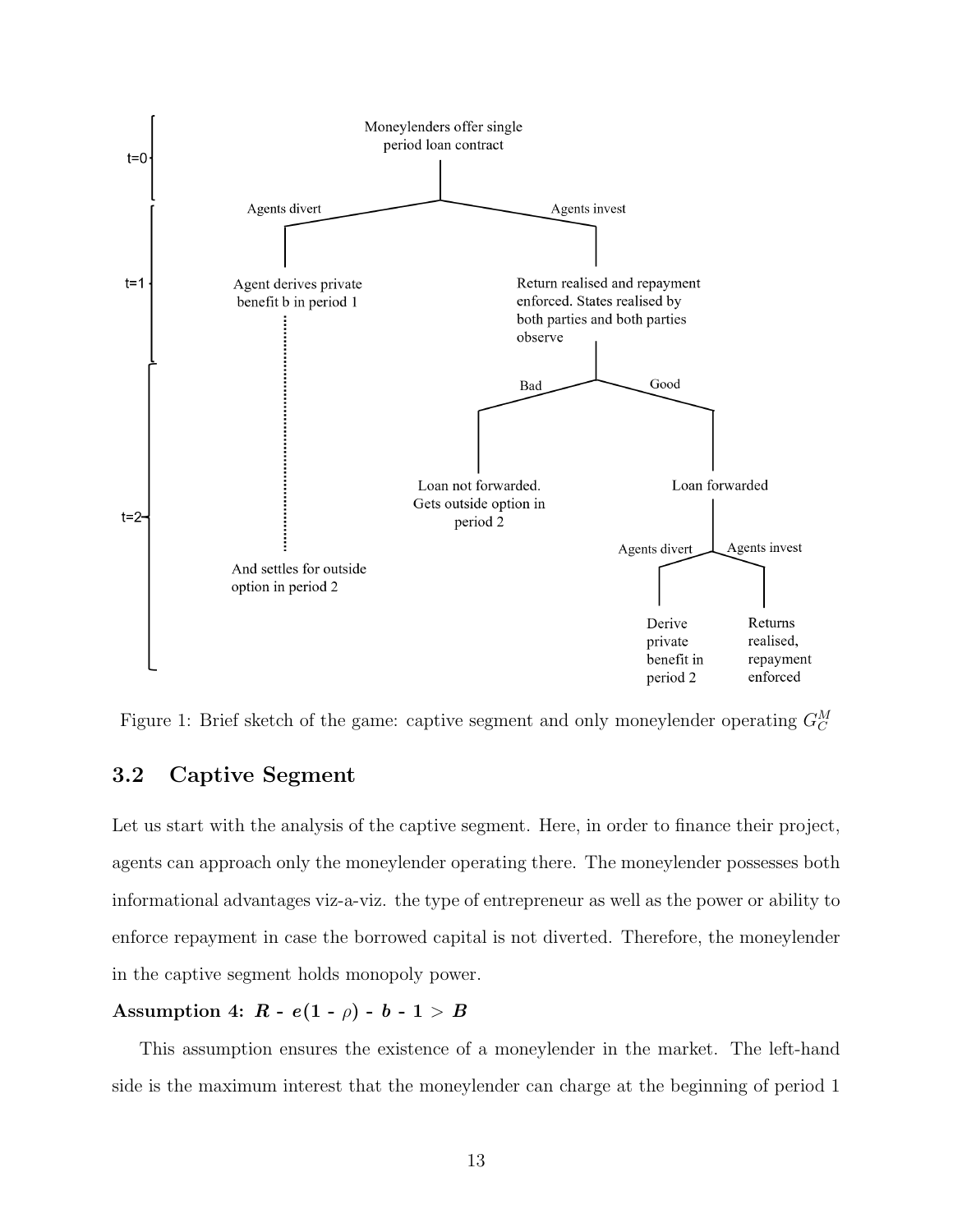<span id="page-15-0"></span>

Figure 2: Brief sketch of the game: non-captive segment and only moneylender operating  $G^M_{NC}$ 

which extracts all surplus from the agent. The assumption ensures that this value is greater than the cost of capital for the moneylender. If this is not true, then the moneylenders cannot operate in this market.

In our model, note the outcome when there is an informational advantage given to the moneylenders. In this case, the loan is not forwarded to the bad entrepreneurs in period 2. Hence, with this added informational advantage the moneylender in the captive segment can avoid taking any risks when forwarding loans in the second period. They also can end up charging exploitative rates of interest in both periods being the sole lender. The main results for when only the moneylender is operating the captive segment can be summarized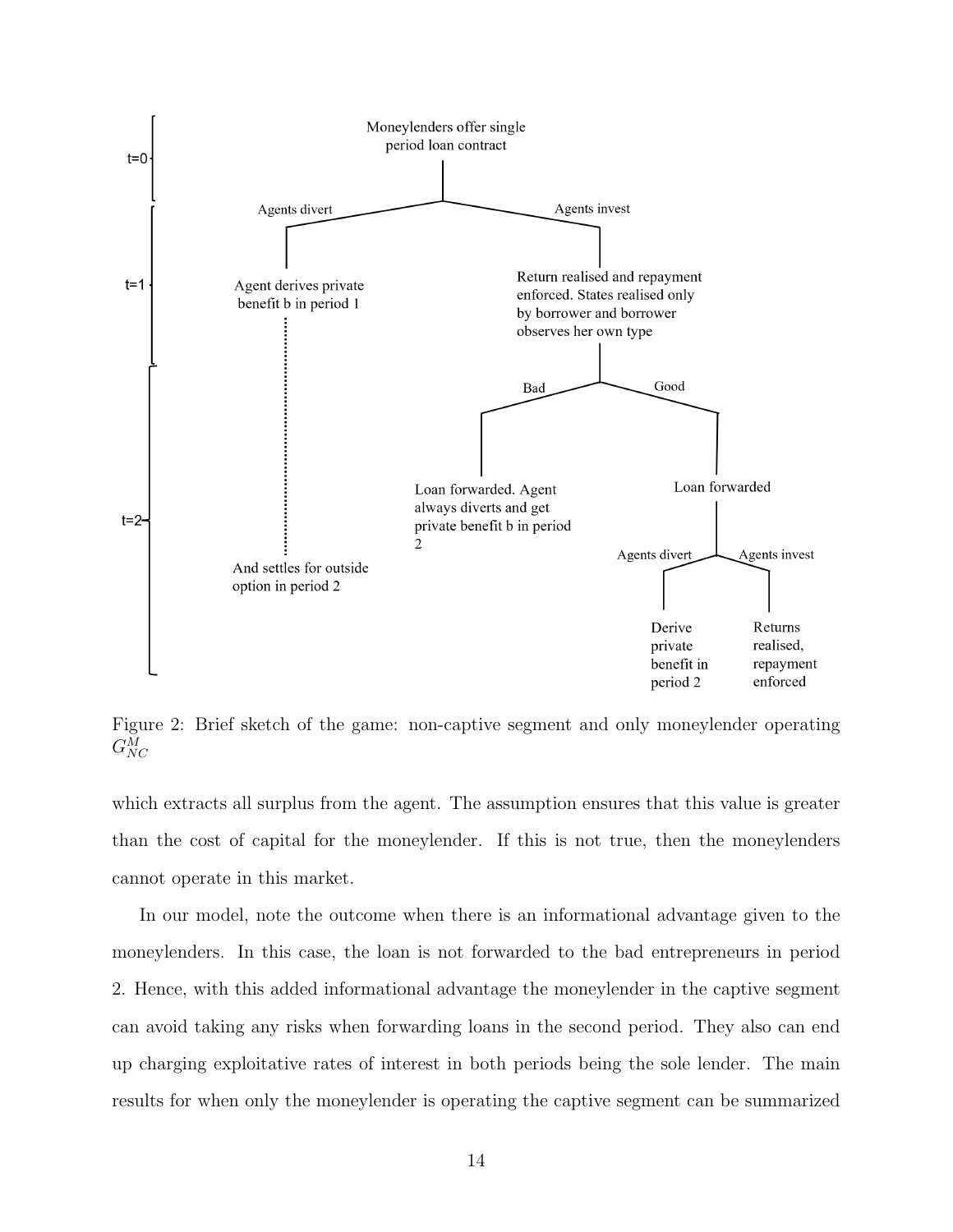in the following lemma:

**Lemma 1:** The moneylenders in the captive segment in the absence of MFI offers a loan contract at the beginning of period 1 to all agents:  $\{1, R - e(1 - \rho) - b - 1\}$  where 1 unit of capital is loaned at a rate of interest  $r_{C1} = R - e(1 - \rho) - b - 1$ . This extracts all surplus from the agents. Further, in period 2, loans are extended to only good entrepreneurs via the contract  $\{1, R - b - 1\}$  where 1 unit of capital is loaned at the interest rate  $r_{C2} = R - b - 1$ . Borrowers will earn no surplus.

Proof: The moneylender is a profit maximiser and therefore his objective function in the first period would be:

### $Maximise_{rc_1}r_{C_1}$

subject to:

<span id="page-16-0"></span>
$$
\rho[R - r_{C1} - 1] + (1 - \rho)[R - e - r_{C1} - 1] \ge b \tag{1}
$$

<span id="page-16-1"></span>
$$
r_{C1} \geq B \tag{2}
$$

[\(1\)](#page-16-0) is the agent's incentive compatibility constraint (IC) and [\(2\)](#page-16-1) is the moneylenders' participation constraint (PC). Since agents do not have any other source of borrowing, the moneylender would optimise by equalizing the IC constraint and therefore  $r_{C1} = R - e(1 \rho$ ) - b - 1.

In the second period, the moneylenders in the captive segments will have information regarding the type of the borrower. From Assumptions 2 and 3 they would be aware that the bad entrepreneurs would have no incentive to invest and would always divert the loan capital to earn private benefit. Therefore, moneylenders would extend loans to only the good entrepreneurs such that the moneylenders,

### $Maximise_{rc_2}r_{C2}$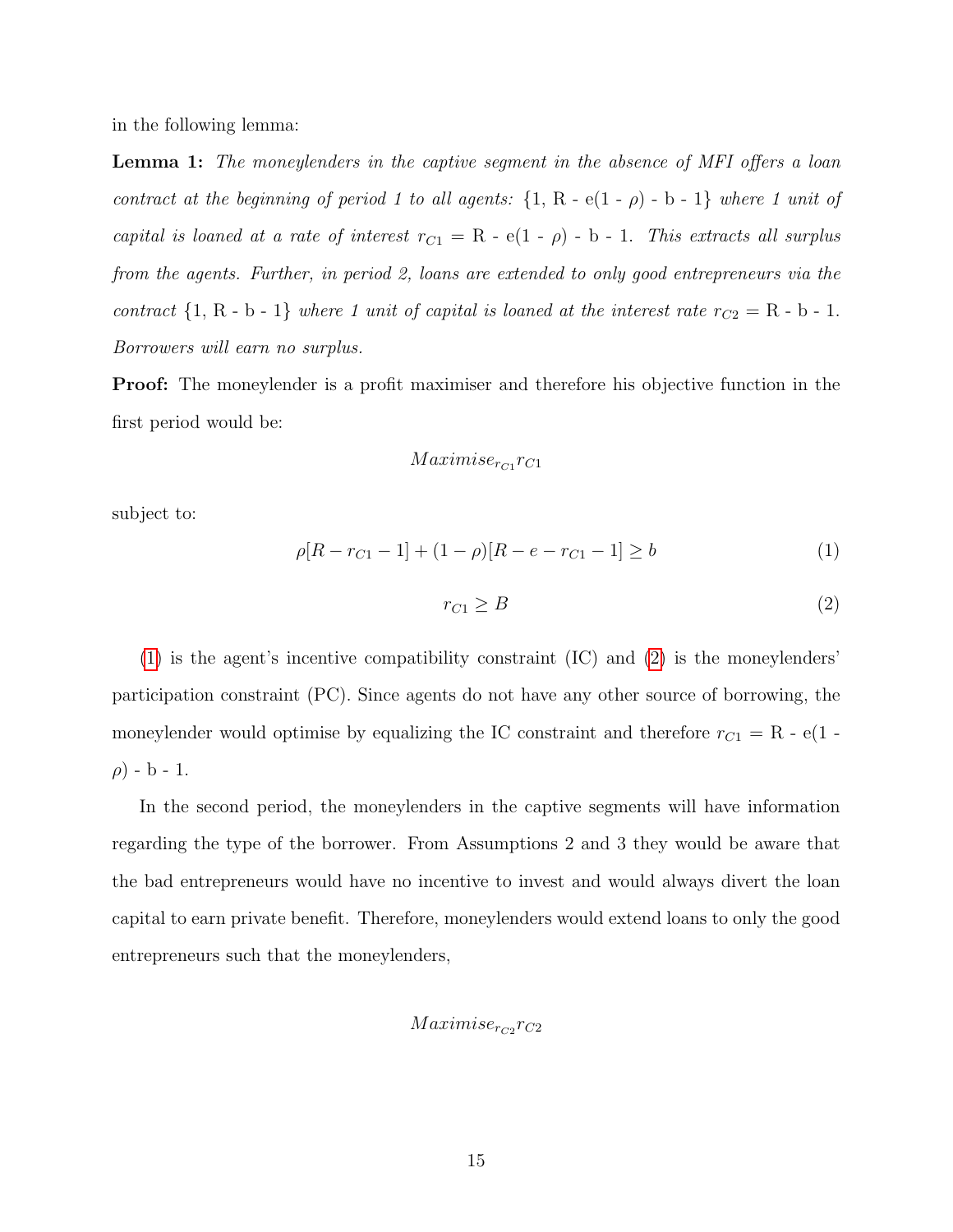subject to:

$$
R - r_{C2} - 1 \ge b \tag{3}
$$

$$
r_{C2} \ge B \tag{4}
$$

Again, the moneylenders would optimise by equalizing the constraint and charging  $r_{C2}$  = R - b - 1. The participation constraint for the moneylender is satisfied as long as Assumption 4 holds.  $\square$ 

#### 3.3 Non-captive Segment

In the non-captive segment both moneylenders are operating and the agent is free to choose from which moneylender she will take the loan from. Further, in the non-captive segment, the moneylenders do not possess the informational advantage that they do in their own captive segments. They cannot separate out the good entrepreneurs from the bad type at the beginning of period 2. Therefore, in this segment both moneylenders are in competition with each other to capture the market and since they cannot separate out the types, both good and bad entrepreneurs will approach them for loans in the second period. However, recall, as in the captive segment, moneylenders here can enforce repayment in case the borrowed capital is invested.

**Lemma 2:** The moneylenders in the non-captive segment in the absence of MFI extends a loan contract at the beginning of period 1 to all agents: {1, B} , where 1 unit of capital is loaned at a rate of interest  $r_{NC1} = B$ . In period 2, if  $\rho(R - b) - 1 \geq B$ , loans are extended via contract:  $\{1, \frac{B+1}{\rho} - 1\}$  where 1 unit of capital is loaned at the interest rate  $r_{NC2} = \frac{B+1}{\rho}$  $\frac{+1}{\rho}$  -1.

Proof: At the beginning of period 1, moneylenders would have the following objective function:

$$
Maximise_{r_{NC1}}r_{NC1}
$$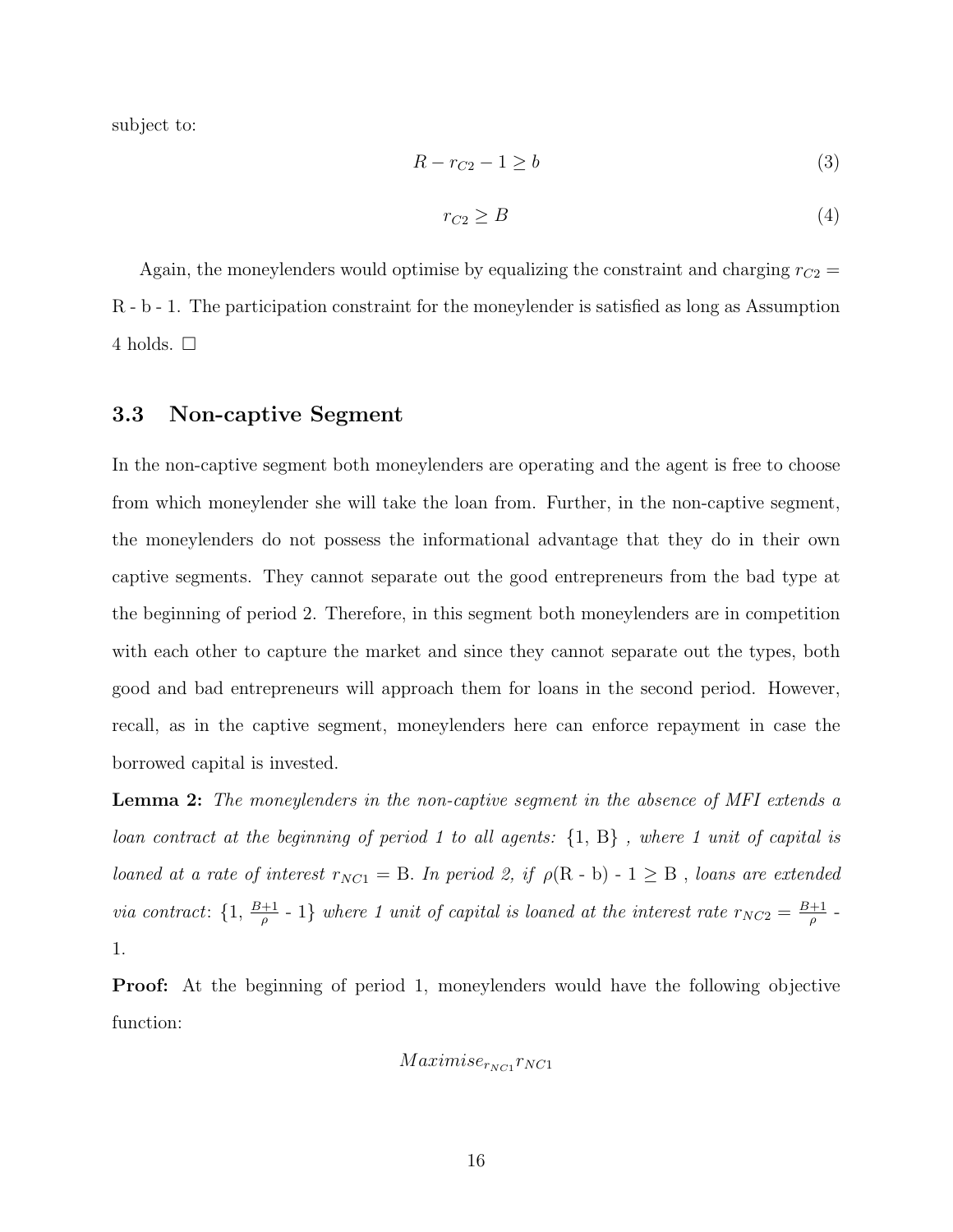subject to:

<span id="page-18-0"></span>
$$
\rho[R - r_{NC1} - 1] + (1 - \rho)[R - e - r_{NC1} - 1] \ge b \tag{5}
$$

<span id="page-18-1"></span>
$$
r_{NC1} \geq B \tag{6}
$$

Condition [\(5\)](#page-18-0) is the agent's incentive compatibility constraint (IC) and [\(6\)](#page-18-1) is the moneylenders' participation constraint (PC). Due to competition between the two moneylenders, each moneylender will be interested to undercut the rate of interest in order to attract borrowers. This process would continue till the moneylenders are operating at cost. Therefore,  $r_{NC1} = B$ . The agent's IC would be satisfied by Assumption 4.

At the beginning of period 2, the moneylenders know that both good as well as bad entrepreneurs will be seeking loans. Further, the moneylenders cannot offer a separating contract as the bad moneylenders would be willing to take up the loan at any rate of interest with the intention of diverting it to earn her private benefit. Hence, the objective function for moneylenders become:

$$
Maximise_{r_{NC2}}r_{NC2}
$$

subject to:

$$
R - r_{NC2} - 1 \ge b \tag{7}
$$

$$
\rho(r_{NC2}) - (1 - \rho) \ge B \tag{8}
$$

The IC constraint is only taken for the good entrepreneur so that she is not motivated to divert. The bad entrepreneur always diverts. Again, due to competition between the two moneylenders, each moneylender will be interested to undercut the rate of interest in order to attract borrowers. This would continue till the moneylenders are operating at cost and their participation constraints are satisfied with equality. Therefore,  $r_{NC2} = \frac{B+1}{a}$  $\frac{+1}{\rho}$  - 1. At this rate of interest, the agent's IC is satisfied if  $\rho(R - b) - 1 \geq B$ .  $\Box$ 

From the above discussion we arrive at our first proposition:

Proposition 1: In the absence of the MFI an equilibrium exists whereby, in the captive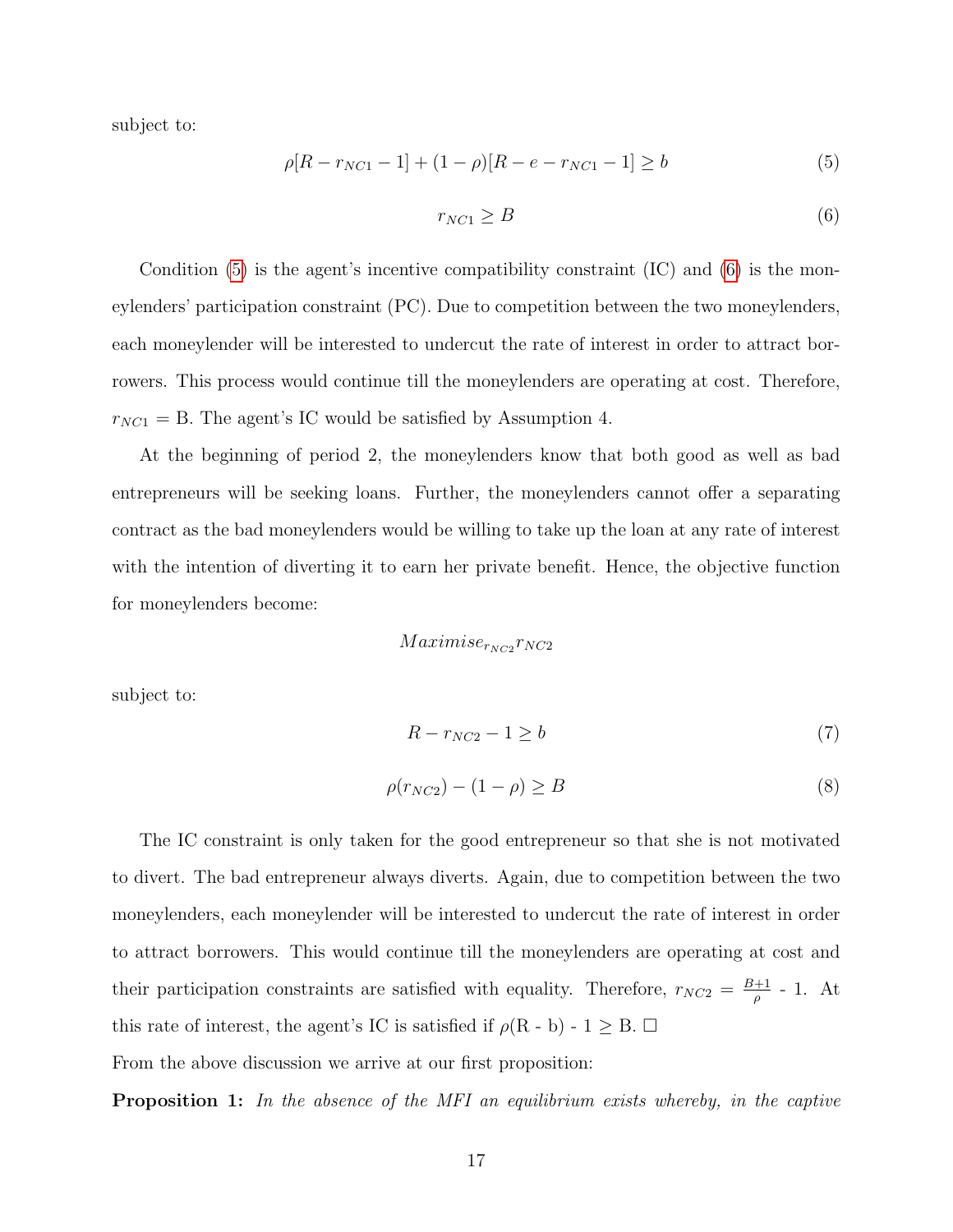segment the monopolistic moneylender will set rate of interest as  $r_{C1} = R - e(1 - \rho) - b - 1$ and  $r_{C2} = R - b - 1$  in the first and second period respectively. In the non-captive segment, the rate of interest charged by both moneylenders will be  $r_{NC1} = B$  in the first period and conditional on cost of capital being sufficiently low, i.e.,  $\rho(R - b) - 1 \geq B$ , the moneylender will operate in the second period in the non-captive segment and charge  $r_{NC2} = \frac{B+1}{a}$  $\frac{+1}{\rho}$  - 1. Based on this the payoff for the enterpreneur at the beginning of the game at  $t = 0$ , would be:

In the captive segment:  $L_{ML_C} = \delta b + \delta^2 [\rho b + (1 - \rho) u]$ 

In the non-captive segment:  $L_{MLNC} = \delta[R - 1 - B - (1 - \rho)e] + \delta^2 [\rho(R - \frac{B+1}{\rho}) + (1 - \rho)b]$ Also, payoff of the entrepreneur in the non-captive segment is greater than captive segment from the entrepreneur's IC condition in the second period in the non-captive segment and Assumption 4.

### 3.4 Comparison between rates of interest in different segments

The rate of interest charged in each of the segments in each period can be summarised in Table 2:

|         | Time Period Captive Seg- Non-captive Difference |                                      |                           |
|---------|-------------------------------------------------|--------------------------------------|---------------------------|
|         |                                                 | ment $(C)$ rate of segment $(NC)$ NC |                           |
|         | interest                                        | rate of interest                     |                           |
|         |                                                 |                                      |                           |
| $t = 1$ | $R - e(1 - \rho) - b - 1$ B                     |                                      | $R - e(1 - \rho) - b - 1$ |
|         |                                                 |                                      | -R                        |
| $t = 2$ | $R - b - 1$                                     | $\frac{B+1}{2}$ - 1                  | $R - b - \frac{B+1}{2}$   |

| Table 2: Rate of interest charged in captive vs non-captive segments |  |  |  |  |  |
|----------------------------------------------------------------------|--|--|--|--|--|
|                                                                      |  |  |  |  |  |

From Assumption 4 we know that in period 1, the rate of interest charged in the captive segment is greater than that charged in the non-captive segment. Therefore, the difference (C-NC) is positive. In period 2, we see that interest rates across both segments increases.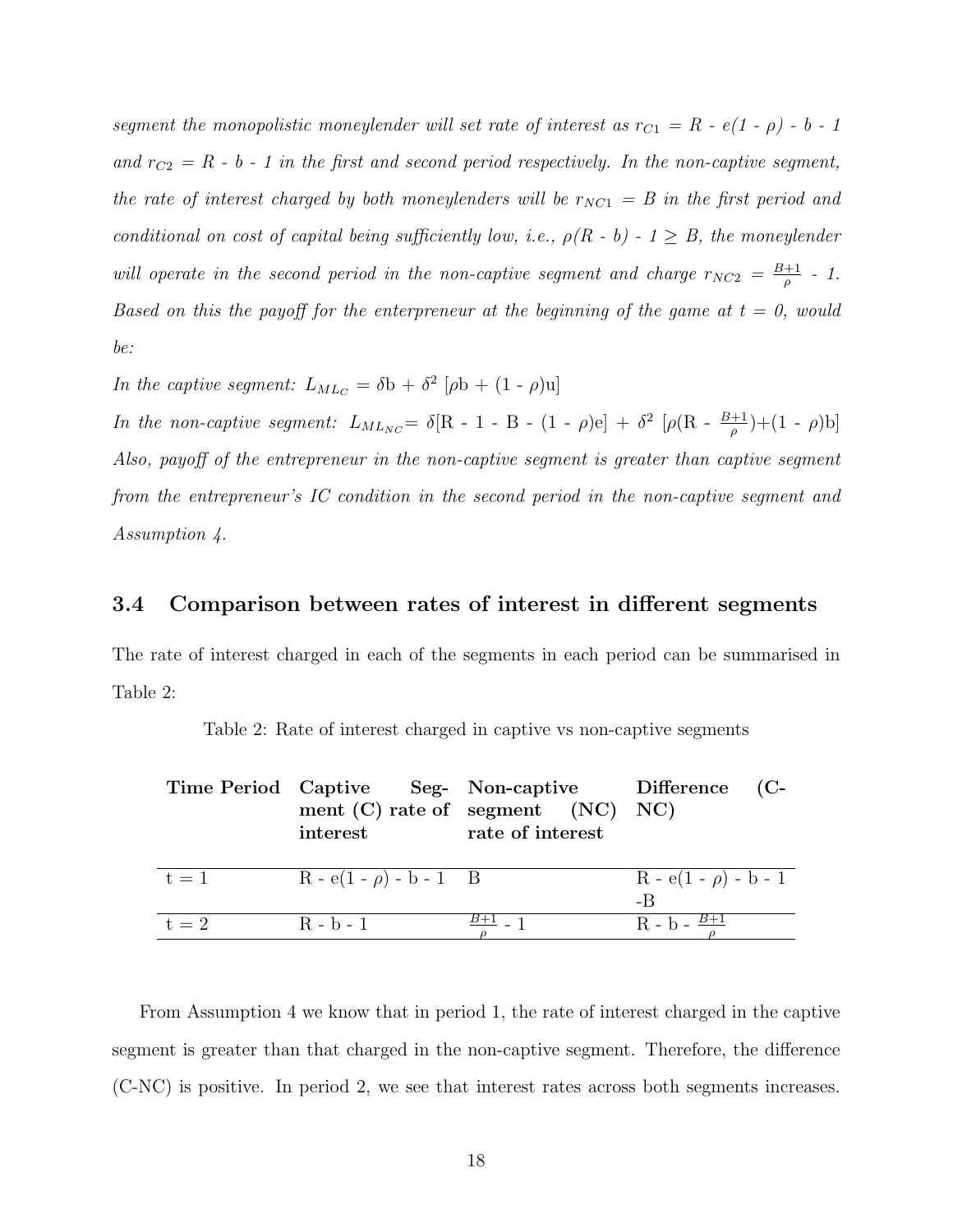In the captive segment, this is due to moneylenders only extending loans to the good entrepreneur and therefore having more surplus to extract. In the non-captive segment both moneylenders remain uninformed about the type of entrepreneur and therefore extend loans to both types. They end up charging more interest rate as they undertake a certain degree of risk by serving both good and bad entrepreneurs as compared to the case when they are informed about the type of the entrepreneur and extend loans only to good entrepreneur who will always invest. From proposition 1, we find that the moneylenders operate in the non-captive segment in the second period provided their cost of capital is sufficiently low i.e.,  $\rho(R - b) - 1 \geq B$ . This implies that the rate of interest charged in the non-captive segment is again, lower than that charged in the captive segment.

**Remark 1:** In both periods, the rate of interest charged in the captive segment is higher than that charged in the non-captive segment. This can be attributed to the monopoly power and informational advantage held by moneylenders in their own captive segments.

# 4 Only MFI operating

From only moneylenders operating we move on to the case when only microfinance institution operates in the market. The microfinance institution does not possess any informational advantage or enforcement advantage. However, it does possess a cost advantage over the moneylenders. The MFI therefore does not distinguish between captive or non-captive segments and lends to all segments at the same rate of interest.

The MFI, in order to mitigate the moral hazard problem posed in this model demands a mandatory savings amount (S) from the borrowers at the end of the first period to be held as collateral against the loan forwarded by the MFI at the beginning of the second period. The MFI in turn provides a rate of interest on this amount saved with itself. The savings in this case not only serves as a means to assuage any hidden actions such as diverting, it also serves as a means to the borrower to transfer wealth from period 1 to period 2. This is a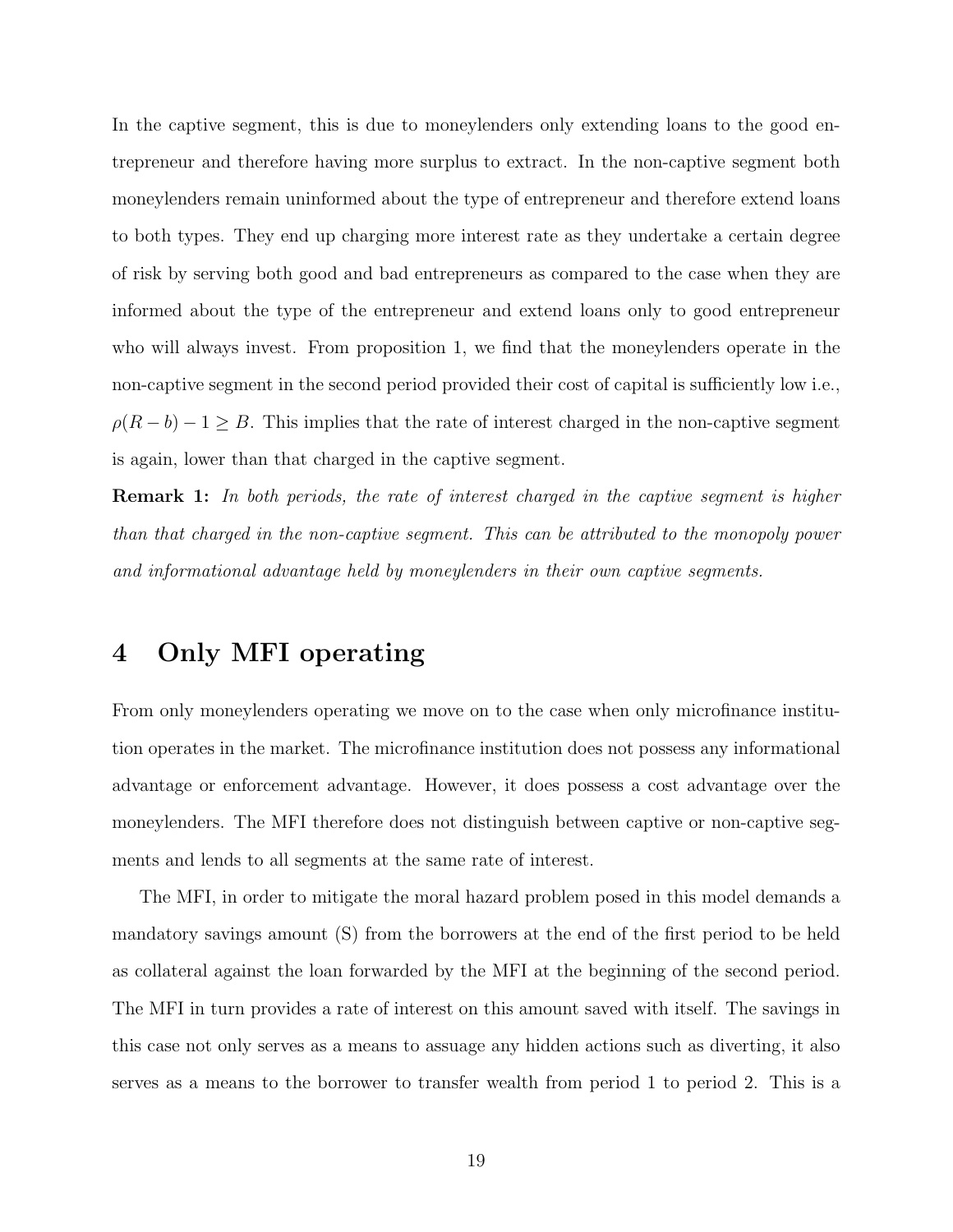crucial feature of our model that the MFI is the only channel of transferring wealth from the first to the second period. In reality, MFIs often act as a bank to deposit savings in rural economies as well as a lending institution. This increases the interactions between the MFI and borrowers, improves trust between the two entities and reduces chances of voluntary defaults. Further the saving with the MFI improves financial security and might lead to poverty reduction (Bergsma (2011) and Tavanti (2013)).

The MFI is a welfare maximiser unlike the moneylenders. Hence, it will seek to maximise the payoff of the agents while breaking even itself. Therefore, the MFI would offer a twoperiod loan contract:  $\{1, r_b, S, 1, r_s\}$  where one unit of capital loan is extended by the MFI at the beginning of the first period against a rate of interest  $r_b$ . In order to obtain the one-unit loan in the second period, all agents must save a mandatory amount S with the MFI in addition to paying back the loan and interest amount for the first period. At the end of period 2, the agent pays the loan back along with interest  $r<sub>b</sub>$  to retrieve the amount saved along with interest  $r_s$  on the saved amount.

#### 4.1 Timeline

The following are the sequence of events and outcomes for the case when only MFI is operating. We define this game as  $G^I$ :

At time period  $t=0$ ,

Stage 1: The MFI offers either a pooling or a separating two-period contract. All agents accept this contract as they are motivated to find out their own type as per Assumption 1. At time period  $t=1$ ,

Stage 2: Agents choose to invest or divert the loan funds and returns are realised based on investment having taken place. If diversion takes place, the agent gets her private benefit in period 1 and settles for her outside option in period 2. If investment is done, only agents learn their own type. MFI remains uninformed.

Stage 3: At the end of  $t=1$ , agents choose to repay or default on the loan. If there is default,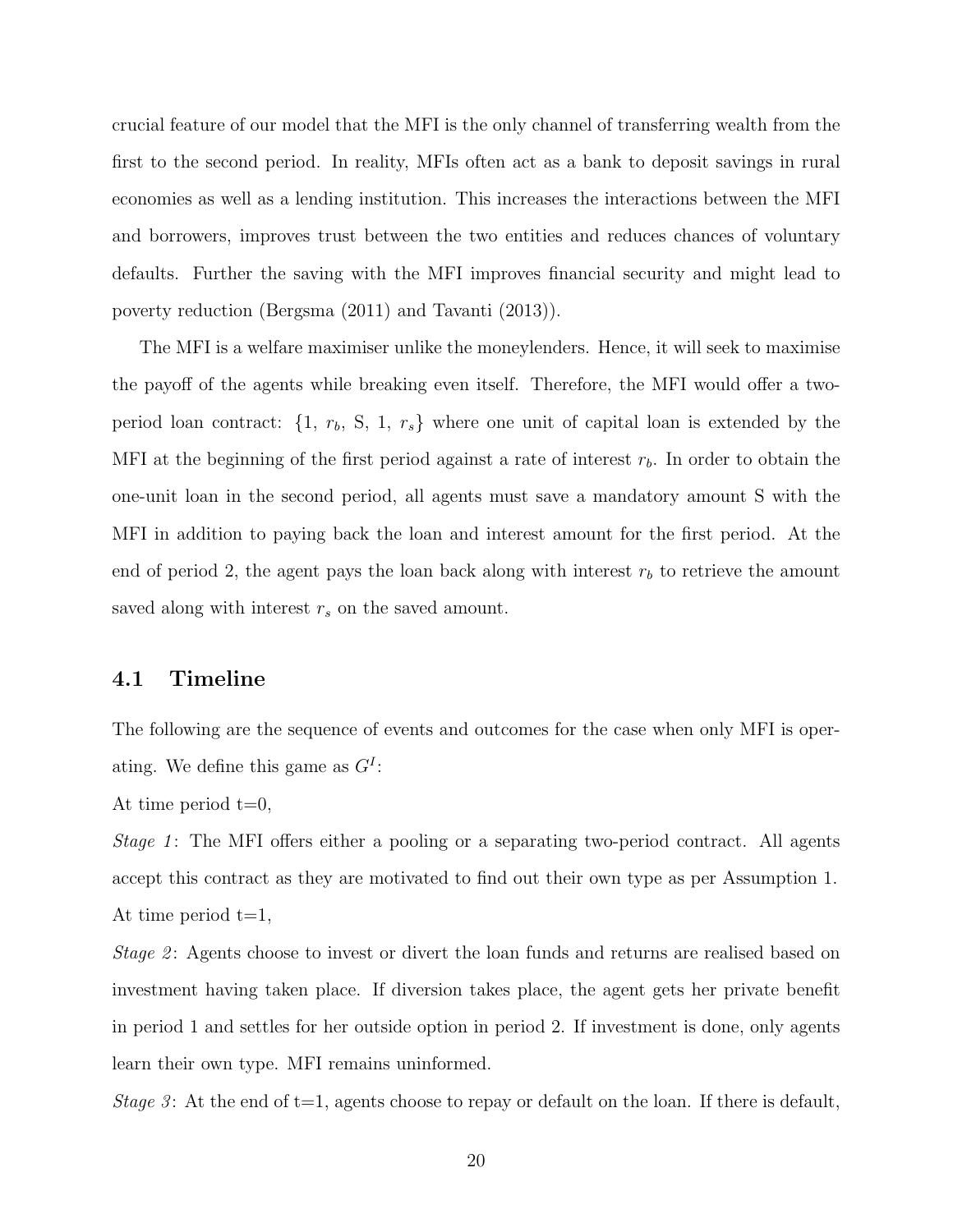then the agent is not forwarded a loan in the next period and would have to settle for her outside option in period 2. If agents choose to repay the loan and submit the mandatory savings amount with the MFI, they receive another loan in the next period.

At time period  $t=2$ ,

Stage  $4$ : In case the agent chose to repay the loan and save with the MFI at the end of period 1, she receives another loan at the beginning of the second period. A bad agent will always divert this loan and obtain her private benefit. A good agent will invest the borrowed capital in  $t=2$ .

Stage 5: At the end of period 2, if investment has taken place, agents decide whether to repay or voluntarily default on the loan. If they default, they forgo the savings amount kept with the MFI. If they choose to repay, then they received back their savings along with interest.

The stages can be represented by Figure [3.](#page-23-0)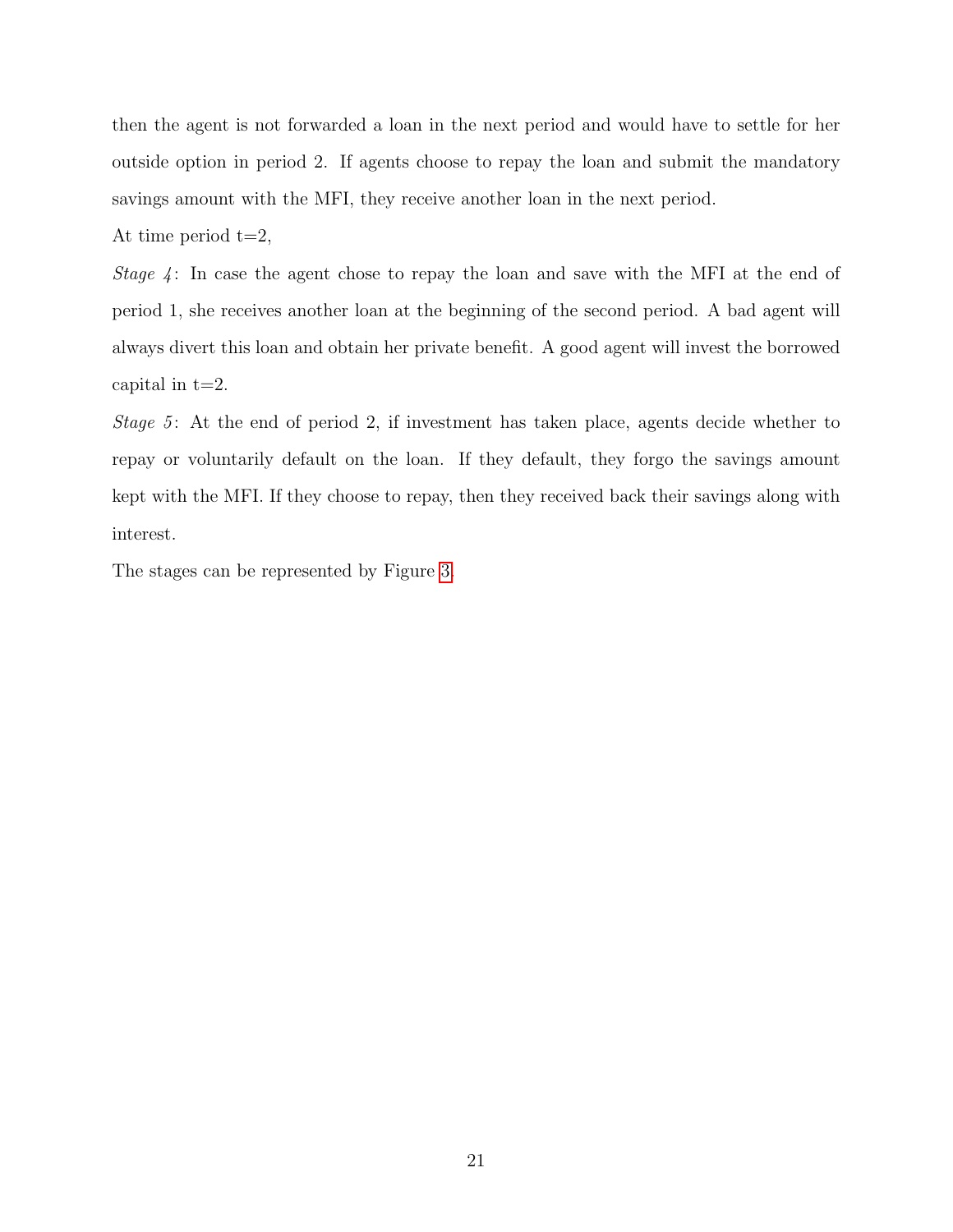<span id="page-23-0"></span>

Figure 3: Brief sketch of the game: only MFI operating  $G<sup>I</sup>$ 

**Lemma 3:** The MFI has to set  $r_b$ ,  $r_s$  and S such that it is incentive compatible for the good entrepreneur to fulfil her contract. Therefore  $r_b$ ,  $r_s$  and S should be such that, to avoid a default in the last period,  $(1 + r_s)S > 1 + r_b$  and to avoid a default at the end of period 1,  $\delta/R$  - u] +  $\delta r_s S > (1 + \delta)(1 + r_b) + (1 - \delta)S$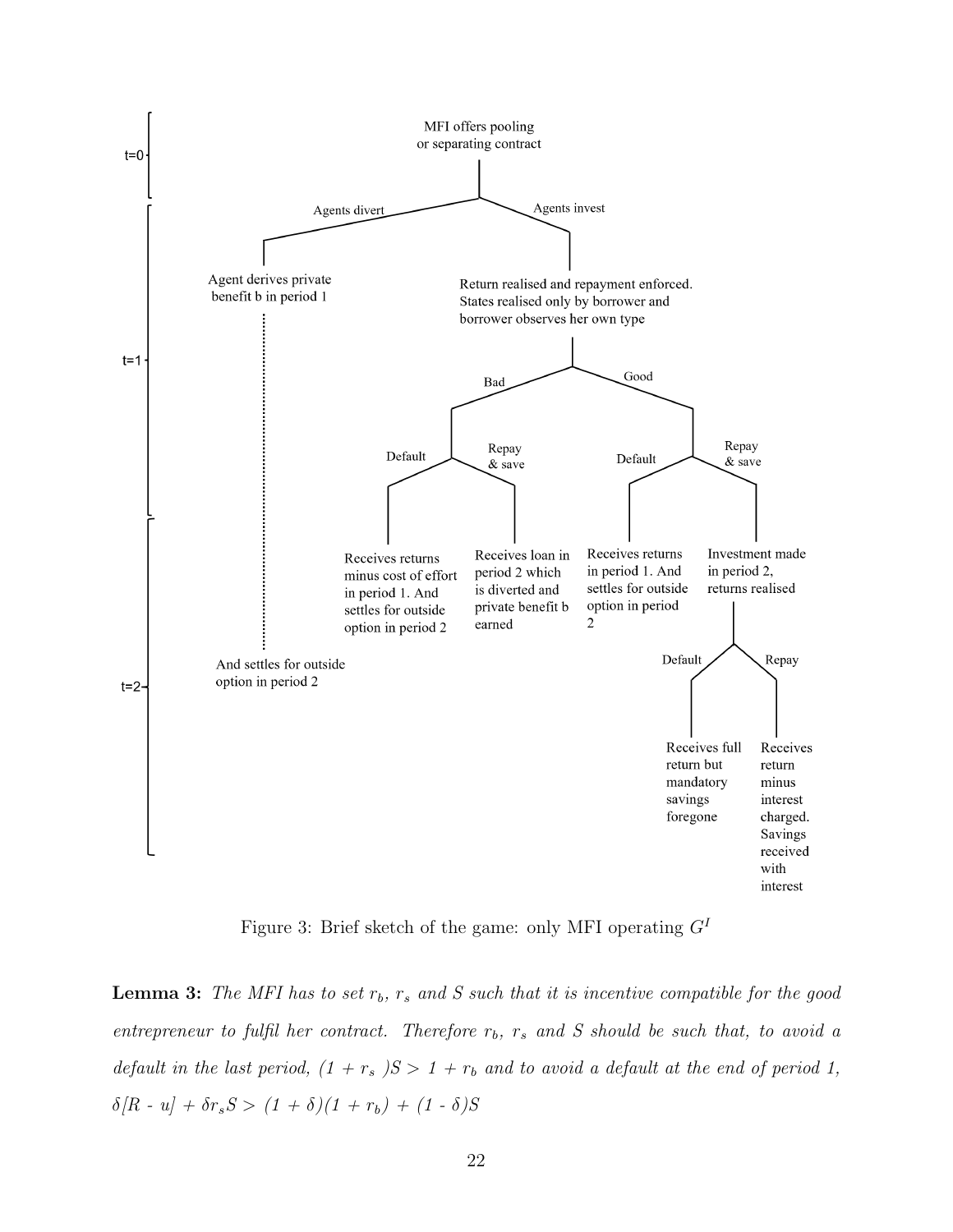Proof: Under this contract, the payoff to the good entrepreneur at the end of period 2 depends on his decision to repay or to default.

Payoff, if she repays the loan = R - 1 -  $r_b + (1 + r_s)S$ 

Payoff if she defaults  $= R$ 

To make repayment by the good borrower incentive compatible,

$$
R < R - 1 - r_b + (1 + r_s)S
$$

Or,

$$
(1+r_s)S > 1+r_b \tag{9}
$$

At the end of period 1, the good entrepreneur also needs to make a similar decision:

Payoff from defaulting  $= R + \delta u$ 

Payoff from continuing and fulfilling the contract = R - 1 -  $r_b$  - S +  $\delta$ [R - 1 -  $r_b + (1 + r_s)S$ ] Again, to make it repaying incentive compatible,

$$
R + \delta u < R - 1 - r_b - S + \delta[R - 1 - r_b + (1 + r_s)S]
$$

Or,

$$
\delta[R - u] + \delta r_s S > (1 + \delta)(1 + r_b) + (1 - \delta)S \tag{10}
$$

Similarly, the bad entrepreneur's payoff depends on whether he chooses to reveal his type or pretend to be a good E. This decision is taken at the end of  $t = 1$ .

At t = 1, payoff from revealing type = R - e +  $\delta u$ 

At t = 1, payoff from mimicking good E = R - e - 1 -  $r_b$  - S +  $\delta$ b.  $\Box$ 

In this section, we establish the incentive compatibility constraints for the good entrepreneur. These must be fulfilled by the MFI contract as the objective of the MFI is to at least cater to the capital needs of the good entrepreneurs. We also establish payoffs for the bad entrepreneur in both cases where either she reveals her type or pretends to be a good entrepreneur. This would then be the basis for formulating a pooling contract or a separating contract from the perspective of the MFI.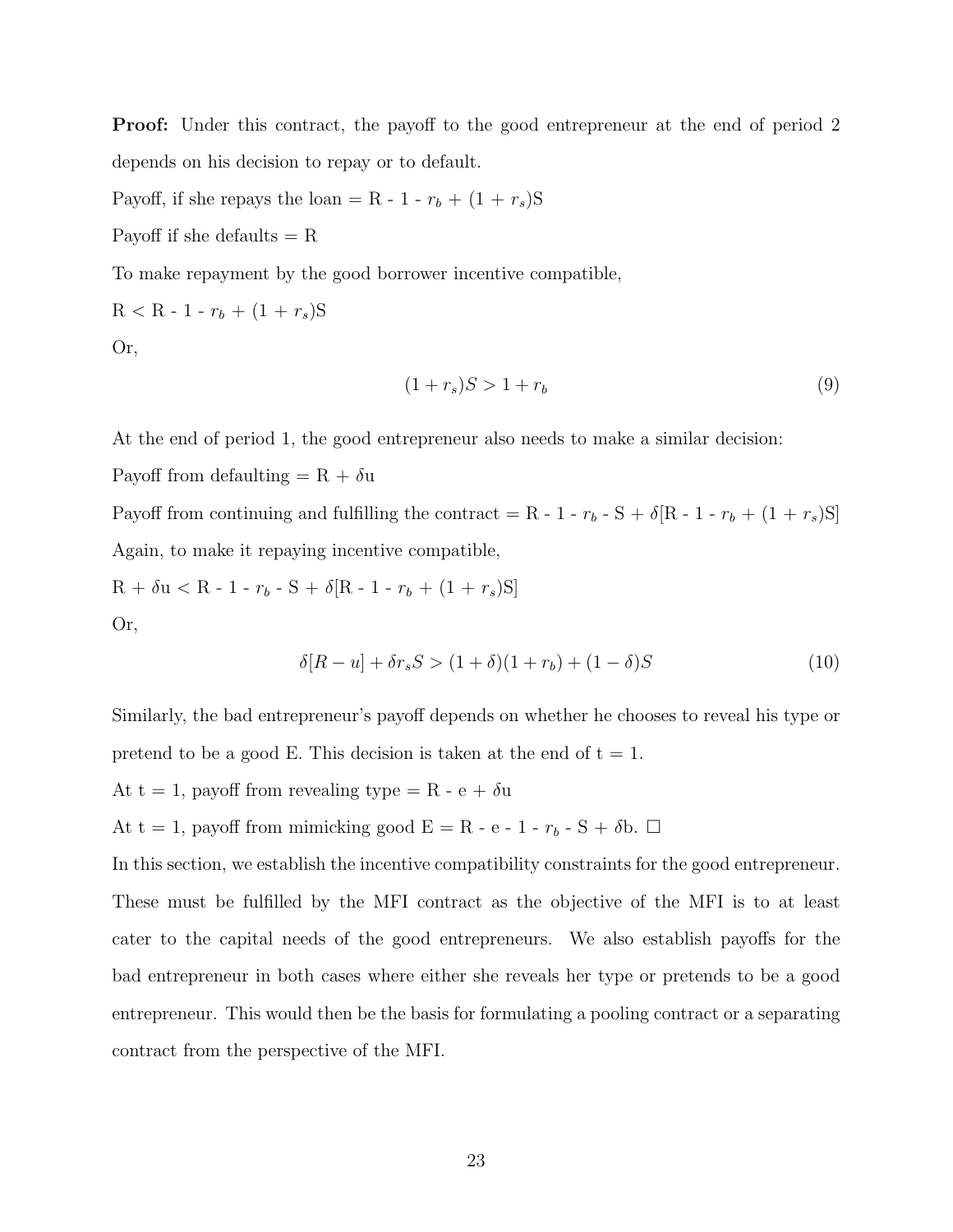#### 4.2 Pooling Equilibrium

The MFI can choose to cater to both good and bad entrepreneurs instead of separating. If the MFI chooses to induce such a pooling equilibrium, then it would set  $r_b$ ,  $r_s$  and S such that it is better for the bad type agent to not reveal its type and to induce the bad type agent to also accept the contract.

**Lemma 4:** A pooling equilibrium exists if  $R - 2 - e(1 - \rho) > 0$  and  $\delta b - \delta u > 2$ . Under such a pooling equilibrium,  $S \to 0, r_b^* = 1$  and as  $S \to 0$ , no agent will have an incentive to repay loans in the last period and would default voluntarily. Payoff for the agents at  $t = 0$  under this equilibrium is:

 $L_p = \delta[R - 2 - e(1 - \rho)] + \delta^2[\rho R + (1 - \rho)b].$ 

**Proof:** Under a pooling equilibrium the MFI sets  $r_b$ ,  $r_s$  and S such that it is better for the bad type agent to not reveal its type. Therefore,

R - e +  $\delta u$  < R - e - 1 -  $r_b$  - S +  $\delta b$ Or,

<span id="page-25-0"></span>
$$
S < \delta b - \delta u - 1 - r_b \tag{11}
$$

The objective of the MFI is to maximise the welfare of the agents while breaking even itself. Hence, it will:

$$
Maximise \delta[R - (1 + r_b) - S - e(1 - \rho)] + \delta^2[\rho(R - (1 + r_b) + (1 + r_s)S) + (1 - \rho)b] = L
$$

Subject to its break-even constraint:

$$
r_b + (1 - \rho)S + \rho r_b = (1 - \rho) + \rho r_s S \tag{12}
$$

And [\(11\)](#page-25-0)

The MFI breaks even by equating the rate of return it receives from both good and bad agents in the first period, the rate of return from only good agents in the second period and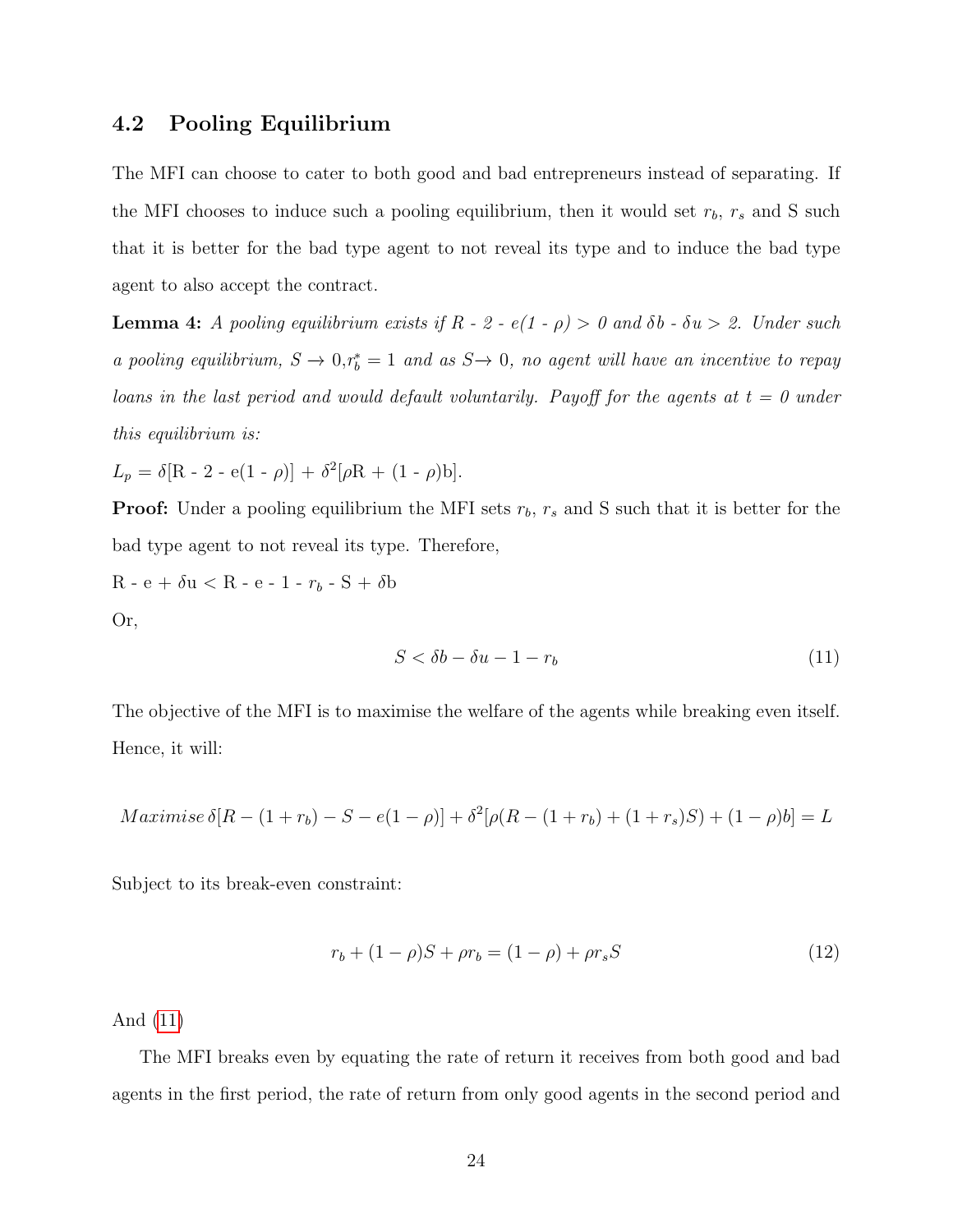the savings amount forgone by the bad agents with the value loaned to the bad agents who default in the second period and the rate of interest on the saved amount provided by the MFI to the good agents.

From the breakeven condition, we get:  $S = \frac{(1+\rho)r_b+\rho-1}{\rho r_a-1+\rho}$  $\rho r_s-1+\rho$ And S  $\geq 0$  if  $r_s \geq \frac{1-\rho}{\rho}$  $\frac{-\rho}{\rho}$  and  $r_b \geq \frac{1-\rho}{1+\rho}$  $1+\rho$ 

Plugging the value of savings from the break-even constraint into [\(11\)](#page-25-0) we get:

$$
r_s > \tfrac{(1-\rho)(\delta b - \delta u) + 2\rho r_b + 2\rho - 2}{\rho(\delta b - \delta u - 1 - r_b)}
$$

From the objective function,  $\frac{\Delta L}{\Delta r_b} < 0$  and  $\frac{\Delta L}{\Delta r_s} > 0$  as  $\delta < 1$ . Since objective function decreases in  $r_b$ , MFI would set  $r_b$  as low as possible. So,  $r_b = \frac{1-\rho}{1+\rho}$  $\frac{1-\rho}{1+\rho}$  and  $S=0$ . However, as  $S = 0$  no agent will have incentive to repay loan in period 2. From MFI's breakeven constraint,  $r_b^* = 1$  and  $S = 0$ . Therefore, at  $t = 0$ , the payoff for the agents under a pooling equilibrium is:

$$
L_p = \delta[R - 2 - e(1 - \rho)] + \delta^2[\rho R + (1 - \rho)b]
$$

According to this payoff function, the first period payoff has to be greater than zero to sustain this equilibrium. Thus, R - 2 - e(1 -  $\rho$ ) > 0. Further, to ensure [\(11\)](#page-25-0) holds,  $\delta$ b -  $\delta$ u  $> 2$ .

From Lemma 3, to ensure that the contract fulfils the good agent's incentive compatibility constraint at the end of period 1,  $\delta {\rm R}$  -  $\delta {\rm u}$   $>$  2 . This is satisfied if  $\delta {\rm b}$  -  $\delta {\rm u}$   $>$  2 holds as  ${\rm R}$ > b. The project returns must be greater than the private benefit from diverting. This is directly implied by Assumption 1.

At the end of period 2, the good agent's incentive compatibility constraint need not be satisfied as under this equilibrium, both good and bad agents will choose to default.

This implies that under a pooling equilibrium, in order to keep rate of borrowing as low as possible to benefit the agents, the MFI will charge a rate of interest in the first period equal to the loan amount in the second period. This is the only way the MFI can safeguard its risks while charging zero mandatory savings as collateral.  $\square$ 

The intuition behind this result comes from the fact that the MFI undertakes a certain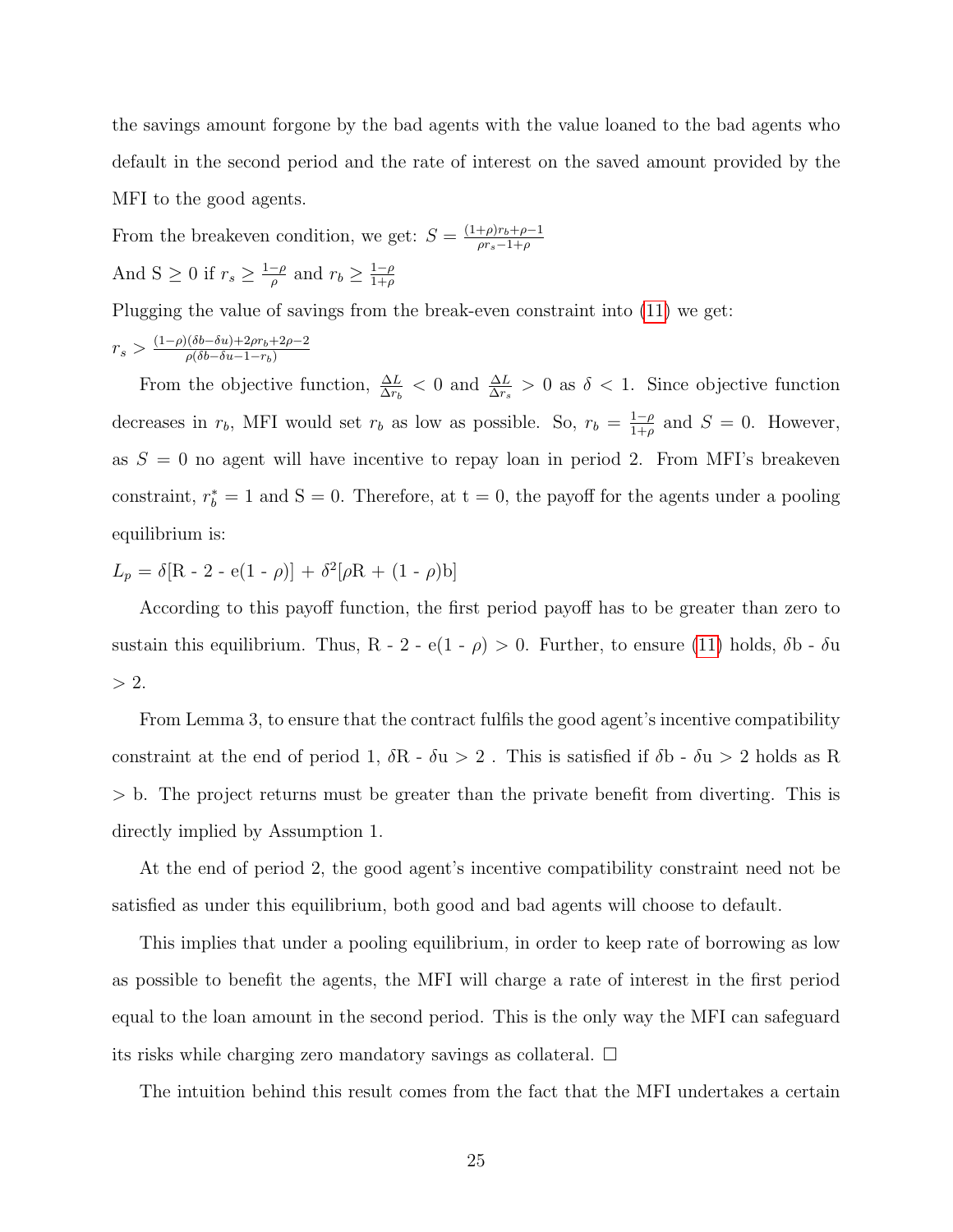degree of risk when forwarding loans to both good and bad entrepreneurs knowing full well that the bad entrepreneurs will divert the borrowed capital for private use. In order to save itself from facing defaults and running into losses, the MFI charges an interest rate in the first period that is exactly equal to the value of loan forwarded in the next period. In the absence of a savings institution, the entrepreneurs consume their earnings in each period and therefore cannot themselves fund their next period ventures. Hence, the MFI in this case essentially facilitates the transfer of wealth from one period to the next, even though saving is not mandatory by contract design.

#### 4.3 Separating Equilibrium

Under a separating equilibrium, the MFI will try to screen out the bad borrowers from the good ones at the end of period 1. This is done so that loans are extended to only good borrowers in period 2. If the MFI chooses to induce such a separating equilibrium, then it would set  $r_b$ ,  $r_s$  and S such that it is better for the bad type agent to reveal its type.

**Lemma 5:** Separating equilibrium exists if  $R > \frac{(\rho b - \rho \delta b + \rho \delta u + 1 + \rho)}{\rho}$  and  $b - u > \frac{(1+\rho)}{\rho \delta}$ . Under such an equilibrium,  $S = \frac{2\rho r_b^* + \rho - 1}{\rho r^*}$  $\frac{f_b^* + \rho - 1}{\rho r_s^*}$ , and  $r_s^* = \frac{2\rho r_b^* - 1 + \rho}{\rho (\delta b - \delta u - 1 - \delta u)}$  $\frac{2pr_b-1+\rho}{\rho(\delta b-\delta u-1-r_b^*)}$ . Thus, multiple combination of values of  $r_s$  and  $r_b$  can be set by the MFI so long as  $r_s^* = \frac{2\rho r_b^* - 1 + \rho}{\rho (\delta b - \delta u - 1 - \epsilon)}$  $\frac{2\rho r_b^* - 1 + \rho}{\rho (\delta b - \delta u - 1 - r_b^*)}$  and  $r_b^* \geq r_s^*$ . Under this equilibrium, bad agents will break the contract with the MFI at the end of period 1 by defaulting and opt for their outside option in period 2 whereas the good agents will continue and fulfil their contracts with the MFI. Payoff for the agents at  $t = 0$  under this equilibrium is:  $L_s = \delta[R - (\delta b - \delta u)] + \delta^2[R + (\delta b - \delta u) - 1 - \frac{1}{\delta}]$  $\frac{1}{\rho}$ ]

**Proof:** Under a separating equilibrium the MFI sets  $r_b$ ,  $r_s$  and S such that it is better for the bad type agent to reveal its type at the end of period 1. Therefore,

 $R - e + \delta u > R - e - 1 - r_b - S + \delta b$ 

Or,

<span id="page-27-0"></span>
$$
S \ge \delta b - \delta u - 1 - r_b \tag{13}
$$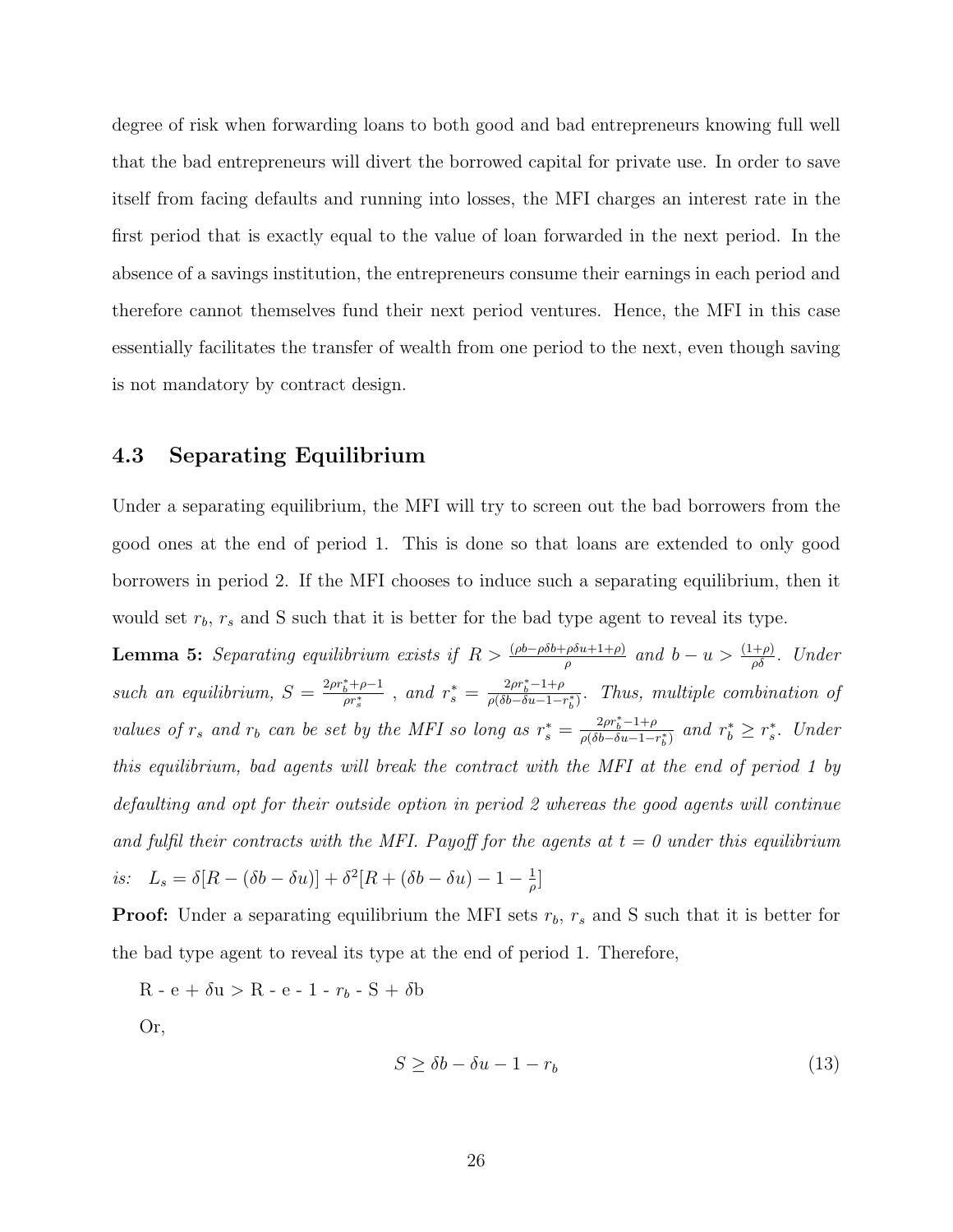Since the bad agents default on their loans at the end of first period and are not eligible for loans in the second period, the MFI's objective will be to maximise the good agent's payoff while breaking even itself. Therefore, the objective function for the MFI is to:

$$
Maximise \delta[R - (1 + r_b) - S] + \delta^2[R - (1 + r_b) + (1 + r_s)S] = L
$$

Subject to its break-even constraint:

$$
\rho r_b + \rho r_b = 1 - \rho + \rho r_s S \tag{14}
$$

And [\(13\)](#page-27-0)

The MFI breaks even by equating the rate of return it receives from good agents in both periods with the loss it makes by offering loan to the bad agents in period 1 and the rate of interest on savings it has to transfer to the good agents at the end of period 2.

From the break-even constraint we get:  $S = \frac{2\rho r_b + \rho - 1}{\alpha r}$  $\rho r_s$ And  $S \geq 0$  if  $r_b \geq \frac{1-\rho}{2\rho}$  $\frac{-\rho}{2\rho}$  for all positive values of  $r_s$ 

Plugging the value of savings from the break-even constraint into [\(13\)](#page-27-0) we get:

$$
r_s \leq \frac{2\rho r_b - 1 + \rho}{\rho(\delta b - \delta u - 1 - r_b)}
$$

From the objective function,  $\frac{\Delta L}{\Delta r_s} > 0$  and  $\frac{\Delta L}{\Delta r_b} < 0$  as  $\delta < 1$ . Since objective function increases in  $r_s$ , MFI would set  $r_s$  as high as possible. Therefore, the highest rate of savings the MFI can set is:

$$
r_s = \frac{2\rho r_b - 1 + \rho}{\rho(\delta b - \delta u - 1 - r_b)}
$$

When we insert this function of  $r_s$  into the objective function, we get:

$$
L_s = \delta[R - (\delta b - \delta u)] + \delta^2[R + (\delta b - \delta u) - 1 - \frac{1}{\rho}]
$$

Since updated objective function is a function of parameters, MFI can set multiple combinations of  $r_s$  and  $r_b$  so long as:

$$
r_s^* = \frac{2\rho r_b^* - 1 + \rho}{\rho(\delta b - \delta u - 1 - r_b^*)}
$$
 and  $r_b^* \ge r_s^*$ 

From Lemma 3, to ensure that the contract fulfils the good agent's incentive compatibility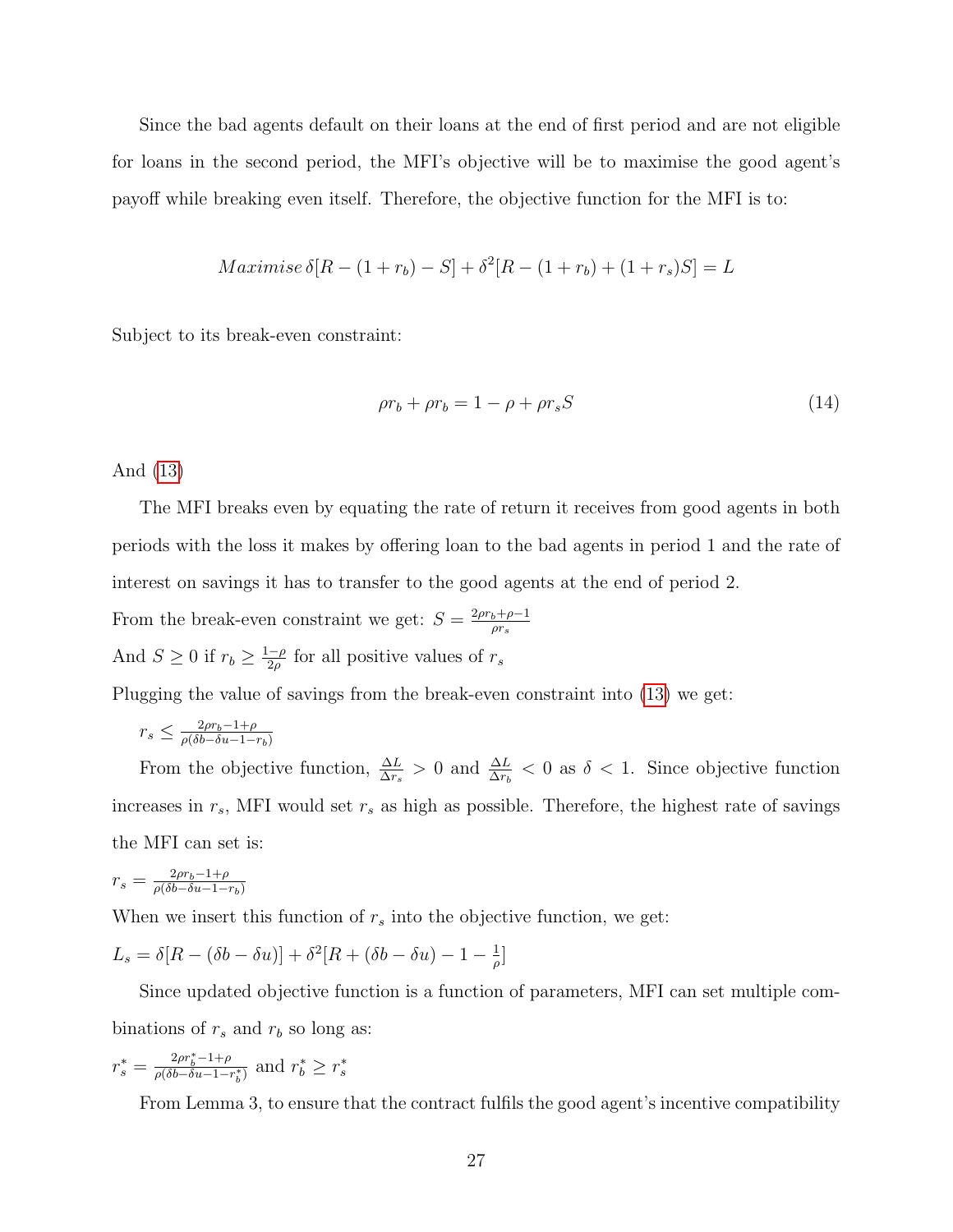constraint at the end of period 2,  $b-u > \frac{(1+\rho)}{\rho \delta}$ . To ensure that the good agent has no incentive to default at the end of period 1,  $\delta[R - u] + \delta r_s S > (1 + \delta)(1 + r_b) + (1 - \delta)S$ . Substituting the values for  $r_s^*$ ,  $r_b^*$  and S we get:

$$
R > \frac{\rho b - \rho \delta b + \rho \delta u + 1 + \rho}{\rho} \square
$$

 $This implies that the total return from the project must be sufficiently high for the good type to be arthe initial coefficient.$ 

## 4.4 Pooling vs Separating Equilibrium

Given the equilibrium values of payoff of the entrepreneur under pooling and separating equilibrium, the MFI being a welfare maximiser would have to choose which equilibrium to induce.

**Lemma 6:** The MFI would induce a separating equilibrium if the project returns are high enough, or  $R > \frac{\delta(2-\delta-\rho)b-\delta(1-\delta)u-(1-\rho)e+\frac{\delta}{\rho}+\delta-2}{\delta(1-\rho)}$  $\frac{\delta(a-b)c+\rho+c}{\delta(1-\rho)}$  otherwise, a pooling equilibrium is induced by the MFI.

**Proof:** The agent's payoff at  $t=0$  under a separating equilibrium contract must be greater than the payoff under a pooling equilibrium for the MFI to induce a separating equilibrium.

$$
L_p = \delta[R - 2 - e(1 - \rho)] + \delta^2[\rho R + (1 - \rho)b]
$$
  
\n
$$
L_s = \delta[R - (\delta b - \delta u)] + \delta^2[R + (\delta b - \delta u) - 1 - \frac{1}{\rho}]
$$
  
\n
$$
L_s > L_p \text{ if}
$$
  
\n
$$
R > \frac{\delta(2 - \delta - \rho)b - \delta(1 - \delta)u - (1 - \rho)e + \frac{\delta}{\rho} + \delta - 2}{\delta(1 - \rho)} \square
$$

In figure [4,](#page-30-0) pooling equilibrium is the welfare superior outcome under the curve BCD. In regions above BCD,  $(R = \frac{\delta(2-\delta-\rho)b-\delta(1-\delta)u-(1-\rho)e+\frac{\delta}{\rho}+\delta-2}{\delta(1-\rho)}$  $\frac{\delta(a-\mu)}{\delta(1-\rho)}$  separating is welfare superior. However, in regions below EFG  $(R = \frac{\rho b - \rho \delta b + \rho \delta u + 1 + \rho}{\rho}$  $(\rho \geq \rho)$  the incentive compatibility constraint of the good type is not satisfied in order to induce a separating equilibrium. Therefore, in the shaded region A, though a separating equilibrium is welfare superior, it cannot be induced when the MFI is acting alone as the cost of separating is too high for the good entrepreneur to bear and the MFI is forced to pool.

The discussion in this section can be effectively summarised under the following proposition: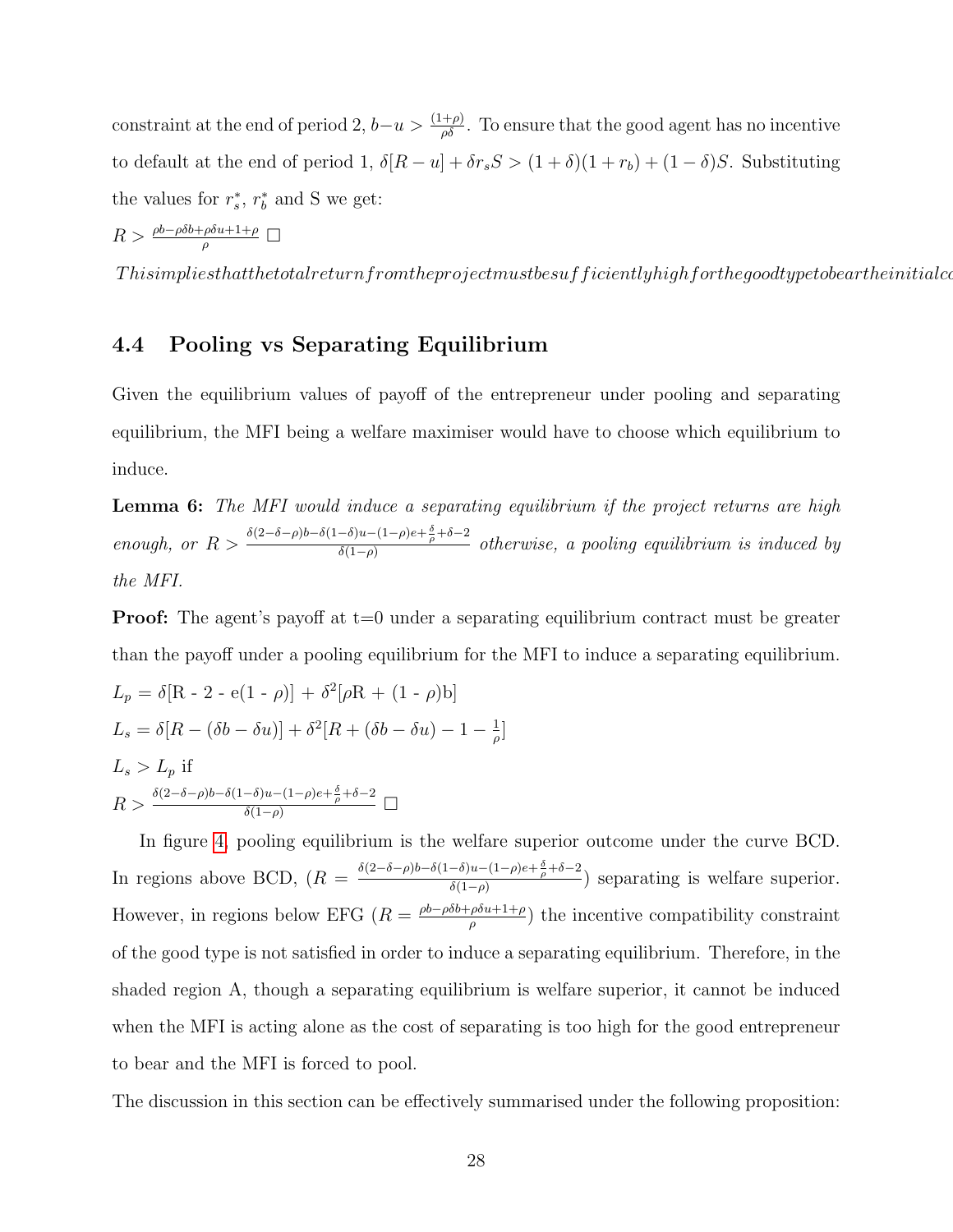<span id="page-30-0"></span>

Figure 4: Equilibrium characteristics for different values of project return (R) We have used Wolfram Mathematica to plot the diagram with the following values:  $\rho =$ 0.75,  $u = 13.2$ ,  $b = 32$  and  $e = 9$ 

**Proposition 2:** The MFI can choose between a pooling and a separating equilibrium. Under a pooling equilibrium,  $r_b^* = 1$ ,  $S^* = 0$ . In the absence of a collateral on loans provided, the MFI saves itself from incurring a loss by financing the agents in the second period through the rate of interest charged in the first period. Under this equilibrium, both agents default at the end of period 2. A pooling equilibrium exists if R - 2 - e(1 -  $\rho$ ) > 0 and  $\delta$ b -  $\delta u$  > 2. Alternatively, there are multiple separating equilibria where multiple combinations of values of  $r_s$  and  $r_b$  can be set by the MFI so long as  $r_s^* = \frac{2\rho r_b^* - 1 + \rho}{\rho (\delta b - \delta u - 1 - \delta u)}$  $\frac{2\rho r_b^z - 1 + \rho}{\rho(\delta b - \delta u - 1 - r_b^*)}$  and  $r_b^* \geq r_s^*$ . Under such an equilibrium the bad agents are incentivised to default on their loans at the end of the first period and loans are only provided to good agents in the second period. Again, such an equilibrium exists if  $R > \frac{(\rho b - \rho \delta b + \rho \delta u + 1 + \rho)}{\rho}$  and  $b - u > \frac{(1 + \rho)}{\rho \delta}$ .

Furthermore, the MFI chooses to induce a separating equilibrium if the project value is high enough, i.e.,

 $R > \frac{\delta(2-\delta-\rho)b-\delta(1-\delta)u-(1-\rho)e+\frac{\delta}{\rho}+\delta-2}{\delta(1-\rho)}$  $\delta(1-\rho)$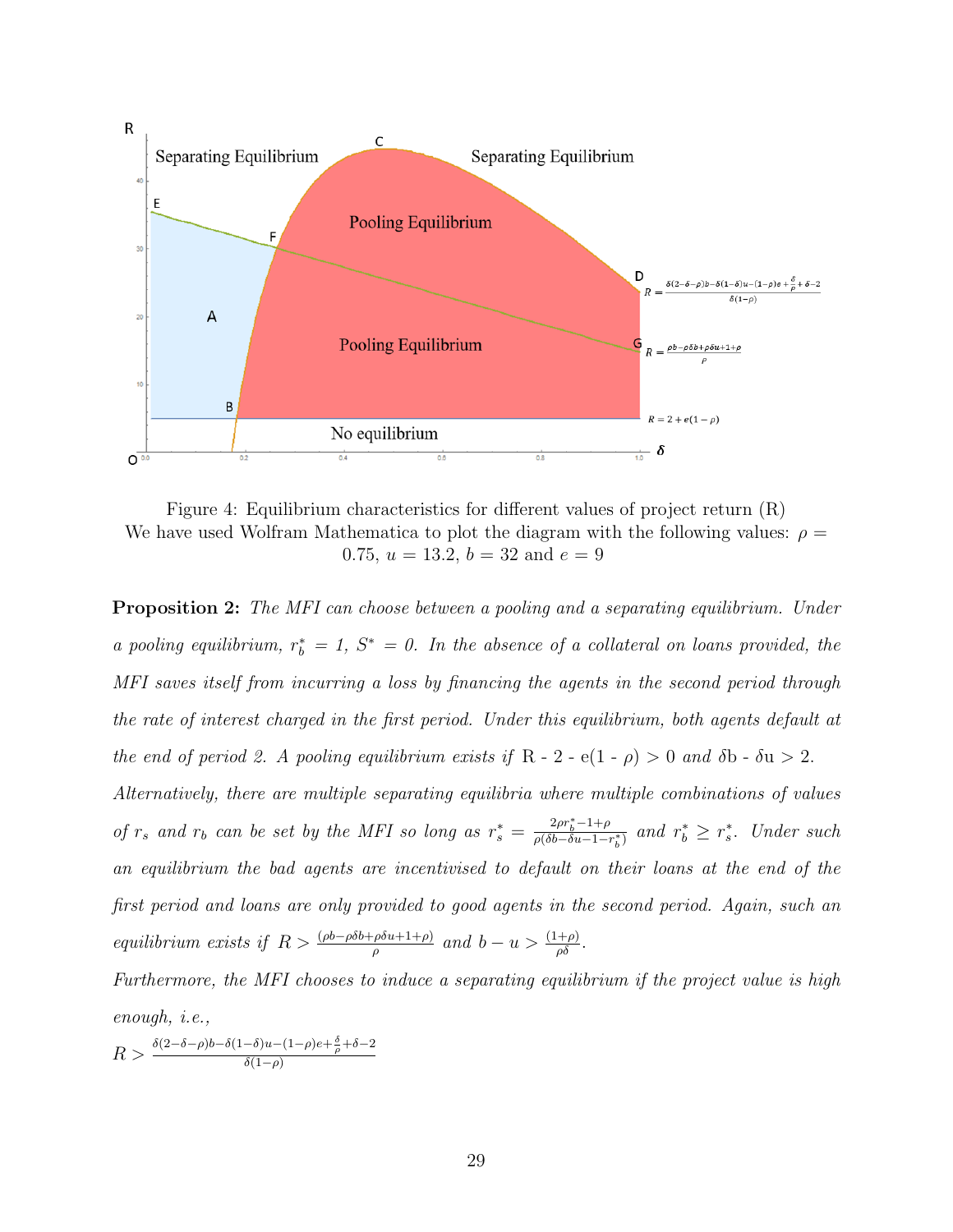# 5 MFI and moneylenders co-exist

Finally, we arrive at the case where MFI and moneylenders co-exit and there is competition between the two in the captive and the non-captive segments. From the outset, we know that without the MFI, moneylenders in their captive segment will exert their monopoly power and extract all surplus from the agents. So, the entry of MFI into the market should definitely improve the payoff of the agents in the captive segment. In the non-captive segment, the moneylenders are already in competition with each other to capture the market before the MFI arrives. Thus, they are operating at cost. Upon the arrival of the MFI, the agents are at least as better off with its presence than they were before. Payoffs for agents are also dependant on whether the MFI induces a pooling or a separating equilibrium.

The MFI offers a two-period contract. By this virtue itself, the agent cannot approach the MFI for a loan at the beginning of period 2 if she had not taken a loan from the MFI in the first period.

In the captive segment, the moneylenders learn the type of the agent at the end of period 1 and only extend loans to the good entrepreneur in period 2. Thus, in the captive segment at the beginning of the game the agent can either approach the moneylender or the MFI for a loan. If she chooses the moneylender, then she cannot approach the MFI in the second period for a loan. If she chooses the MFI at the beginning of the first period then she has no incentive to switch to the moneylender in the second period as the moneylender would charge a high rate of interest that would extract all her surplus. Therefore, agents do not switch between lenders between the two periods.

In the non-captive segment, the agent, at the start of the game can choose between the two moneylenders or the MFI to approach for a loan. If she chooses either of the moneylenders for the first period loan, then she cannot switch over to the MFI for the second period. She also cannot switch over to the other moneylender as that would send a signal that the agent is a defaulter and the other moneylender would refuse to serve the agent. Similarly, if she chooses the MFI in the first period, she cannot approach either of the moneylenders for the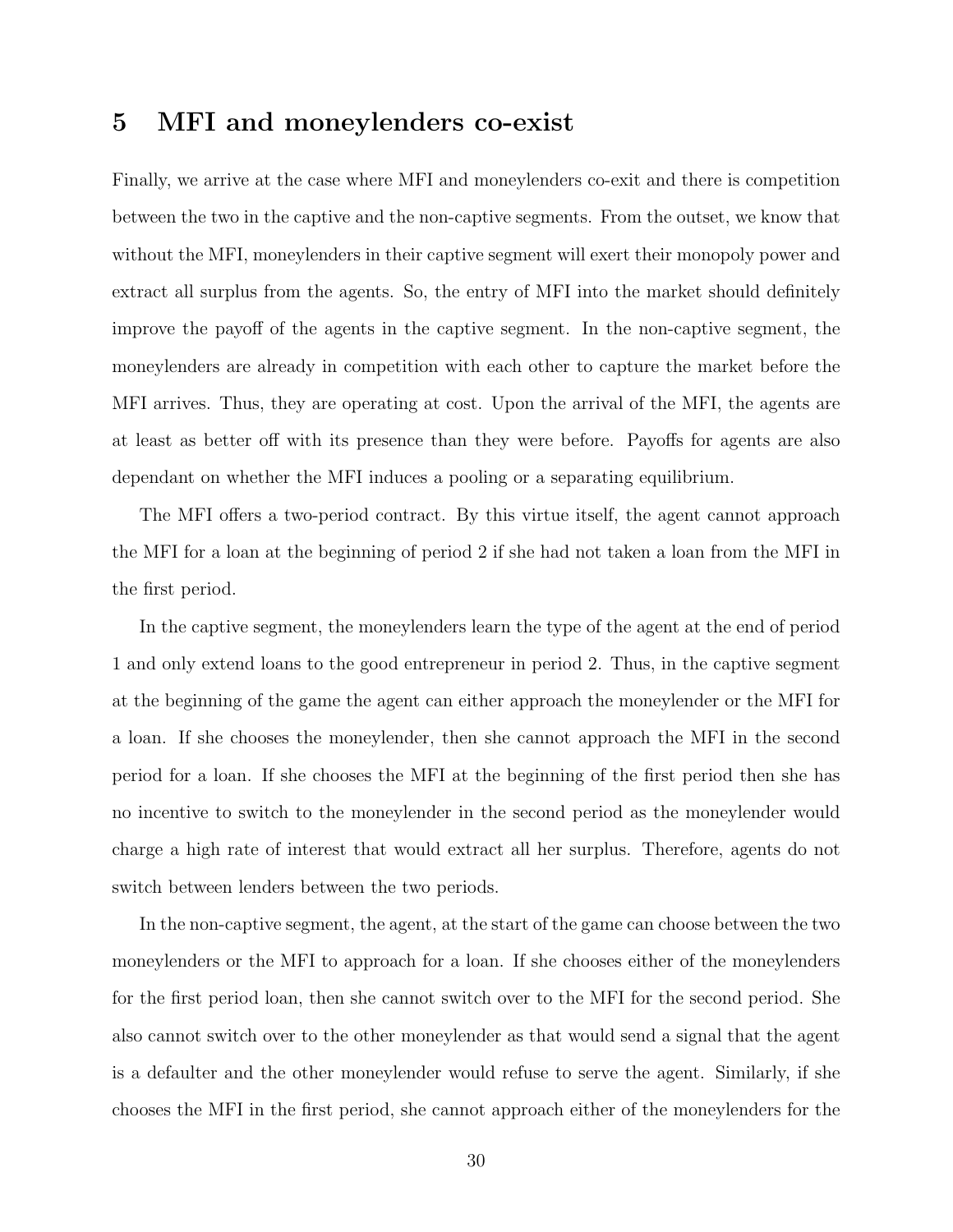second period loan. They would be certain that the agent is of bad type and not extend the loan.

Therefore, in both captive and non-captive segments, agents cannot switch between lenders from the first period to the second period. The above discussion can be summarised in the following remark:

Remark 2: Agents cannot switch from one lender to another in between the two periods. More precisely, if the agent takes a loan from the moneylender in the first period, she will have to take a loan from the same moneylender in the second period if she chooses to apply for a loan. Similarly, if an agent engages with the MFI for the first period loan, then the second period loan must be from the MFI, if she chooses to apply for it.

#### 5.1 Timeline

When both MFI and moneylenders co-exist, we can look at the sequence of events by combining the above two cases, i.e., when only moneylenders exist and when only MFI exists. There is only one additional stage at time period  $t=0$ ; the MFI first offers either a pooling or a separating two-period contract based on lemma 6 and in the next stage the moneylenders observe the MFI rates, compete and offers single period loan contracts in the captive as well as the non-captive segments. From the point that the agent makes a choice between the MFI and moneylender contract, the game branches out in either of the scenarios explained in sections 1 and 2 and hence proceeds as  $G^I$  and  $G^M_C$  or  $G^M_{NC}$ . The entire game can be represented by Figure [5](#page-33-0) for the captive segment and Figure [6](#page-33-1) for the non-captive segment.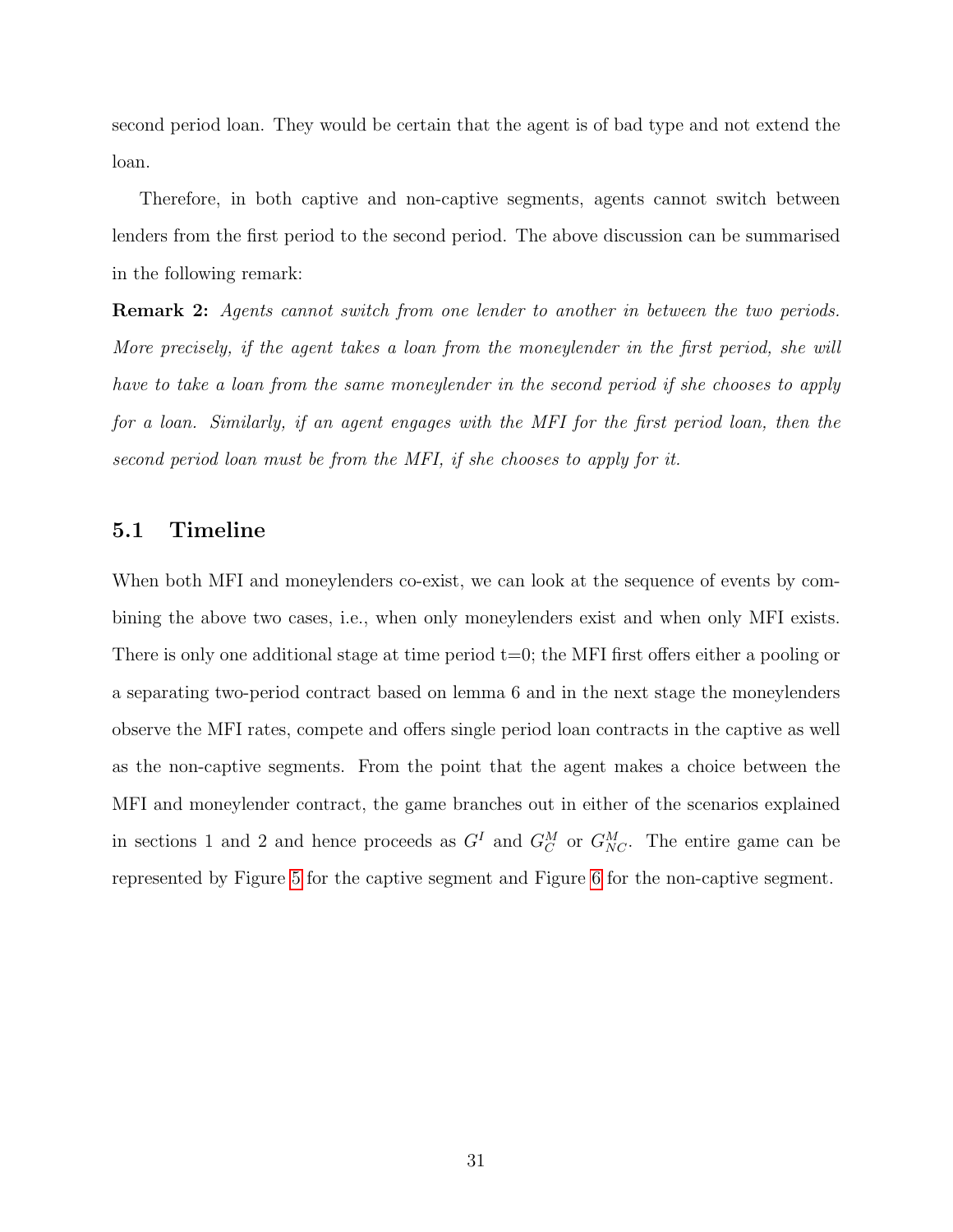<span id="page-33-0"></span>

<span id="page-33-1"></span>Figure 6: Brief sketch of the game: non-captive segment

Let us define the following terms for the pooling equilibrium analysis:

Definition 1:  $X_p = \frac{1-\delta}{1+\delta}$  $\frac{1-\delta}{1+\delta}$ ,  $Y_p = 1 - \delta[\rho(R-b)+(1-\rho)(b-u)]$  and  $R_p = \frac{2+(1+\delta)(1-\rho)u-(1+\delta)(1-2\rho)b}{\rho(1+\delta)}$  $\rho(1+\delta)$ Now, equilibrium conditions under a pooling equilibrium in the presence of moneylenders can be stated under the following lemma:

**Lemma 7:** When MFI sets a pooling equilibrium contract, if  $R < R_p$ , there can be 3 scenarios: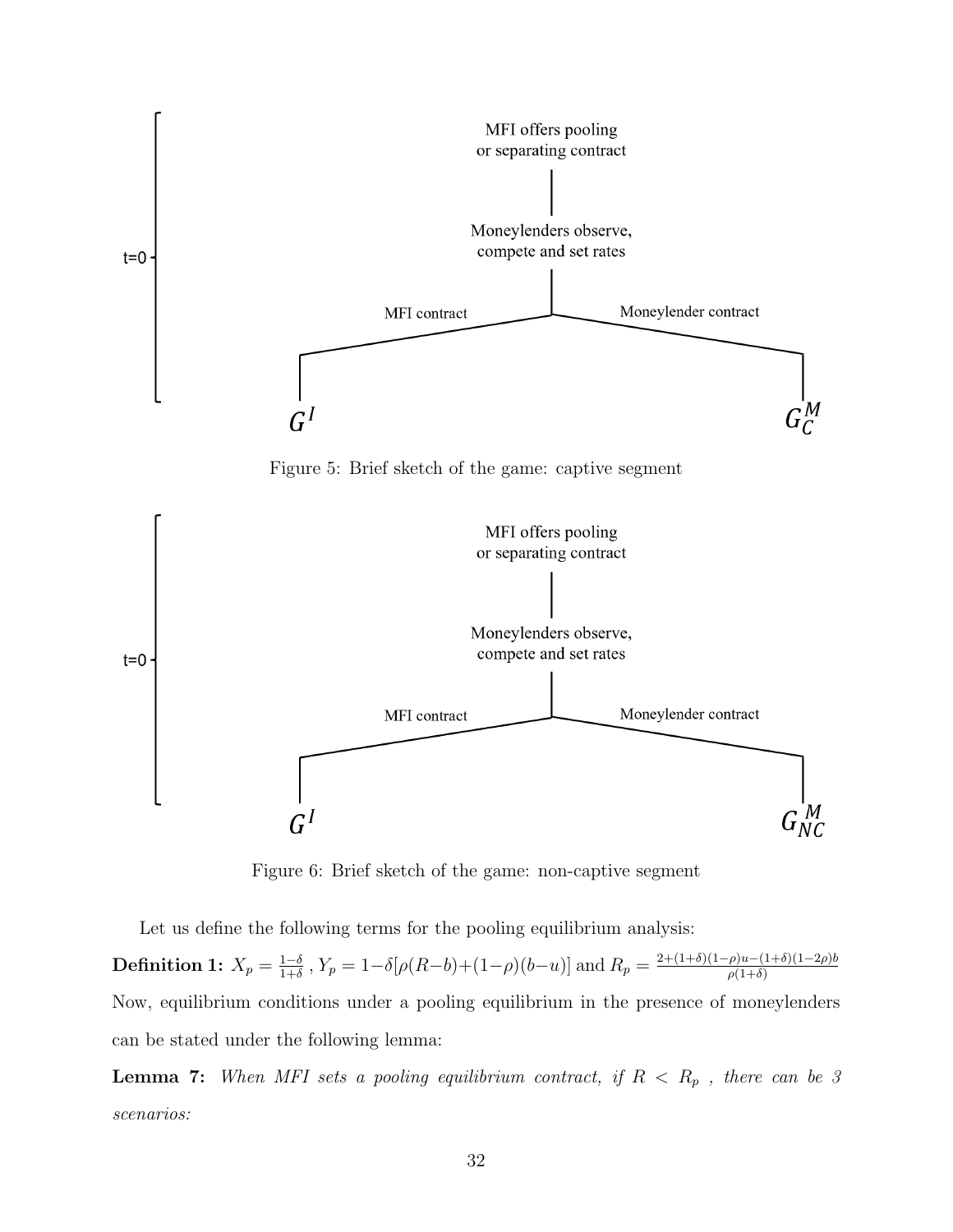- $B \ge Y_p \ge X_p$  : Moneylenders operate in neither captive nor non-captive segments
- $Y_p \geq B \geq X_p$  : Moneylenders operate only in the captive segment and not the noncaptive segment
- $Y_p \geq X_p \geq B$  : Moneylenders operate in both captive and non-captive segment

Alternatively, if  $R > R_p$ , there can be 3 scenarios:

- $B \geq X_p \geq Y_p$  : Moneylenders operate in neither captive nor non-captive segments
- $X_p \geq B \geq Y_p$  : Moneylenders operate only in the non-captive segment not the captive segments
- $X_p \geq Y_p \geq B$  : Moneylenders operate in both captive and non-captive segment

**Proof:** The agent's payoff at  $t = 0$  from the MFI contract under pooling equilibrium:  $L_p = \delta[R - 2 - e(1 - \rho)] + \delta^2[\rho R + (1 - \rho)b]$ 

That from the contract offered by the moneylenders in the non-captive segment is:

 $L_{ML_{NC}} = \delta[R - 1 - B - (1 - \rho)e] + \delta^2 [\rho(R - \frac{B+1}{\rho}) + (1 - \rho)b]$ 

Now, both these contracts are provided when MFI and moneylenders are operating at cost. Therefore, they cannot make a better offer to counter each other. Whether or not the presence of the MFI pushes the moneylenders out of the non-captive segment depends on if  $L_p > L_{ML_{NC}}$ . δ[R - 2 - e(1 - ρ)] + δ<sup>2</sup>[ρR + (1 - ρ)b] > δ[R - 1 - B - (1 - ρ)e] + δ<sup>2</sup> [ρ(R -  $\frac{B+1}{\rho}$ )+(1 - ρ)b] Or,  $B > \frac{1-\delta}{1+\delta}$  $1+\delta$ 

The RHS has been defined by  $X_p$ .

Now, in the captive segment, the moneylender is initially extracting all surplus through the rate he charges. When the MFI enters, the moneylender has capacity to reduce the rate he charges in order to compete with the MFI. Moneylender would compete with MFI with the rate of interest offered in the first period. In the second period moneylender will offer a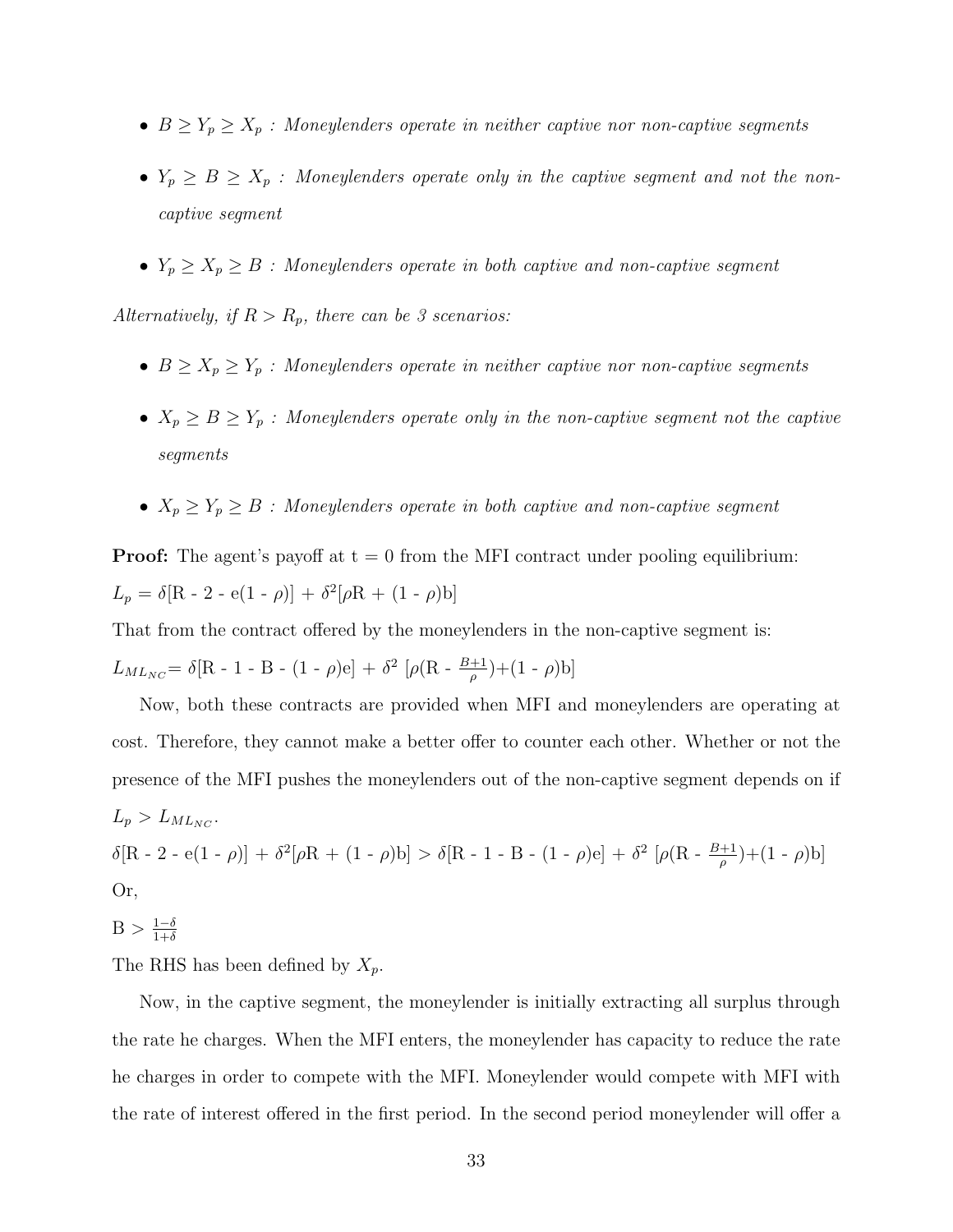rate that would extract all surplus as the entrepreneur cannot switch to the MFI. Thus, the entrepreneur will charge a rate that equalizes the agent's payoff with that he receives from the MFI contract.

Therefore, moneylender will set  $r_{C_1}$  such that

$$
\delta r_{C1} = \delta - \delta^2 [\rho (R - b) + (1 - \rho)(b - u)]
$$
  
Or,  $r_{C1} = 1 - \delta [\rho (R - b) + (1 - \rho)(b - u)]$ 

The RHS has been defined by  $Y_p$ .

Now,  $r_{C1} \geq B$  is the participation constraint for the moneylender. Therefore,  $Y_p > B$  for the moneylender to operate in this market.

Comparing 
$$
Y_p
$$
 and  $X_p$ :  $Y_p > X_p$  if  
\n
$$
1 - \delta[\rho(R - b) + (1 - \rho)(b - u)] > \frac{1 - \delta}{1 + \delta}
$$

Or, 
$$
R < \frac{2+(1+\delta)(1-\rho)u - (1+\delta)(1-2\rho)b}{\rho(1+\delta)}
$$

Therefore, we have  $Y_p > X_p$  if  $R < \frac{2+(1+\delta)(1-\rho)u-(1+\delta)(1-2\rho)b}{\rho(1+\delta)}$  and  $Y_p < X_p$  if  $R >$  $2+(1+\delta)(1-\rho)u-(1+\delta)(1-2\rho)b$  $\frac{\rho u - (1+\delta)(1-2\rho)\theta}{\rho(1+\delta)}$ . Furthermore, if  $B > X_p$ , the moneylenders cannot compete with the MFI contract in the non-captive market as their cost of capital B would be too high. Similarly, the moneylenders cannot compete with the MFI in the captive segment if  $B > Y_p$ . From this we can derive the scenarios as stated in lemma.  $\Box$ 

The following figure provides a visual representation of the regions of operation of the moneylenders and the MFI when the MFI offers a pooling equilibrium contract.[9](#page-35-0) In figure [7,](#page-36-0) in regions left of the vertical line,  $Y_p > X_p$  and to the right,  $Y_p < X_p$ . Whether moneylenders operate in the captive or non-captive segments depends on the value of B.

Let us define the following terms for the separating equilibrium analysis:

**Definition 2:** 
$$
X_s = \frac{1}{1+\delta} [\delta b - \delta u - 1 - e(1-\rho)] - \frac{\delta}{1+\delta} [(1-\rho)R + b(\rho + \delta - 1) - \delta u -
$$
  
\n $\frac{1}{\rho}]$ ,  $Y_s = [\delta b - \delta u - 1 - e(1-\rho)] - \delta[R + (\delta - \rho)b - (1+\delta - \rho)u - 1 - \frac{1}{\rho}]$  and  $R_s =$   
\n $\frac{(\delta + 2\rho + \delta \rho - 1 - \delta^2)b + (1+\delta^2 - \rho - \delta \rho)u - (1-\rho)e + \frac{\delta}{\rho} + \delta}{\delta + \rho}$ 

<span id="page-35-0"></span>Equilibrium conditions under a separating equilibrium in the presence of moneylenders

<sup>9</sup>Dotted line B represents a symbolic value of cost of capital B. Corresponding to that all scenarios explained above can be mapped across this line.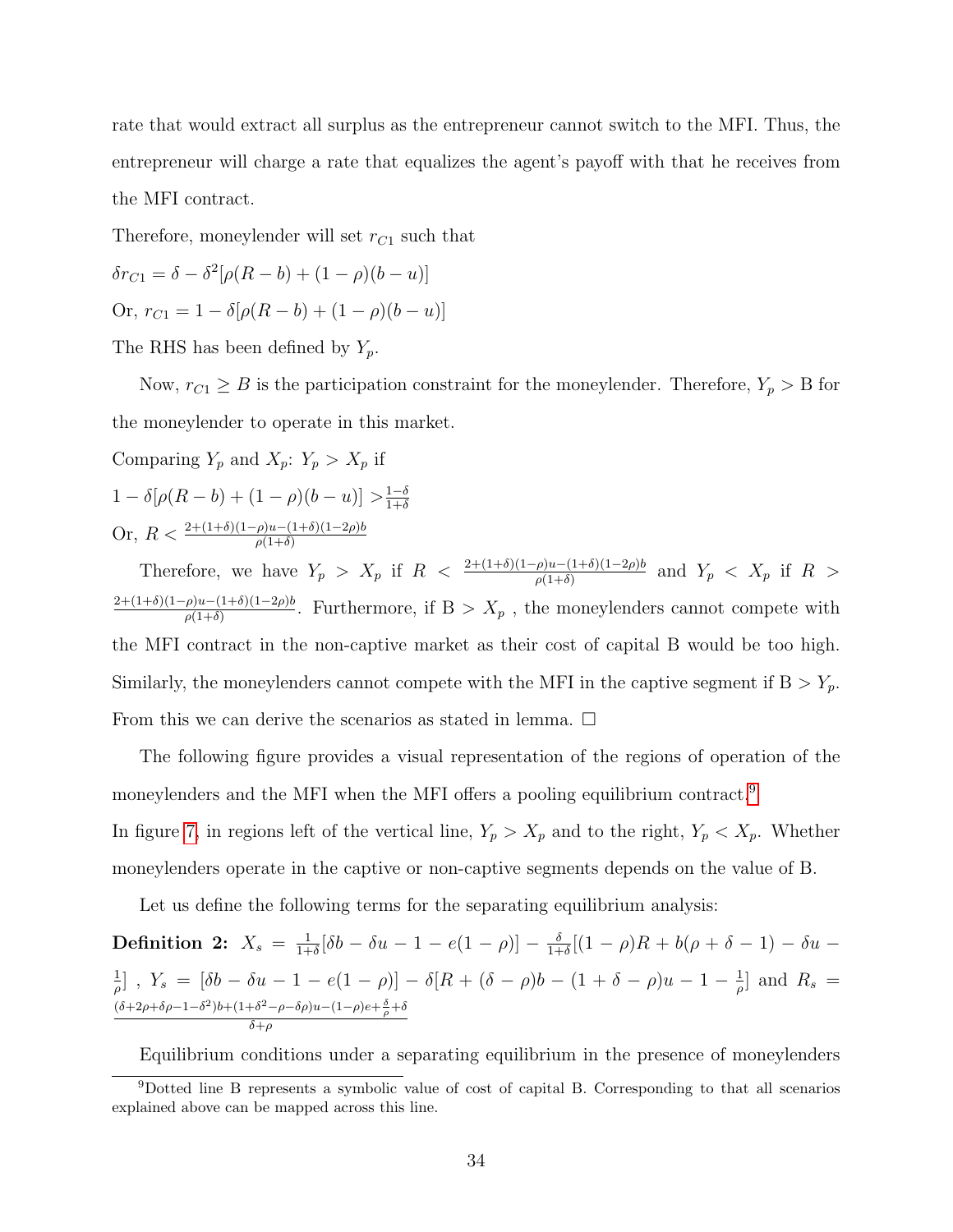<span id="page-36-0"></span>

Figure 7: Moneylenders' regions of operation based on their cost of capital (B) under a pooling equilibrium

We have used Wolfram Mathematica to plot the diagram with the following values:  $\rho =$ 0.09,  $u = 16.4$ ,  $b = 17.4$  and  $R = 22.2$ 

are stated under the following lemma:

**Lemma 8:** When MFI sets a separating equilibrium contract, if  $R < R_s$ , there can be 3 scenarios:

- $B \geq Y_s \geq X_s$  : Moneylenders operate in neither captive nor non-captive segments
- $Y_s \geq B \geq X_s$  : Moneylenders operate only in the captive segment and not the noncaptive segment
- $Y_s \geq X_s \geq B$  : Moneylenders operate in both captive and non-captive segment

Alternatively, if  $R > R_s$ , there can be 3 scenarios:

•  $B \geq X_s \geq Y_s$  : Moneylenders operate in neither captive nor non-captive segments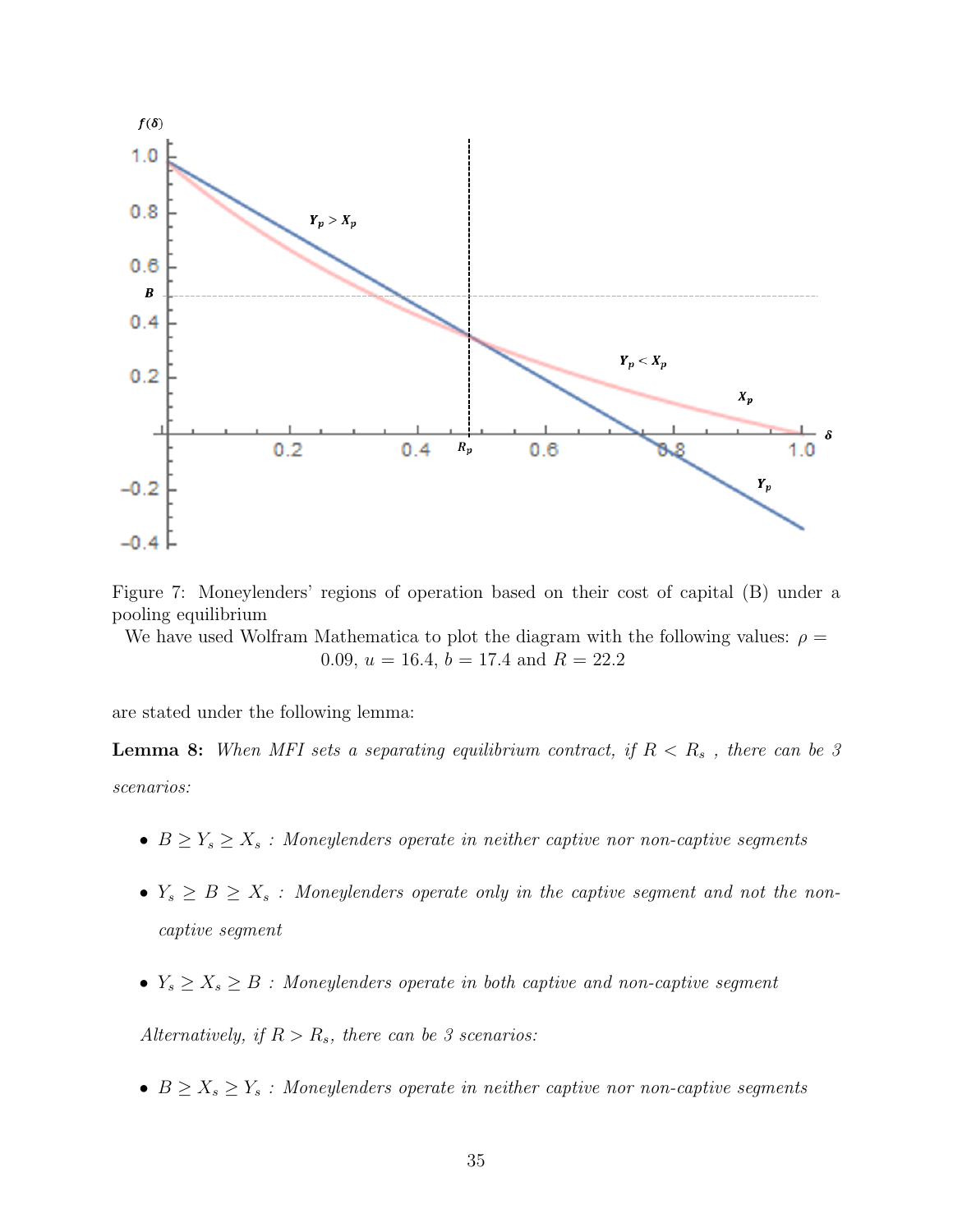- $X_s \geq B \geq Y_s$  : Moneylenders operate only in the non-captive segment not the captive segments
- $X_s \geq Y_s \geq B$  : Moneylenders operate in both captive and non-captive segment

**Proof:** The proof is similar to that under the pooling equilibrium.

The agent's payoff at  $t = 0$  from the MFI contract under separating equilibrium:

$$
L_s = \delta[R - (\delta b - \delta u)] + \delta^2[R + (\delta b - \delta u) - 1 - \frac{1}{\rho}]
$$

That from the contract offered by the moneylenders in the non-captive segment is:

$$
L_{ML_{NC}} = \delta[\mathrm{R}\text{ - }1\text{ - }\mathrm{B}\text{ - }(1\text{ - }\rho)\mathrm{e}] \, + \, \delta^2\,\left[\rho(\mathrm{R}\text{ - }\frac{B+1}{\rho})\!+\!(1\text{ - }\rho)\mathrm{b}\right]
$$

Again, both these contracts are provided when MFI and moneylenders are operating at cost. Therefore, they cannot make a better offer to undercut each other. Whether or not the presence of the MFI pushes the moneylenders out of the non-captive segment depends on if  $L_p > L_{ML_{NC}}$ . 2 1 2

$$
\delta[R - (\delta b - \delta u)] + \delta^2[R + (\delta b - \delta u) - 1 - \frac{1}{\rho}] > \delta[R - 1 - B - (1 - \rho)e] + \delta^2[\rho(R - \frac{B+1}{\rho}) + (1 - \rho)b]
$$

Or, 
$$
B > \frac{1}{1+\delta} [\delta b - \delta u - 1 - e(1-\rho)] - \frac{\delta}{1+\delta} [(1-\rho)R + b(\rho + \delta - 1) - \delta u - \frac{1}{\rho}]
$$

The RHS has been defined by  $X_s$ . Hence,  $B > X_s$ 

Like before, in the captive segment, the moneylender is initially extracting all surplus through the rate he charges. When the MFI enters, the moneylender has capacity to reduce the rate he charges in order to compete with the MFI. Moneylender would compete with MFI with the rate of interest offered in the first period. In the second period moneylender will offer a rate that would extract all surplus as the entrepreneur cannot switch to the MFI. Thus, the moneylender will charge a rate that equalizes the entrepreneur's payoff with that she receives from the MFI contract.

Therefore, moneylender will set  $r_{C1}$  such that

$$
\delta r_{C1} = \delta[\delta b - \delta u - 1 - e(1 - \rho)] - \delta^2 [R + (\delta - \rho)b - (1 + \delta - \rho)u - 1 - \frac{1}{\rho}]
$$
  
Or,  $r_{C1} = [\delta b - \delta u - 1 - e(1 - \rho)] - \delta[R + (\delta - \rho)b - (1 + \delta - \rho)u - 1 - \frac{1}{\rho}]$   
The RHS has been defined by  $Y_s$ .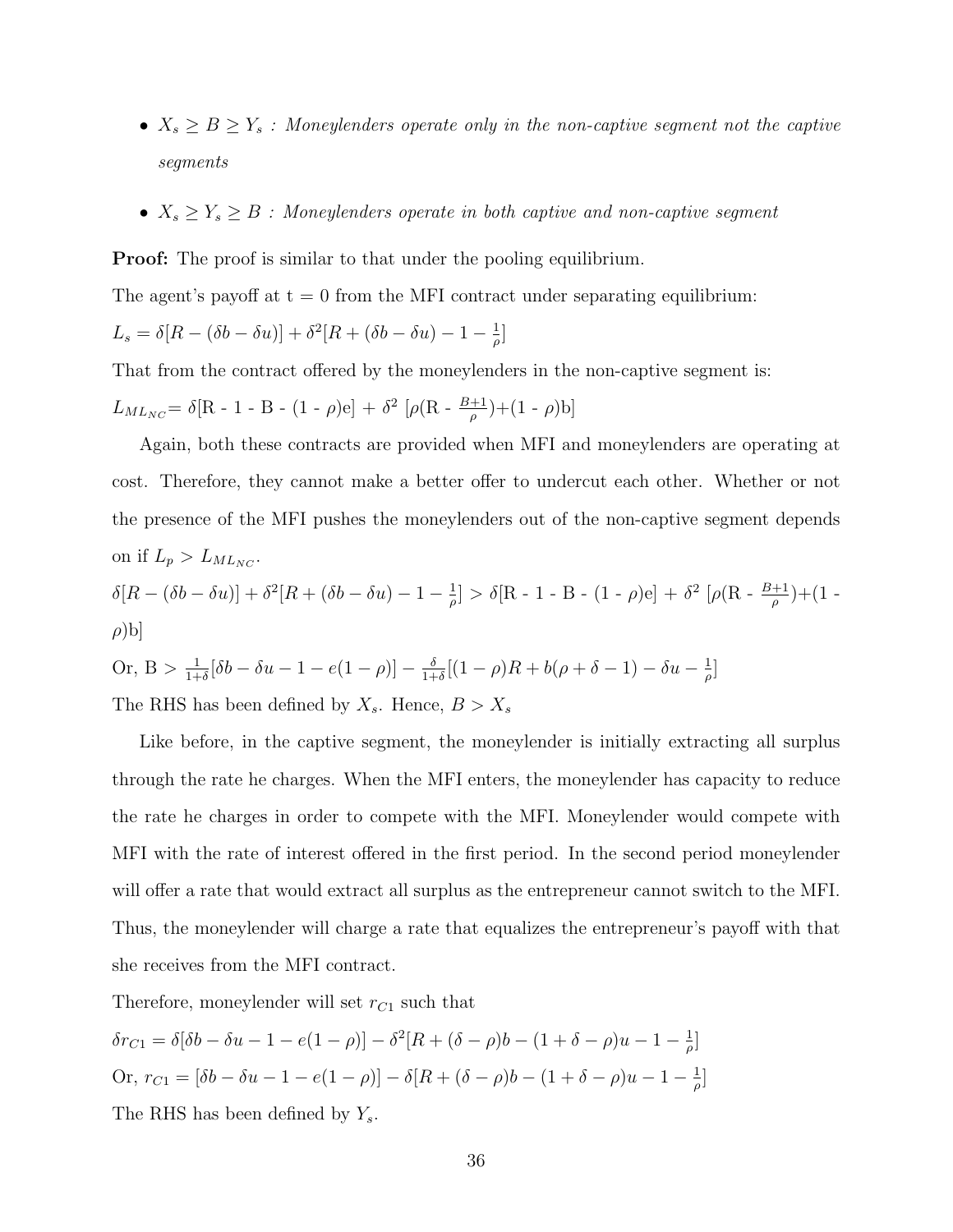Now,  $r_{C1} \geq B$  is the participation constraint for the moneylender. Therefore,  $Y_s > B$  for the moneylender to operate in this market.

Comparing 
$$
Y_s
$$
 and  $X_s$ :  $Y_s > X_s$  if  
\n
$$
[\delta b - \delta u - 1 - e(1 - \rho)] - \delta[R + (\delta - \rho)b - (1 + \delta - \rho)u - 1 - \frac{1}{\rho}] > \frac{1}{1+\delta}[\delta b - \delta u - 1 - e(1 - \rho)] - \frac{\delta}{1+\delta}[(1 - \rho)R + b(\rho + \delta - 1) - \delta u - \frac{1}{\rho}]
$$
\nOr,  $R < \frac{(\delta + 2\rho + \delta\rho - 1 - \delta^2)b + (1 + \delta^2 - \rho - \delta\rho)u - (1 - \rho)e + \frac{\delta}{\rho} + \delta}{\delta + \rho}$   
\nTherefore, we have  $Y_s > X_s$  if  $R < \frac{(\delta + 2\rho + \delta\rho - 1 - \delta^2)b + (1 + \delta^2 - \rho - \delta\rho)u - (1 - \rho)e + \frac{\delta}{\rho} + \delta}{\delta + \rho}$  and  $Y_s < X_s$  if  $R > \frac{(\delta + 2\rho + \delta\rho - 1 - \delta^2)b + (1 + \delta^2 - \rho - \delta\rho)u - (1 - \rho)e + \frac{\delta}{\rho} + \delta}{\delta + \rho}$ . Furthermore, if  $B > X_s$ , the moneylenders cannot compete with the MFI contract in the non-captive market as their cost of capital B would be too high. Similarly, the moneylenders cannot compete with the MFI in the capture segment if  $B > Y_s$ . From this we can derive the scenarios as stated in lemma.  $\Box$ 

The following figure provides a visual representation of the regions of operation of the moneylenders and the MFI when the MFI offers a separating equilibrium contract.<sup>[10](#page-38-0)</sup>

In figure [8,](#page-39-0) in regions left of the vertical line,  $Y_s > X_s$  and to the right,  $Y_s < X_s$ . Whether moneylenders operate in the captive or non-captive segments depends on the value of B. The above discussion along with lemmas 7 and 8 help us to state our results of this section: Proposition 3: Agents cannot switch from one lender to another in between the two periods. Further, regions of operation vis- $\dot{a}$ -vis captive and non-captive segments for the moneylenders and the MFI depends on (i) whether the MFI offers a pooling or a separating contract and (ii) the return from investment R in comparison to  $R_p$  ( $R_s$ ) depending on whether a pooling (separating) contract is offered by the MFI and (iii) the cost of capital B for the moneylenders.

#### 5.2 Policy instruments

Next, we focus on the policy instruments available that can be useful in screening of borrowers and inducing a welfare optimizing equilibrium. Policies that aim to penalise borrowers for

<span id="page-38-0"></span><sup>10</sup>Dotted line B represents a symbolic value of cost of capital B. Corresponding to that all scenarios explained above can be mapped across this line.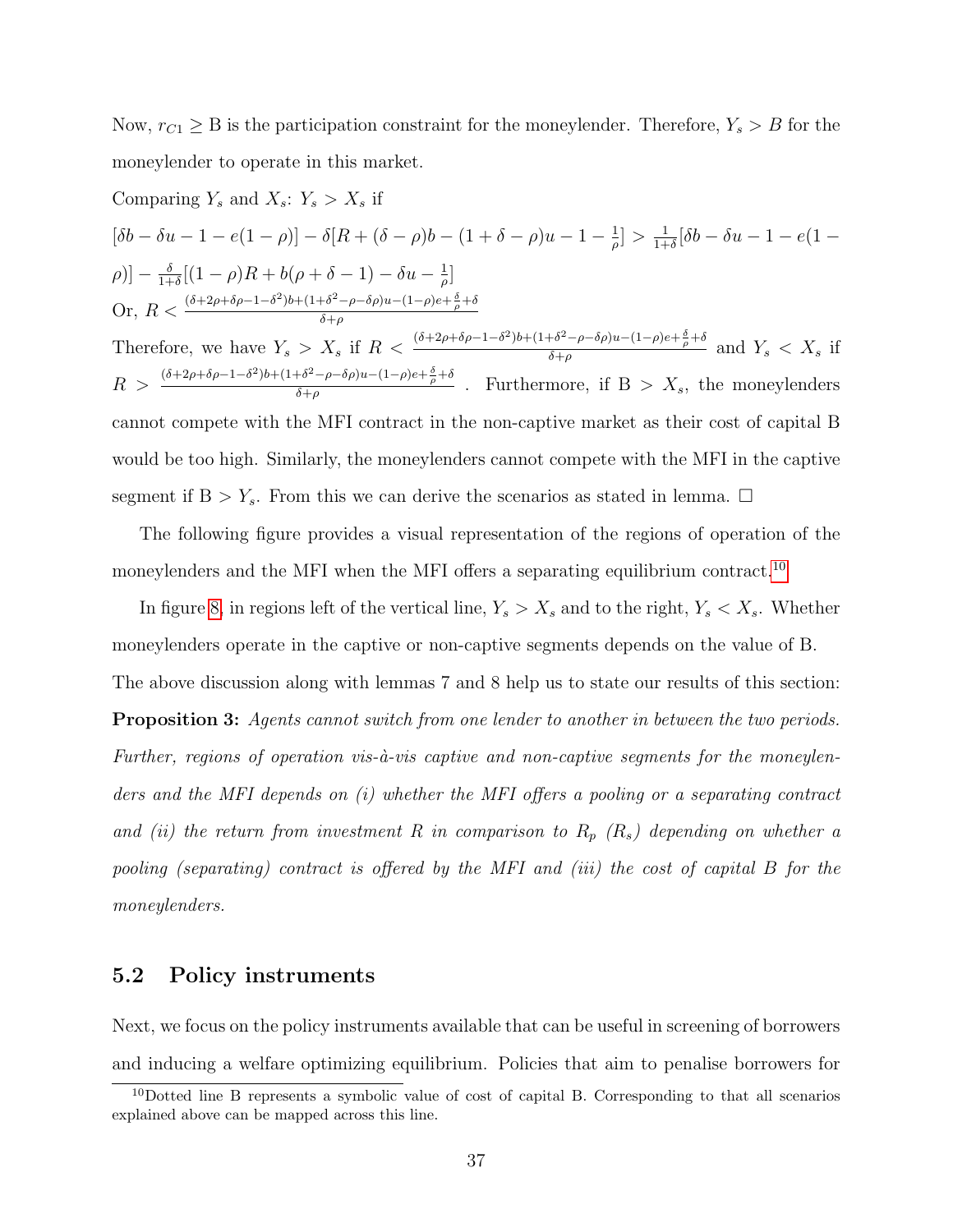<span id="page-39-0"></span>

Figure 8: Moneylenders' regions of operation based on their cost of capital (B) under a separating equilibrium

We have used Wolfram Mathematica to plot the diagram with the following values:  $\rho =$ 0.95,  $u = 2$ ,  $b = 30$ ,  $R = 32$  and  $e = 2$ 

diverting can potentially lead to a situation where the MFI can screen borrowers more effectively. Welfare, as mentioned above denotes the payoff of the borrowers.

In our model we will proceed to find out whether this is true.

**Lemma 9:** With a reduction in the benefit from diverting, it is unambiguously easier for the MFI to screen out the bad entrepreneurs from the good ones, so long as  $b - u > \frac{(1+\rho)}{\rho \delta}$ .

Proof: To prove this, we shall return to the condition which the MFI uses to decide whether to induce a pooling or a separating equilibrium. The MFI chooses to induce a separating equilibrium if:

$$
R>\tfrac{\delta (2-\delta-\rho)b-\delta(1-\delta)u-(1-\rho)e+\frac{\delta}{\rho}+\delta-2}{\delta(1-\rho)}
$$

The coefficient of b is  $\frac{\delta(2-\delta-\rho)}{\delta(1-\rho)}$ . With  $0 < \delta < 1$  and  $0 < \rho < 1$ , it is apparent that the coefficient of b is always positive. Therefore, with a reduction in b, the LHS falls and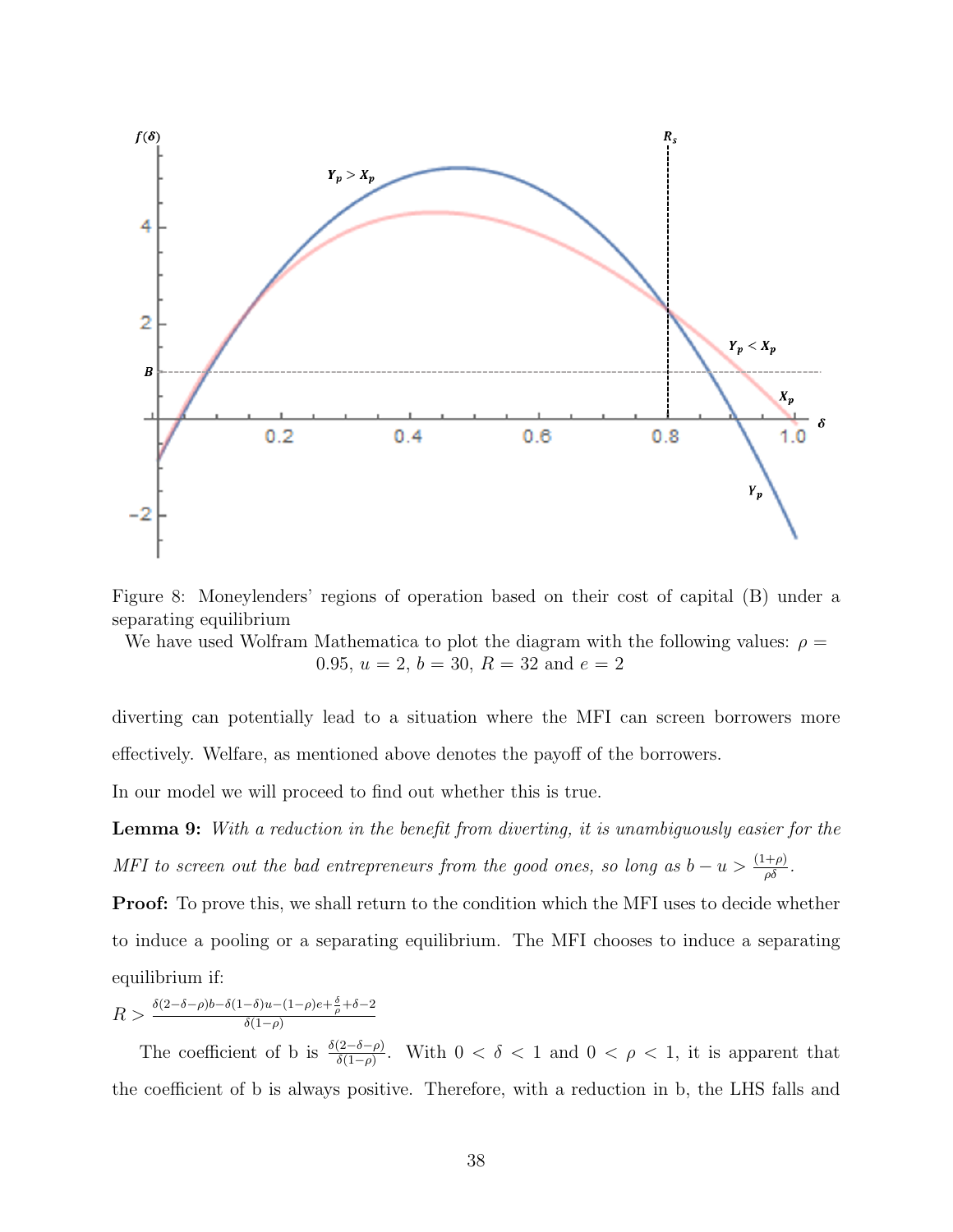it is easier to induce a separating equilibrium. However, from Lemma 5, we know that  $b - u > \frac{(1+\rho)}{\rho \delta}$  for a separating equilibrium to be sustained. Thus, with a reduction in b, it is easier to induce a separating equilibrium so long as  $b - u > \frac{(1+\rho)}{\rho \delta}$ .  $\Box$ 

<span id="page-40-0"></span>

Figure 9: Change in equilibrium conditions with a decrease in private benefit from diversion (b)

We have used Wolfram Mathematica to plot the diagram with the following values:  $\rho =$ 0.72,  $u = 14.8$ ,  $b = 33$  and the shift from CDE to C'D'E' is due to the reduction in b to  $b =$ 24. Other parameters remaining constant.

In figure [9,](#page-40-0) chances of a pooling equilibrium decrease with a reduction in private benefit from diversion. The MFI is more easily able to separate the good agent from the bad one.

Next, we see whether there is any benefit in making information gathering easier for the moneylenders. Lack of information leads to moneylenders in the non-captive segment seeking higher rent as they need to be compensated for taking risk by lending to both good and bad agents. If information regarding the type of entrepreneur can be easily gathered in a costless manner, is society better off?

**Lemma 10:** If the cost of gathering information in the non-captive segment is 0 and both moneylenders acquire information on the type of entrepreneur, then loan is extended for only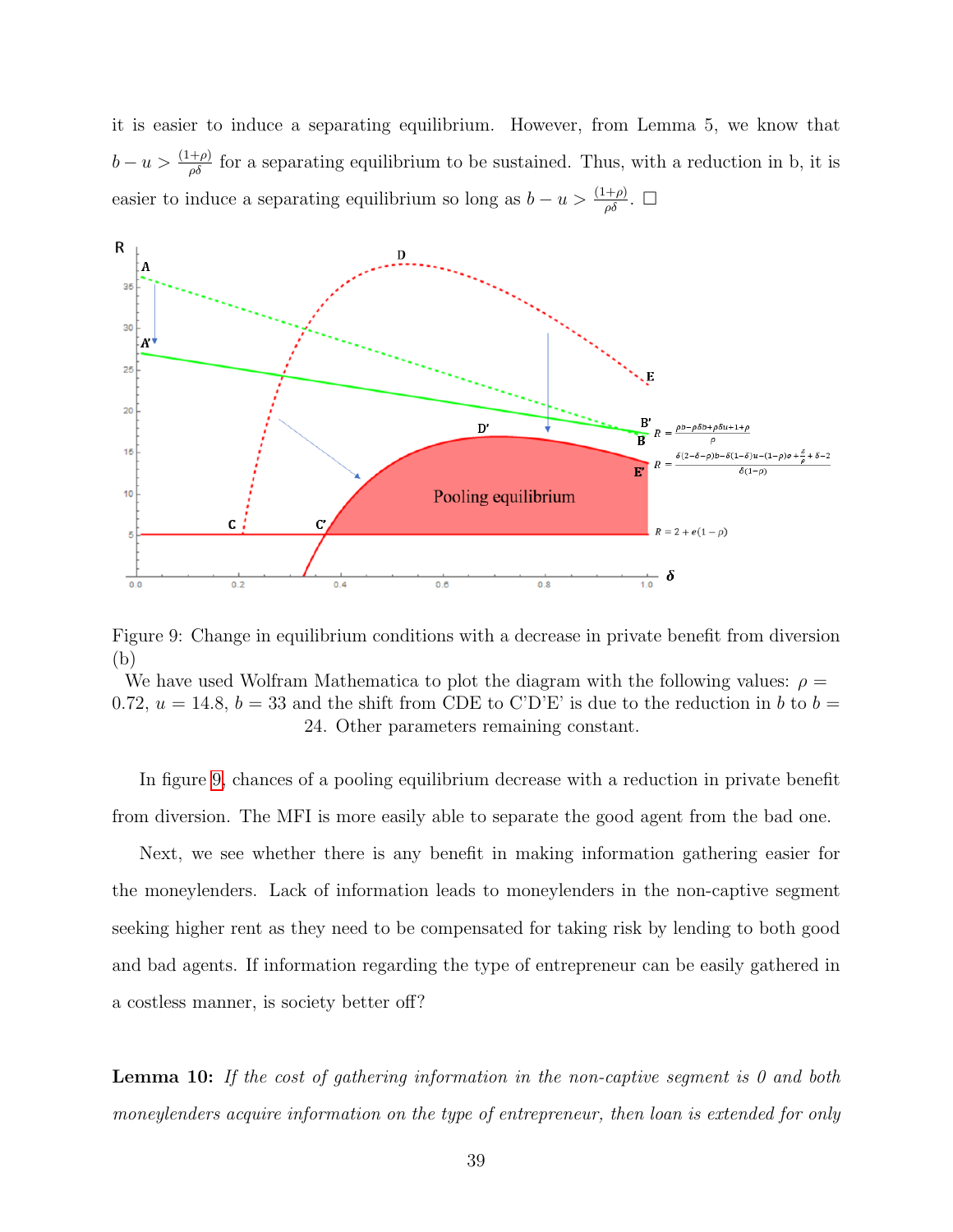#### productive purposes and at a lower rate of interest.

Proof: If moneylenders have access to knowledge regarding the type of entrepreneur in the second period, then loan would be forwarded only to good entrepreneurs. Therefore, resources would not be wasted for unproductive purposes by extending loans to the bad entrepreneurs who divert. Further, the competition between the moneylenders in the noncaptive segment would confirm that both moneylenders operate at cost  $(r_{NC2} = B)$ . Now,  $B < \frac{B+1}{\rho} - 1$ , so the rate of interest charged in the non-captive segment under free information is lower than when the moneylenders hold no informational advantage. From the moneylenders' perspective, before they could only operate in the non-captive segment in the second period if their cost of capital was sufficiently low, i.e.,  $\rho(R - b) - 1 \geq B$ . This no longer would be a constraint and they would be able to operate so long as Assumption 4 is satisfied.  $\square$ 

Please refer to the discussion under lemma 6. We found that when  $\frac{(\rho b - \rho \delta b + \rho \delta u + 1 + \rho)}{\rho}$  $R > \frac{\delta(2-\delta-\rho)b-\delta(1-\delta)u-(1-\rho)e+\frac{\delta}{\rho}+\delta-2}{\delta(1-\rho)}$  $\frac{\delta(1-\rho)}{\delta(1-\rho)}$ , separating is the welfare superior equilibrium. However, the cost of separating is too high for the good entrepreneur to bear. In other words, the way the good entrepreneur can separate itself from the bad ones is by submitting the mandatory savings amount with the MFI. Now, if this amount is too large, then the good entrepreneur would have to forgo her present consumption by a large amount. This can disincentivise the good entrepreneur from submitting the mandatory savings amount. In such a case, even though separating leads to greater payoff for the agents, the MFI acting alone cannot induce this in this range. Since the moneylenders in the captive segment have access to information that the MFI does not, it might be possible to induce the separating equilibrium by reducing the cost of capital for the moneylenders.

The following lemma states the conditions under which the policymaker can achieve this welfare superior equilibrium by utilising the informational advantage possessed by local moneylenders.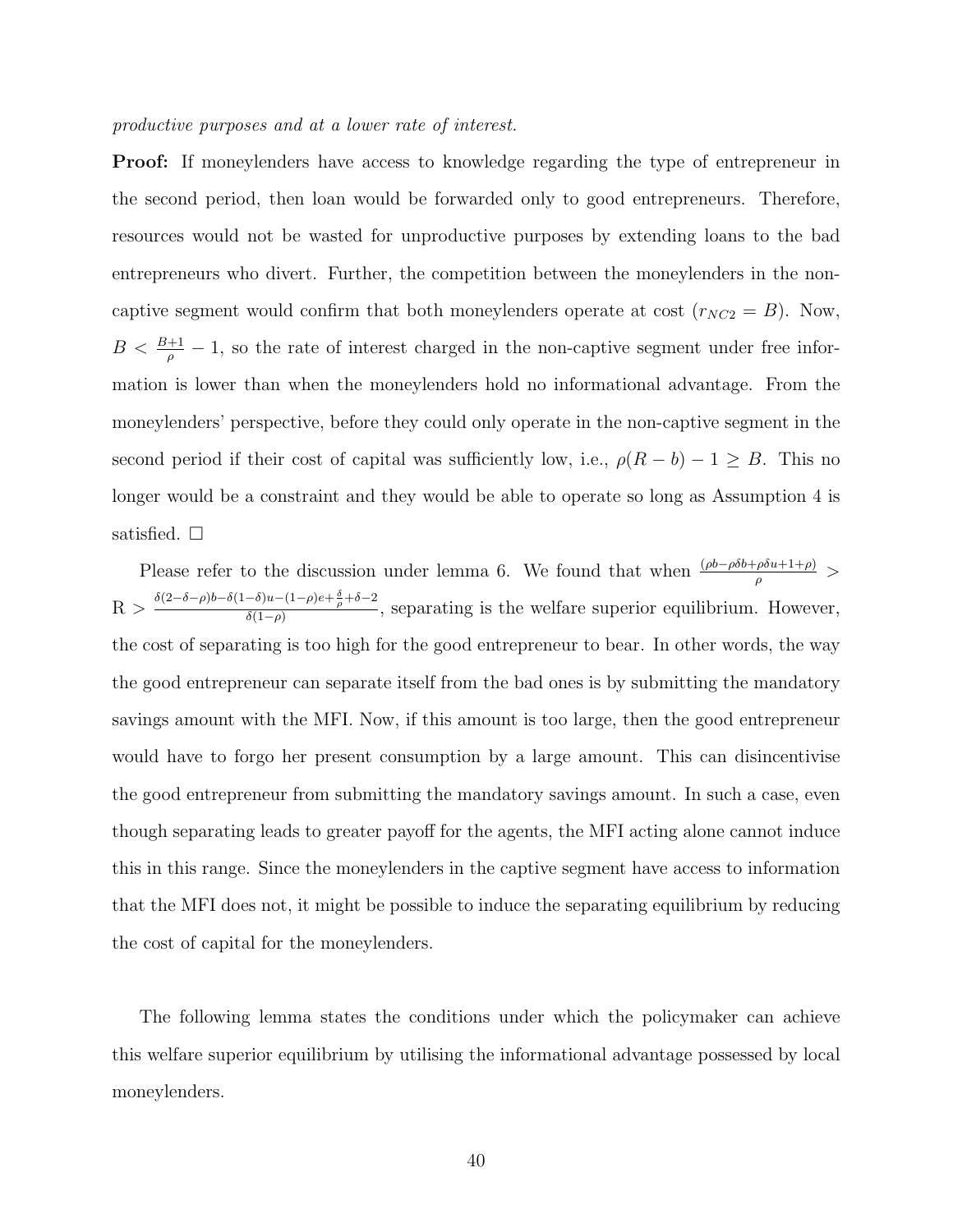**Lemma 11:** When  $\frac{(\rho b - \rho \delta b + \rho \delta u + 1 + \rho)}{\rho} > R > \frac{\delta(2-\delta-\rho)b - \delta(1-\delta)u - (1-\rho)e + \frac{\delta}{\rho} + \delta - 2}{\delta(1-\rho)}$  $\frac{\delta(u-\mu)e+\rho+\sigma-2}{\delta(1-\rho)}$  the separating equilibrium is welfare superior to pooling. However, the MFI cannot induce that through contracting as the cost is too high for the good entrepreneur to signal its type. If this is the case, then in the non-captive segment, if B is decreased such that  $B = X_s$  then the welfare superior separating equilibrium payoff can be achieved. In the captive region if the cost of capital for the moneylenders, B, is lowered by  $2+\delta(1-\rho)R+e(1-\rho)+(\delta+\delta\rho-\delta^2-\delta^2\rho)u-(2-\delta-\delta\rho)b-\delta-\frac{\delta}{\delta}$ ρ **conditional** on them setting an appropriate  $r_{C1}$ , given the rate charged by the moneylenders are observable and verifiable, then it is possible for the separating equilibrium payoffs to be induced, resulting in higher welfare.

Proof: In the non-captive segment, the actual cost of capital can be such that either  $B \geq X_p$  or  $B < X_p$ . If it is the former then the moneylender does not operate in this market as its cost is too high and the welfare inferior pooling equilibrium contract is opted by the agents. If it is the latter, then the moneylenders operate in the non-captive segment and charge a rate of interest that leads to agent's expected payoff at  $t = 0$  being:

$$
L_{ML_{NC}} = \delta[R - 1 - B - (1 - \rho)e] + \delta^2 [\rho(R - \frac{B+1}{\rho}) + (1 - \rho)b]
$$

Now, we know that  $L_s > L_p$  in this region i.e.,

(ρb−ρδb+ρδu+1+ρ)  $\frac{\rho \delta u + 1 + \rho)}{\rho} > R > \frac{\delta (2 - \delta - \rho) b - \delta (1 - \delta) u - (1 - \rho) e + \frac{\delta}{\rho} + \delta - 2}{\delta (1 - \rho)}$  $\frac{\delta(a-1)}{\delta(1-\rho)}$  and MFI is trying to induce  $L_s$ . So, there can be two cases where  $L_{ML_{NC}} > L_s$  or  $L_{ML_{NC}} \leq L_s$ . If it is the former, then the agent is already getting a payoff that is better than the welfare superior equilibrium. However, if it is the latter, then if the cost of capital, B can be reduced then  $L_{ML_{NC}}$  increases such that  $L_{ML_{NC}} = L_s$ . Similarly, if  $B \ge X_p$ , and the cost of capital for moneylenders can be reduced, such that  $L_{ML_{NC}} = L_s$  can be achieved. For  $L_{ML_{NC}} = L_s$ , δ[R - 1 - B - (1 - ρ)e] + δ<sup>2</sup> [ρ(R -  $\frac{B+1}{\rho}$ )+(1 - ρ)b] = δ[R – (δb – δu)] + δ<sup>2</sup>[R + (δb – δu) – 1 –  $\frac{1}{\rho}$  $\frac{1}{\rho}$ ] Or, B =  $\frac{1}{1+\delta}[\delta b - \delta u - 1 - e(1-\rho)] - \frac{\delta}{1+\delta}$  $\frac{\delta}{1+\delta}[(1-\rho)R+b(\rho+\delta-1)-\delta u-\frac{1}{\rho}]$  $\frac{1}{\rho}$ ]

Or  $B=X_s$ 

Now, in the captive region, the reduction in cost of capital must be conditional on the moneylenders charging a lower  $r_{C1}$ , given rates charged by the moneylenders are both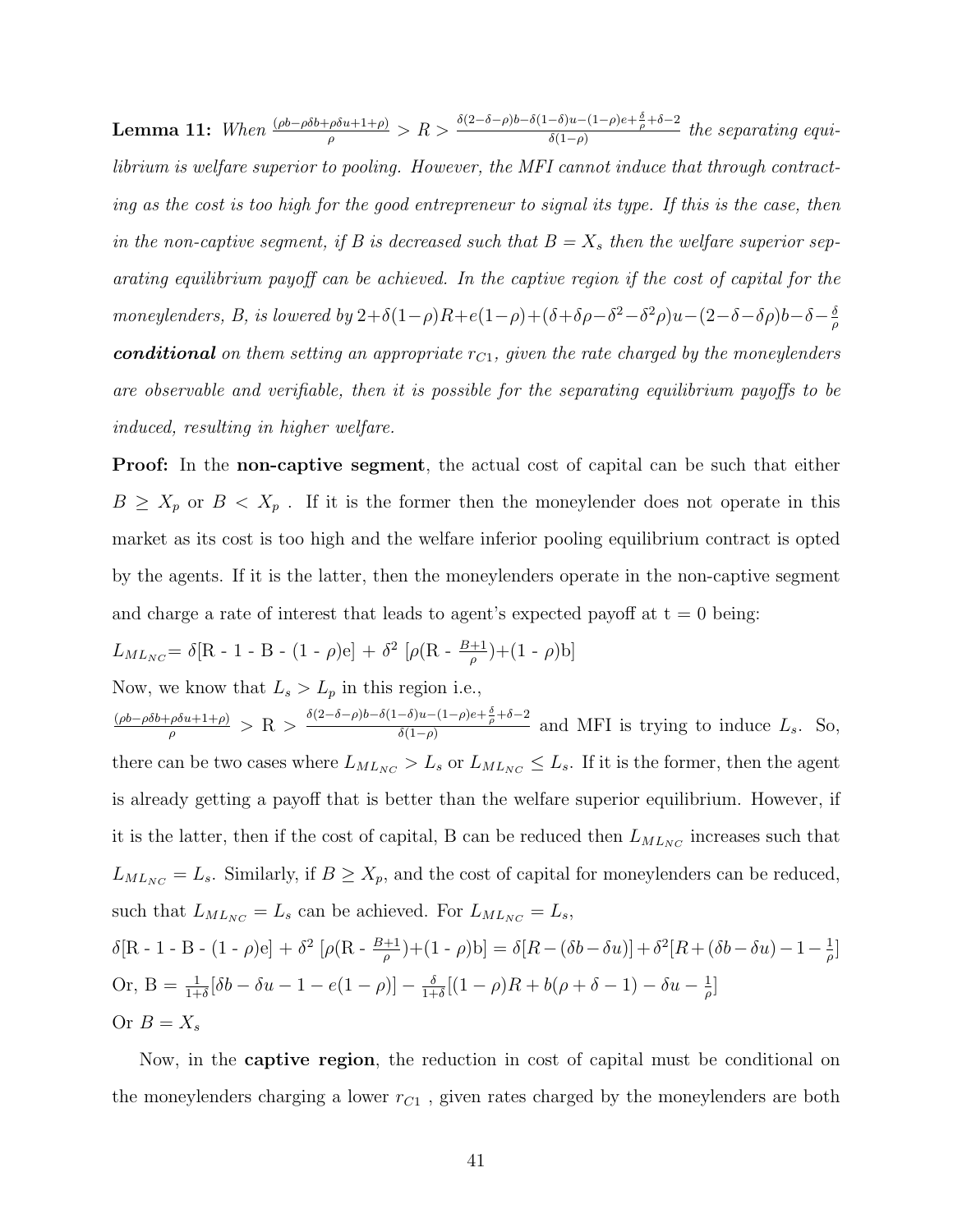observable and verifiable. Otherwise the moneylenders will have full incentive to charge the old  $r_{C1}$  and take the excess surplus generated as their own profits.

 $r_{C1}^s$  under the separating equilibrium =  $[\delta b-\delta u-1-e(1-\rho)]-\delta[R+(\delta-\rho)b-(1+\delta-\rho)u-1-\frac{1}{\rho}$  $\frac{1}{\rho}$ ]  $r_{C1}^p$  under the pooling equilibrium =  $1 - \delta[\rho(R - b) + (1 - \rho)(b - u)]$ When  $\frac{(\rho b - \rho \delta b + \rho \delta u + 1 + \rho)}{\rho} > R > \frac{\delta(2-\delta-\rho)b - \delta(1-\delta)u - (1-\rho)e + \frac{\delta}{\rho} + \delta - 2}{\delta(1-\rho)}$  $\frac{-\delta)u-(1-\rho)e+\frac{\omega}{\rho}+\delta-2}{\delta(1-\rho)}$  ,  $L_s>L_p$  , therefore  $r_{C1}^s < r_{C1}^p$ Hence,  $r_c^p$  $_{C1}^{p}$  - B >  $r_{C1}^{s}$  - B

So, the total gains for the moneylenders in the captive region is higher if the pooling equilibrium rates are charged. If their cost, B is reduced by  $r_c^p$  $_{C1}^{p}$  -  $r_{C1}^{s}$ , then the separating equilibrium payoffs can be achieved.

 $r_C^p$  $C_1^p - r_{C1}^s = 1 - \delta[\rho(R-b)+(1-\rho)(b-u)] - [\delta b - \delta u - 1 - e(1-\rho)] - \delta[R+(\delta-\rho)b-(1+\delta-\rho)u - 1 - \frac{1}{\rho}$  $\frac{1}{\rho}$ ] Or,  $r_c^p$  $C_1^p - r_{C1}^s = 2 + \delta(1 - \rho)R + e(1 - \rho) + (\delta + \delta\rho - \delta^2 - \delta^2\rho)u - (2 - \delta - \delta\rho)b - \delta - \frac{\delta}{\rho}$ ρ Thus, if B is reduced by  $2 + \delta(1-\rho)R + e(1-\rho) + (\delta + \delta\rho - \delta^2 - \delta^2\rho)u - (2-\delta - \delta\rho)b - \delta - \frac{\delta}{\sigma}$ ρ conditional on  $r_{C_1}^s$  charged then the welfare superior equilibrium can be achieved.  $\Box$ 

This shows that despite moneylenders being profit maximisers, it is useful to have them operate from a welfare increasing point of view. They possess ground-level information that allows policymakers to induce a welfare superior equilibrium by using appropriate instruments which otherwise would not be possible.

Some of these instruments are direct, whereas others are indirect or not so actionable. Trying to induce a welfare superior equilibrium by paying local moneylenders is a direct/actionable policy instrument that the policy maker can adopt. Other instruments such as reducing the cost of diversion or reducing the cost of gathering information in the community are more indirect approaches and are not directly actionable by the policy maker.

The policy instruments discussed in the sub-section can be summarised by the following proposition:

Proposition 4: Policymakers can induce a welfare-superior equilibrium by:

• Reducing the benefit arising out of diversion by incorporating penalties for diversion. This would enable lenders to screen out bad borrowers.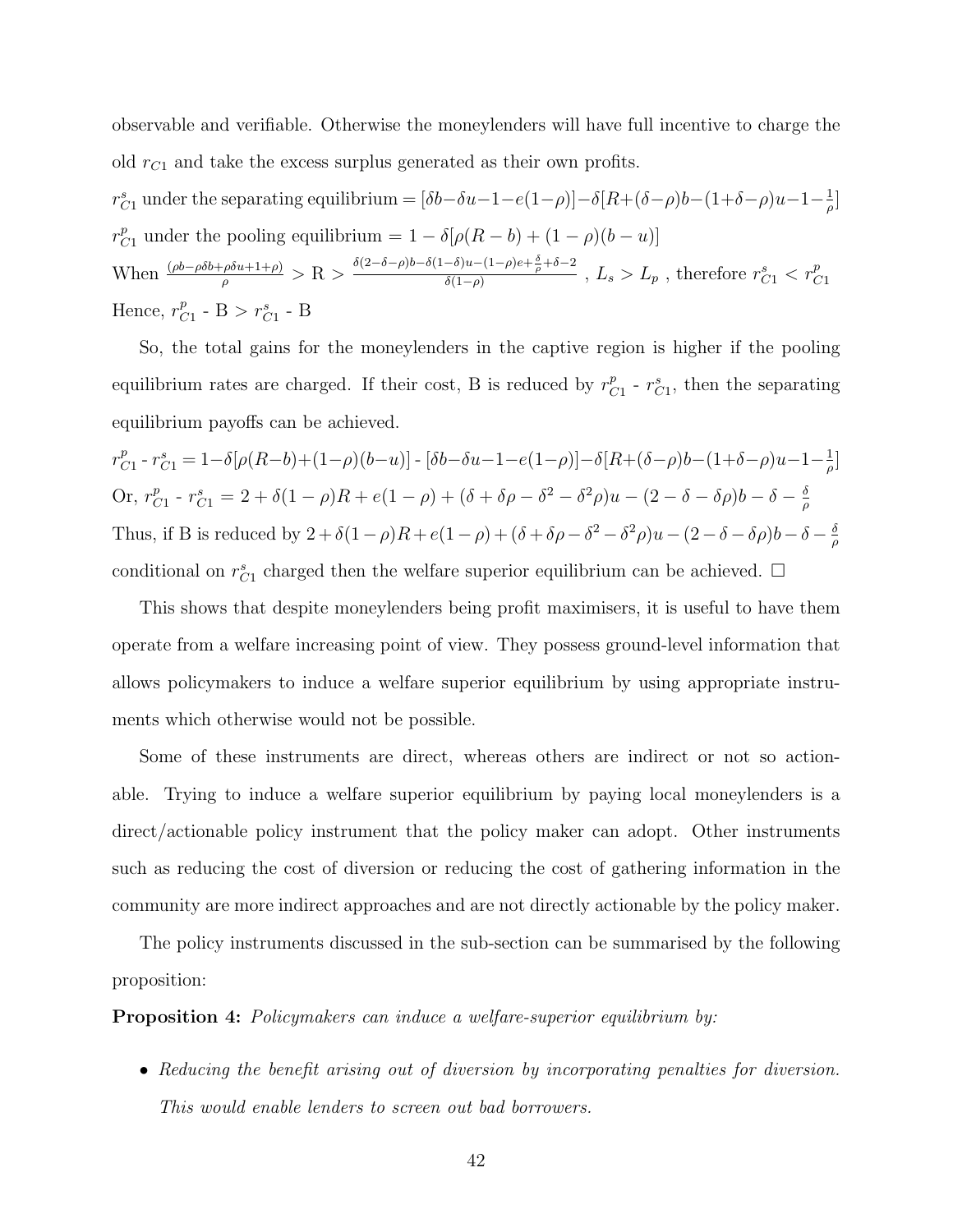- Reducing the cost of gathering information in the non-captive segment as the loan is then extended for only productive purposes and at a lower rate of interest.
- There exists a subsidy scheme that effectively utilises the informational advantage that local moneylenders possess through direct actions that involve lowering cost of capital for these informal lenders.

# 6 Conclusion

There is much ambiguity with respect to the overall effects of the entry of a social entity such as an MFI in the rural credit market. While some findings propagate a positive outcome in terms of less dependency on informal loans (Berg et al. (2013), Banerjee et al. (2021)) others point towards a negative impact on informal interest rates (Mallick (2012), Berg et al. (2013)). Through this paper we have tried to contribute to this debate using a twoperiod model that include elements of competition between formal and informal sectors and a mandatory savings requirement by the MFI as a collateral substituting mechanism. We study the results in the context of a captive and non-captive segment to see the overall impact of the MFI entry where borrowers differ in terms of their borrowing opportunities.

First, we establish a benchmark scenario where only moneylenders are operating within market. We find that due to the added competition as well as the informational disadvantage, moneylenders operate at cost in the non-captive segment. They can easily separate out the types of entrepreneurs within their own captive segments and due to their monopoly power, they end up charging usurious interest rates. Due to their informational advantage, loans are only forwarded to good entrepreneurs in the second period.

Next, we turn towards the case when only the MFI operates in the market. The MFI has an option of offering a pooling contract where loans are forwarded to both good and bad entrepreneurs in the second period, or it can choose to separate and offer a contract which only the good type accepts. Under a pooling equilibrium, the MFI undertakes a large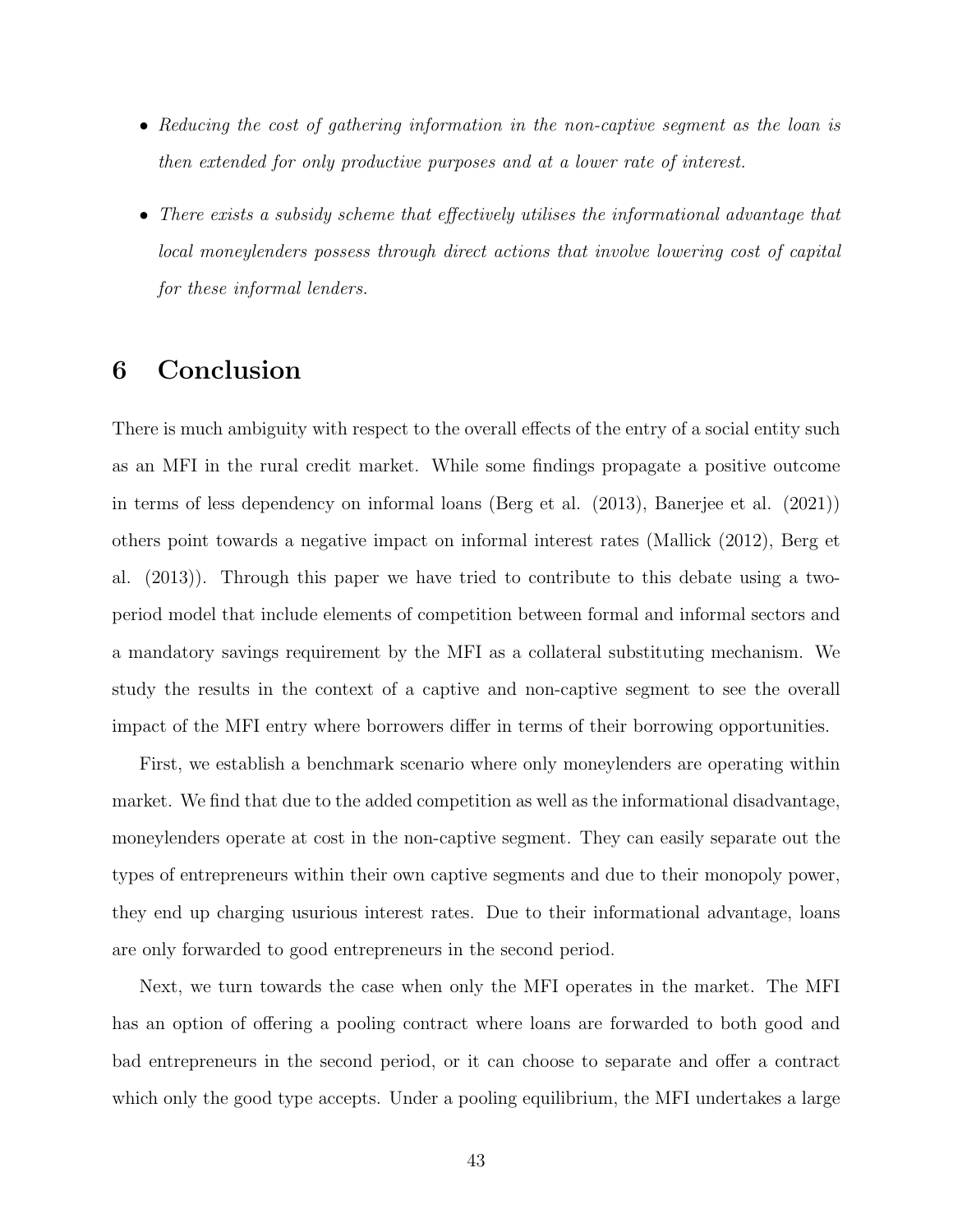amount of risk because lending to the bad type is never profitable as the borrower would always default. The only way the MFI can safeguard itself and manage to break-even is by asking for a mandatory savings at the end of the first period equal to the loan amount in the second period. So, the amount that is kept with the MFI as savings at the end of the first period is ultimately loaned to the borrower in the next period. The MFI chooses to induce the welfare superior equilibrium.

Now, when the MFI and moneylenders are both present in the market, we see different effects in the captive and the non-captive segments. In the non-captive segment, the moneylenders are already operating at cost. So, the entry of the MFI could displace the moneylenders from this segment if their operating costs are high. If they are low, they continue to operate in this segment. Either way, we see that the entrepreneurs are benefitted. In the captive segment, in order to compete with the MFI contract, the moneylenders have to charge lesser interest rates. It may so happen that they are unable to operate in this segment as well if their operating costs are high enough. We see that entrepreneurs from captive segment are unambiguously better off with the entry of the MFI.

Certain nuances are brought forth by this model in terms of the value of information. We see that if the MFI can harness the informational advantage that the moneylenders possess in the captive segments, then they can induce a superior equilibrium which otherwise could not have been implemented if the MFI acted alone. Further, if the cost of gathering information is reduced and moneylenders can acquire knowledge regarding the type of entrepreneurs in the non-captive segment, then separating becomes easier in this segment and loans are not forwarded for unproductive purposes. Competition ensures that usurious rates of interest are not charged by the moneylenders.

The findings are also corroborated by those of Straub (2005) who suggests better institutional mechanisms increases the attractiveness of formal finance and thereby overall efficiency, Andersen and Malchow-Møller (2006) who find that lowering costs for formal institutions would drive informal players out of the market and De Quidt et al. (2018) who suggest an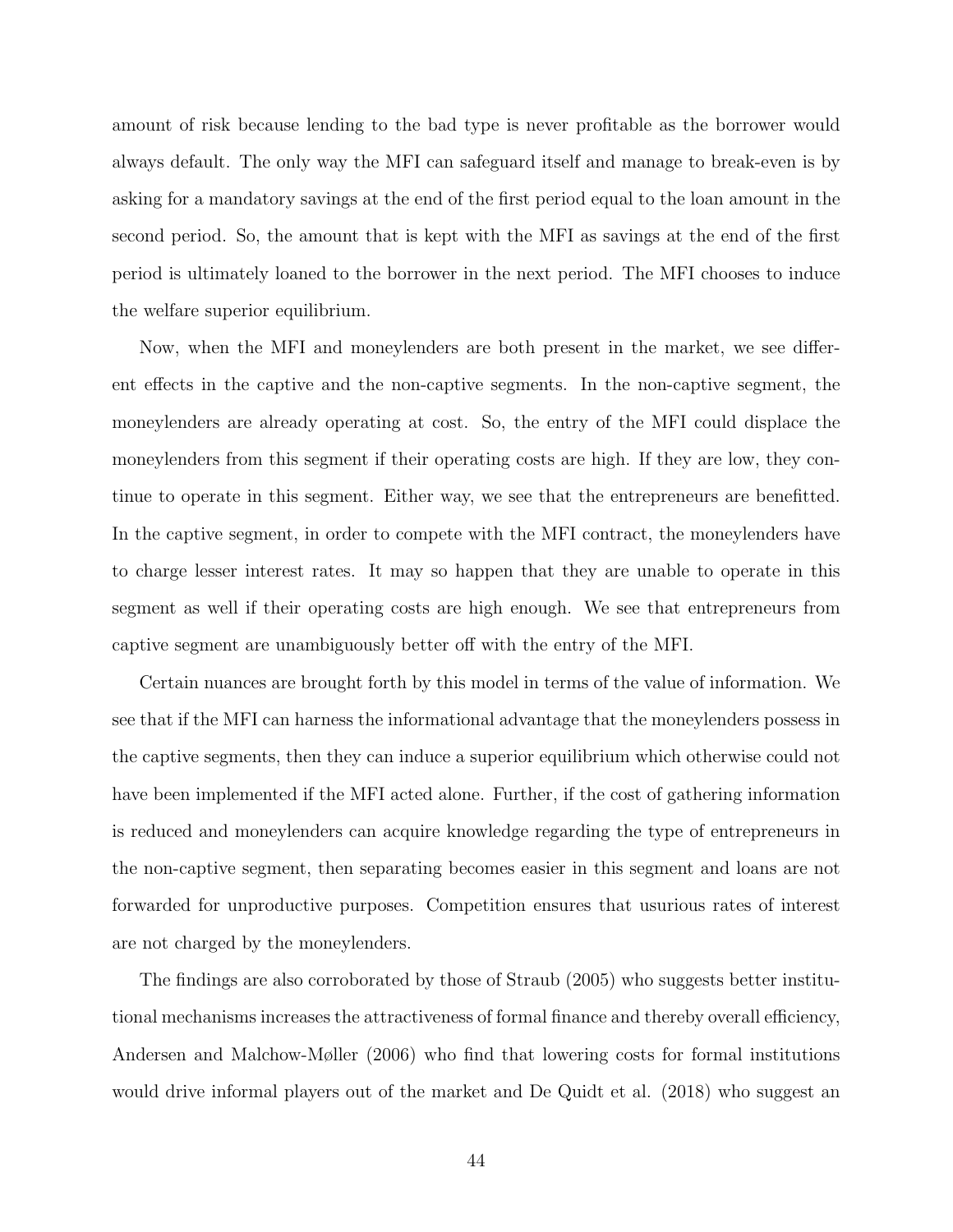overall benefit arising from the competition. Similar findings from Laha (2019) suggest expansion of formal credit can reduce informal interest rates in the contested segment. This is backed by empirical evidence from All India Debt and Investment Surveys. Another empirical study that corroborates our findings comes from Wang (2019) who evaluate the impact of Million Baht Village Fund program. The findings imply that more productive households benefitted from the expansion of credit access.

The results of the present study are consistent with the empirical findings of Bell (1990) and Siamwalla et al. (1993) in the sense that switching of lenders does take place, but it has to be done slowly and may involve some costs and risks to the borrower. Bell (1990), aligning with the present findings suggests formal institutions to acquire private lenders as agents. This is put forth as a solution to the formal institution's informational and enforcement problems.

Our findings are in parts consistent with Ghosh and Van Tassel (2008) in that a high degree of subsidization of the formal institution can make a private lender worse off, and thus, generate conflict between the two lenders. However, it does not align with the finding that a private lender with a monopoly over a credit market will actually prefer to have a poverty minimizing MFI enter and offer subsidized loans. Demont (2010) finds evidence of two opposing forces that arise from the entry of an MFI: the competition effect which lowers prevailing interest rates (consistent with our findings) and a composition effect which increases interest rates due to the worsening of the pool of borrowers (contrary to our findings). The findings of our model agree in parts to that of Mookherjee and Motta (2016) who establish that MFI entry is Pareto improving for borrowers, irrespective of effects on informal interest rates but they do not provide evidence of an increase in the informal interest rates as shown by the authors.

Our results differ from those of Hoff and Stiglitz (1998), who present models that find government-subsidized formal credit have not improved the terms offered by moneylenders. They also disagree with the findings from Bose (1998) who shows that the policy of providing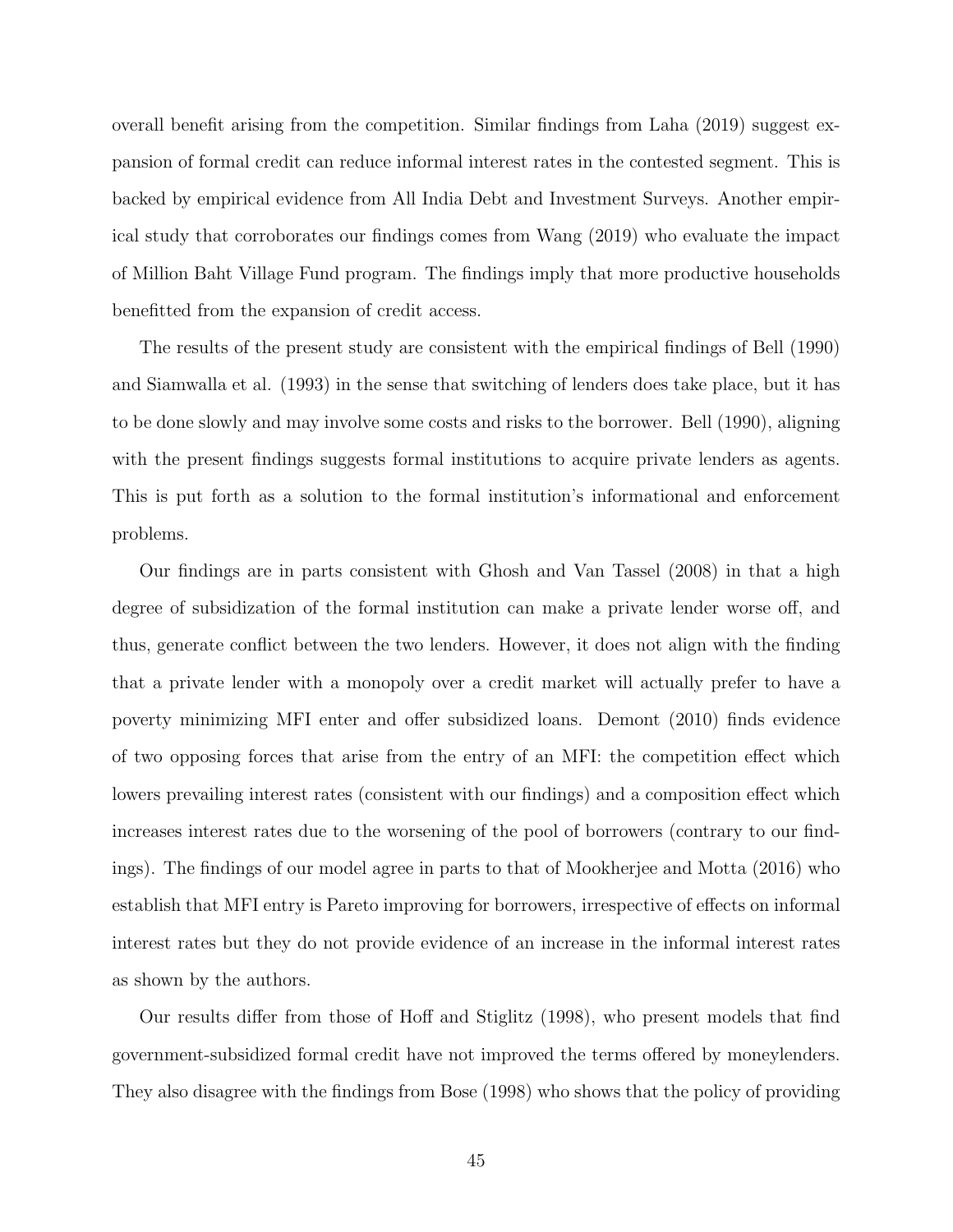cheap credit through the formal sector can generate adverse 'composition effects' which worsen the terms of credit and the availability of loans in the informal sector.

Through this model of interaction between formal and informal players in the rural credit system we try to lend to the overall debate that has occurred throughout the last few decades on the matter. We find unambiguous benefits arising from the entry of a welfare maximising entity such as an MFI. We also see the values of having local agents like moneylenders on the ground who have information gathering advantages. An effective system of both these entities working together can bring about increases in efficiency and welfare.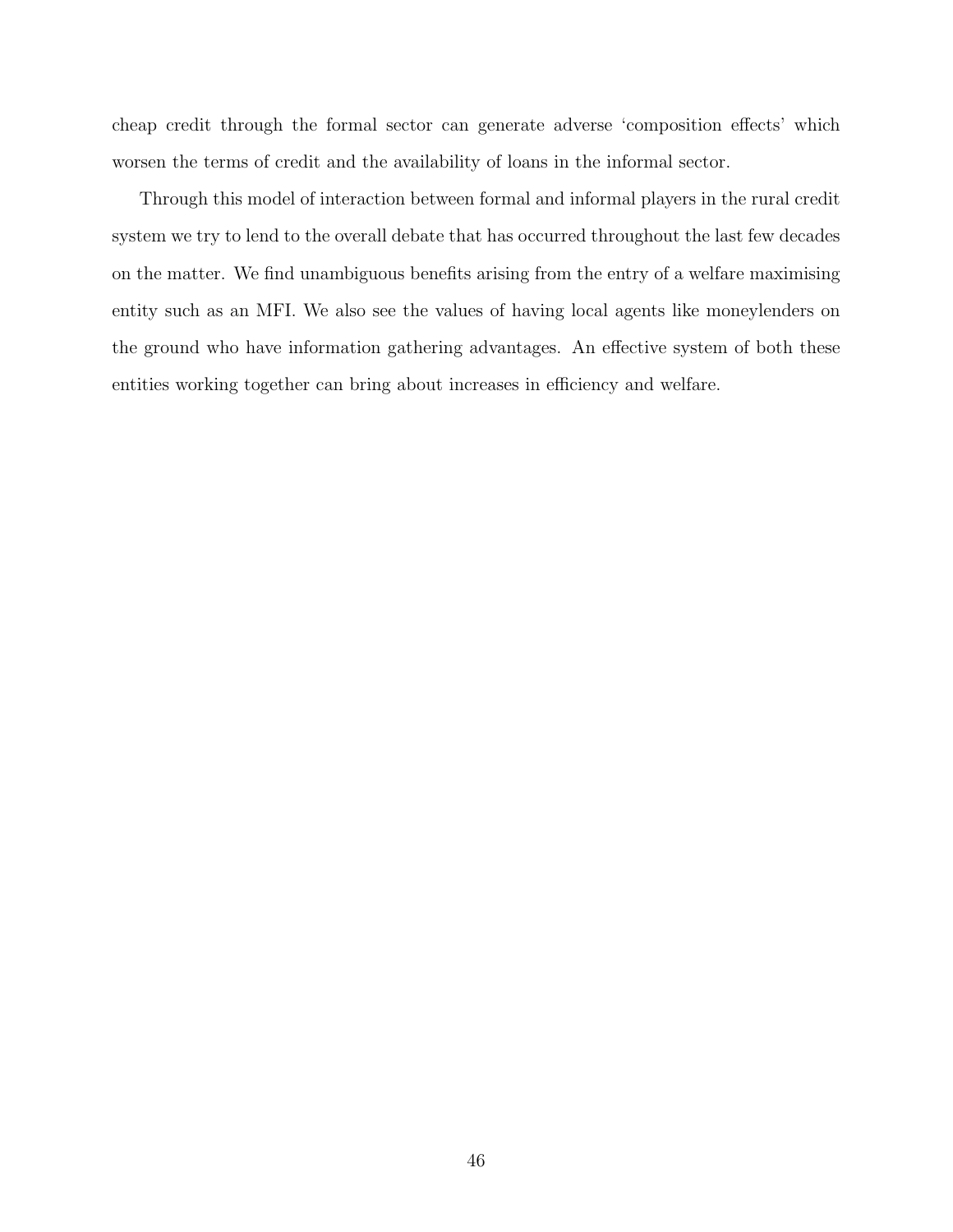# References

Aleem, I., 1990. Imperfect information, screening, and the costs of informal lending: a study of a rural credit market in Pakistan. The World Bank Economic Review, 4(3), pp.329-349.

Andersen, T.B. and Malchow-Møller, N., 2006. Strategic interaction in undeveloped credit markets. Journal of Development Economics, 80(2), pp.275-298.

Armendariz, B. and Gollier, C., 2000. Peer group formation in an adverse selection model. Economic Journal, 110(465), pp.632-643.

Banerjee, A., Breza, E., Chandrasekhar, A.G., Duflo, E., Jackson, M.O. and Kinnan, C., 2021. Changes in social network structure in response to exposure to formal credit markets (No. w28365). National Bureau of Economic Research.

Banerjee, A.V. and Newman, A.F., 1993. Occupational choice and the process of development. Journal of political economy, 101(2), pp.274-298.

Banerjee, A.V., 2003. Contracting constraints, credit markets, and economic development. Econometric Society Monographs, 37, pp.1-46.

Banerjee, A.V., Besley, T. and Guinnane, T.W., 1994. Thy neighbor's keeper: The design of a credit cooperative with theory and a test. The Quarterly Journal of Economics,  $109(2)$ , pp.491-515.

Basu, K. and Bell, C., 1991. Fragmented duopoly: theory and applications to backward agriculture. Journal of Development Economics, 36(2), pp.145-165.

Bateman, M. and Chang, H.J., 2009. The microfinance illusion. Available at SSRN 2385174.

Bateman, M., Sinković, D. and Skare, M., 2012. The contribution of the microfinance model to Bosnia's post-war reconstruction and development: How to destroy an economy and society without really trying. OFSE Working Papere,  $(36)$ .

Bell, C., 1990. Interactions between institutional and informal credit agencies in rural India. The world bank economic review, 4(3), pp.297-327.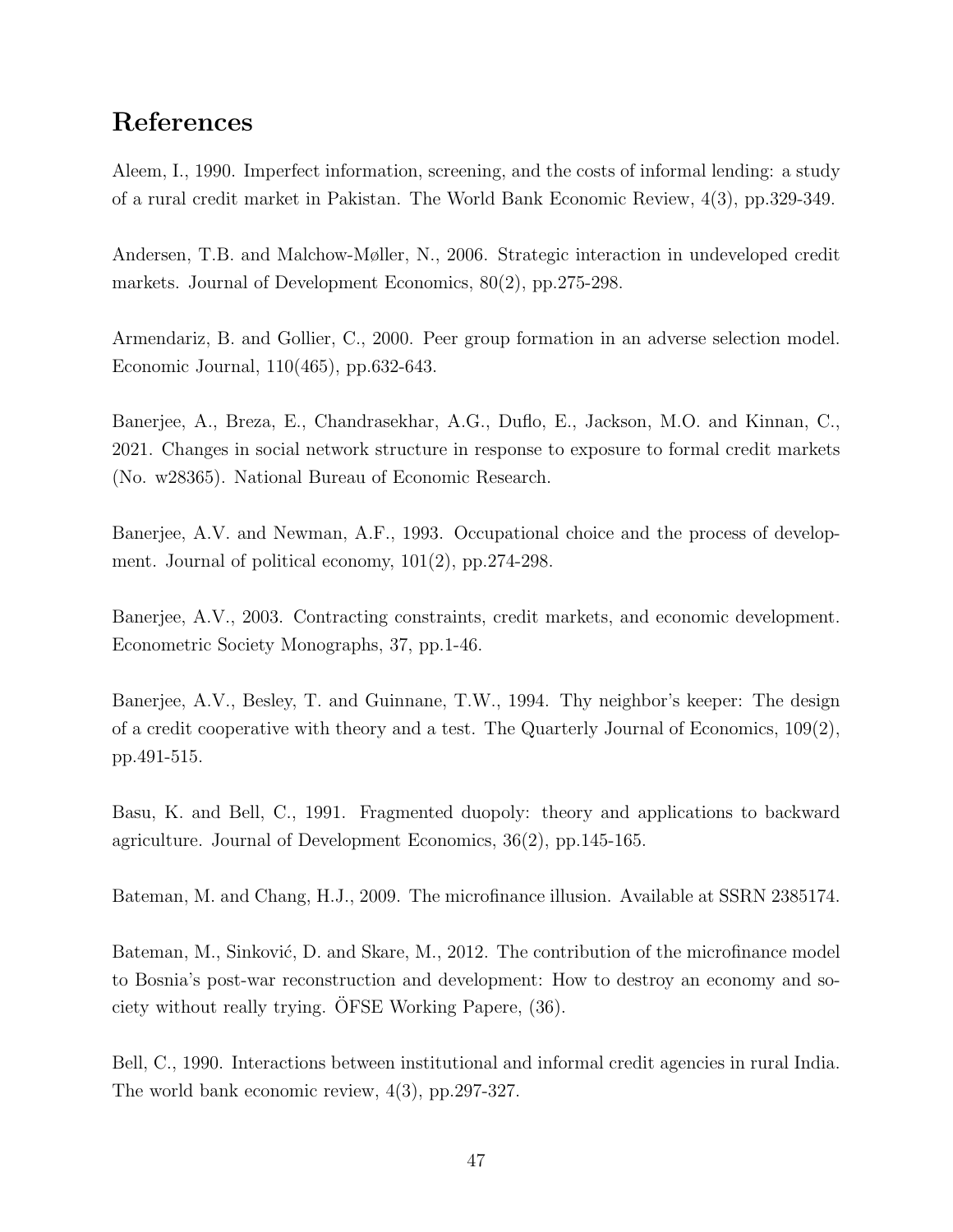Bell, C., Srintvasan, T.N. and Udry, C., 1997. Rationing, spillover, and interlinking in credit markets: the case of rural Punjab. Oxford Economic Papers, 49(4), pp.557-585.

Berg, C.N., Emran, M.S. and Shilpi, F., 2015. Microfinance and moneylenders: long-run effects of MFIs on informal credit market in Bangladesh. Available at SSRN 2677316.

Bergsma, K., 2011. Does offering microsavings make sense for microfinance institutions?. The American Economist, 56(2), pp.15-27.

Bose, P., 1998. Formal–informal sector interaction in rural credit markets. Journal of Development Economics, 56(2), pp.265-280.

Chowdhury, P.R., 2007a. Group-lending with sequential financing, contingent renewal and social capital. Journal of development Economics, 84(1), pp.487-506.

Dam, K. and Roy Chowdhury, P., 2014. Incentives and competition in microfinance. Dasgupta, D., 2017. Essays on the Dynamics of Credit Contracts (Doctoral dissertation, Indian Statistical Institute, Kolkata).

De Aghion, B.A., Armendáriz, B. and Morduch, J., 2007. The economics of microfinance.

De Quidt, J., Fetzer, T. and Ghatak, M., 2018. Market structure and borrower welfare in microfinance. The Economic Journal, 128(610), pp.1019-1046.

Demont, T., 2010. The impact of microfinance on the informal credit market: An adverse selection model (No. 1005).

Fitchett, D., 1999. Bank for agriculture and agricultural cooperatives (baac), thailand (case study). Washington DC: Consultative Group to Assist the Poorest (CGAP) Working Group on Savings Mobilization.

Ghatak, M., 2000. Screening by the company you keep: Joint liability lending and the peer selection effect. The Economic Journal, 110(465), pp.601-631.

Ghosh, S. and Van Tassel, E., 2008. Microfinance, subsidies and dynamic incentives. Florida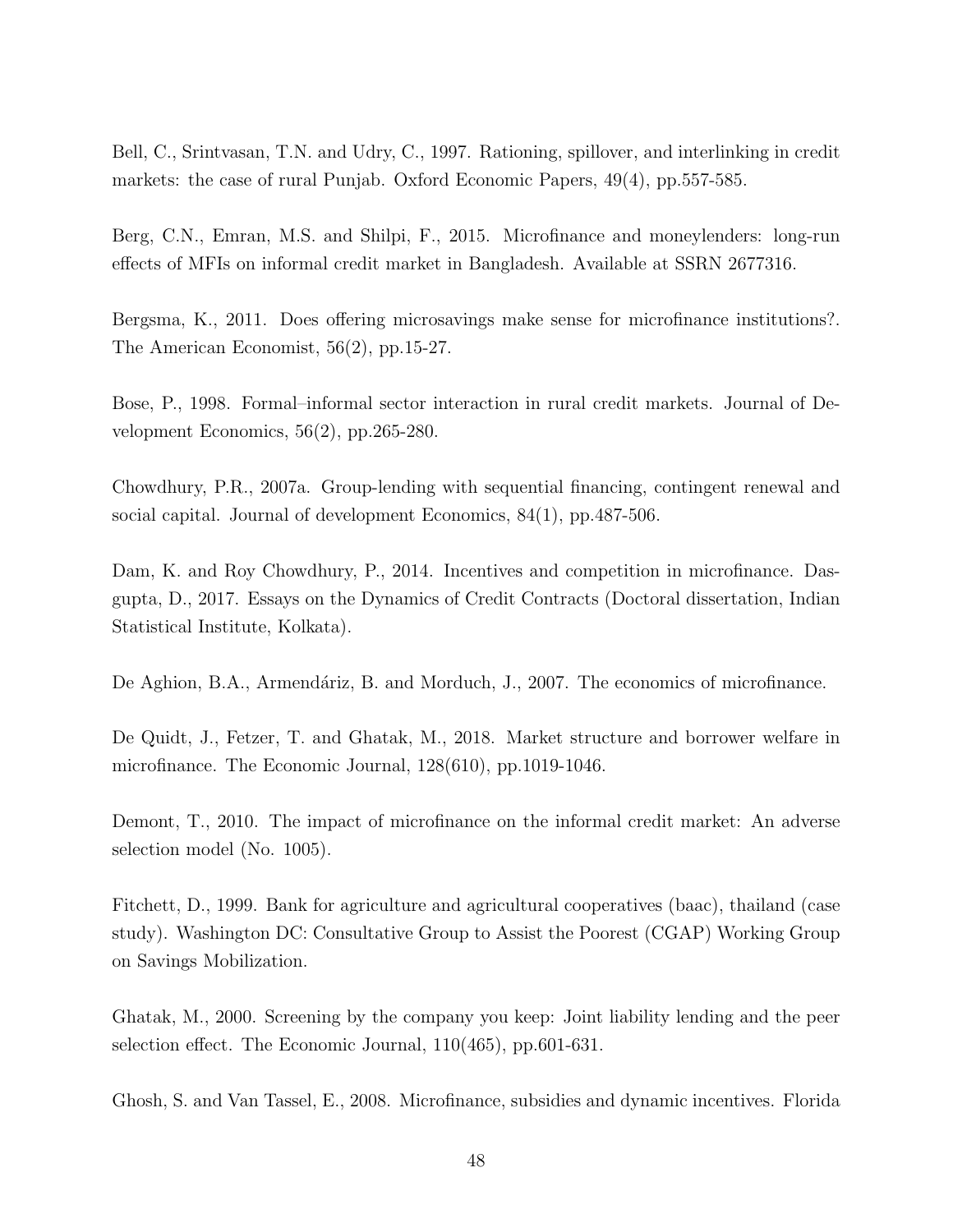Atlantic University, mimeo.

Hoff, K. and Stiglitz, J.E., 1998. Moneylenders and bankers: price-increasing subsidies in a monopolistically competitive market. Journal of Development Economics, 55(2), pp.485-518.

Hulme, D. and Mosley, P. (1996) Finance against Poverty, 1 and 2. Routledge, London.

Jain, S. and Mansuri, G., 2003. A little at a time: the use of regularly scheduled repayments in microfinance programs. Journal of development Economics, 72(1), pp.253-279.

Jain, S., 1999. Symbiosis vs. crowding-out: the interaction of formal and informal credit markets in developing countries. Journal of Development Economics, 59(2), pp.419-444.

Khanna, M. and Majumdar, S., 2020. Caste-ing wider nets of credit: A mixed methods analysis of informal lending and caste relations in Bihar. World Development Perspectives, 20, p.100265.

Laffont, J.J. and N'Guessan, T., 2000. Group lending with adverse selection. European Economic Review, 44(4-6), pp.773-784.

Laha, A., 2019. Interaction between the Formal and Informal Financial Sectors and its Implications on Monetary Policy: Experiences from Indian Economy. In The Impacts of Monetary Policy in the 21st Century: Perspectives from Emerging Economies. Emerald Publishing Limited.

Lal, R. and Lobb, A., 2016. BancoSol and Microfinance in Bolivia. Harvard Business School Publishing (Case 516005-PDF-ENG).

Madestam, A., 2014. Informal finance: A theory of moneylenders. Journal of Development Economics, 107, pp.157-174.

Mallick, D., 2012. Microfinance and moneylender interest rate: Evidence from Bangladesh. World development, 40(6), pp.1181-1189.

Mookherjee, D. and Motta, A., 2016. A theory of interactions between MFIs and informal lenders. Journal of Development Economics, 121, pp.191-200.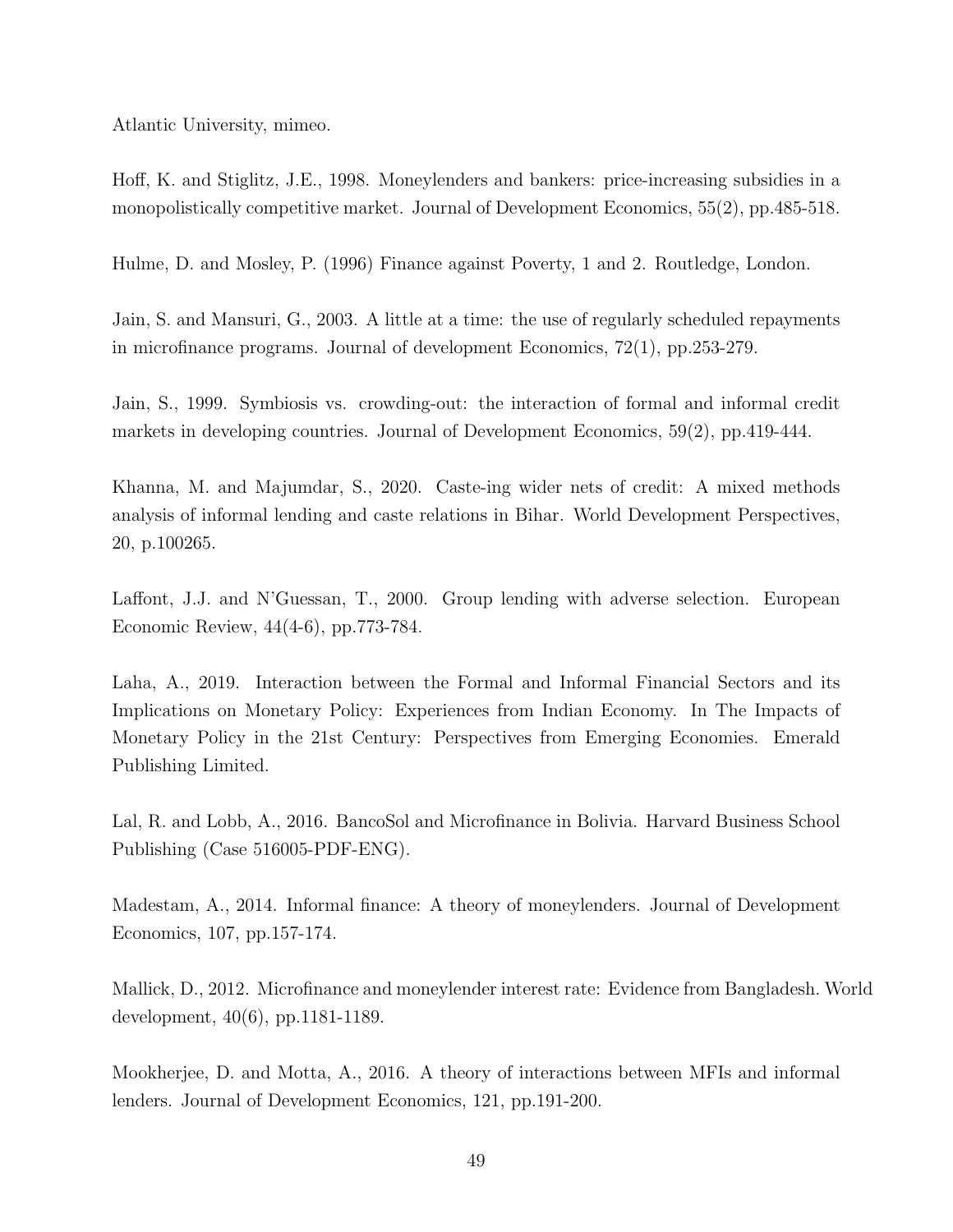Mookherjee, D. and Ray, D., 2003. Persistent inequality. The Review of Economic Studies, 70(2), pp.369-393.

Morduch, J., 1999. The microfinance promise. Journal of economic literature, 37(4), pp.1569-1614.

Mutua, K., Nataradol, P., Otero, M. and Chung, B.R. (1996), The view from the field: Perspectives from managers of microfinance institutions. J. Int. Dev., 8: 179-193. https://doi.org/10.1002/(SIC 1328(199603)8:2¡179::AID-JID371¿3.0.CO;2-Q

Roy Chowdhury, P., 2007b. Borrower Empowerment and Savings: A Two-stage Microfinance Scheme.

Rutherford, S., 2000. The poor and their money. New Delhi: Oxford University Press.

Siamwalla, A., Pinthong, C., Poapongsakorn, N., Satsanguan, P., Nettayarak, P., Mingmaneenakin, W. and Tubpun, Y., 1993. The Thai rural credit system: A description and elements of a theory. In World Bank Conference on Agricultural Development Policies and Theory of Rural Organization, Annapolis, Maryland 1989.

Stiglitz, J.E., 1990. Peer monitoring and credit markets. The world bank economic review, 4(3), pp.351-366.

Straub, S., 2005. Informal sector: the credit market channel. Journal of Development Economics, 78(2), pp.299-321.

Surendra, V., 2020. The Moneylender as Middleman: Formal Credit Supply and Informal Loans in Rural India. Job Market Paper, pp.1-68.

Tavanti, M., 2013. Before microfinance: The social value of microsavings in Vincentian poverty reduction. Journal of business ethics, 112(4), pp.697-706.

Udry, C., 1990. Credit markets in Northern Nigeria: Credit as insurance in a rural economy. The World Bank Economic Review, 4(3), pp.251-269.